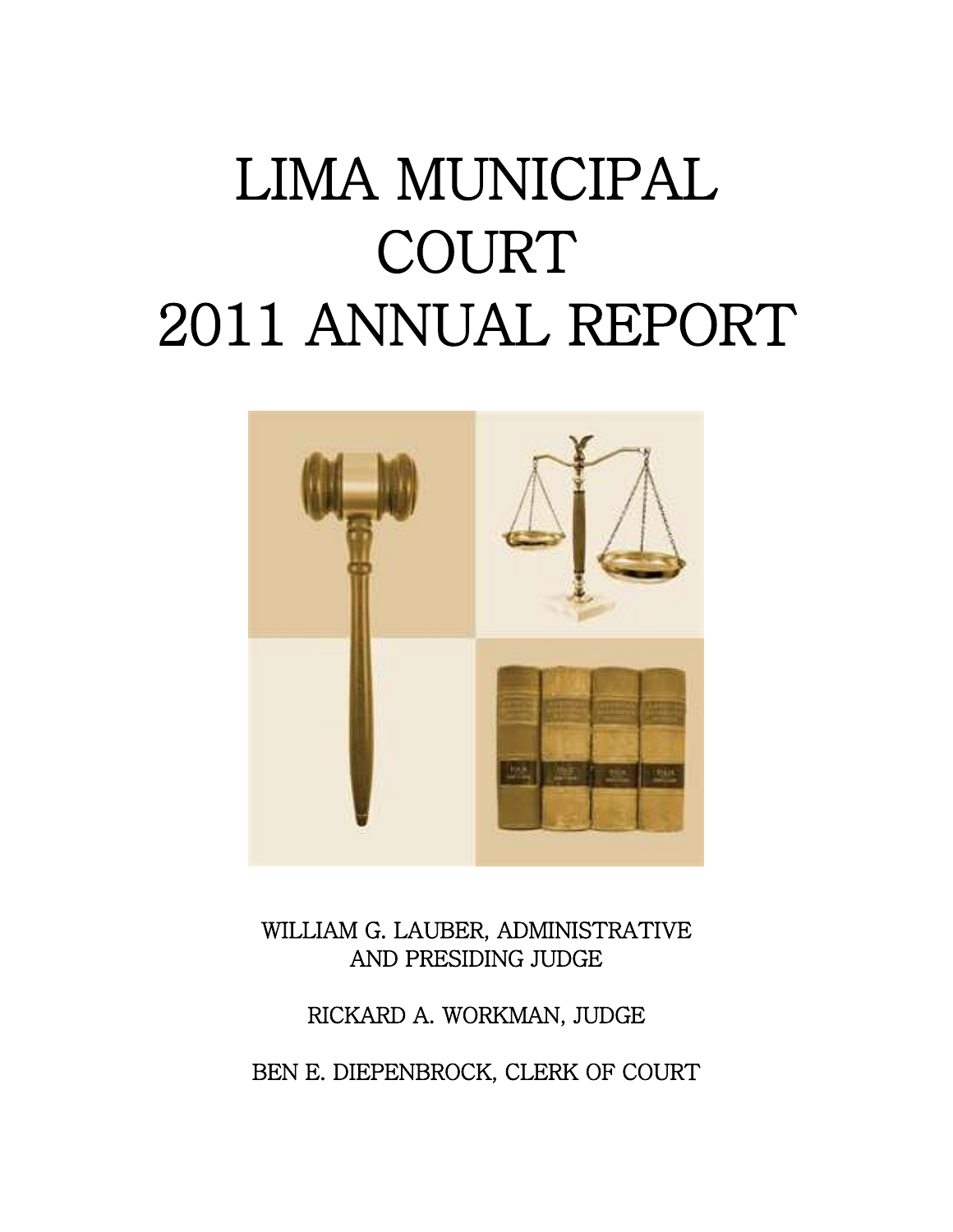

### JUDGE WILLIAM G. LAUBER

March 1, 2012

The Board of County Commissioners Allen County Courthouse P.O. Box 1243 Lima, Ohio 45802

And

The Council of the City of Lima City Municipal Building 50 Town Square Lima, Ohio 45801

Dear Public Officials:

 Pursuant to the Ohio Revised Code Section 1901.14, Paragraph (D), the Annual Report of the Lima Municipal Court for the year 2011 is hereby submitted for your consideration.

\_\_\_\_\_\_\_\_\_\_\_\_\_\_\_\_\_\_\_\_\_\_\_\_\_\_\_\_\_\_\_\_\_\_\_\_\_\_\_\_\_\_\_\_\_\_\_\_\_\_\_\_\_\_\_\_\_\_\_\_\_\_\_\_\_\_\_\_\_\_\_\_\_\_\_\_\_\_\_\_\_\_\_\_\_\_\_

 The annual Report is compiled from original records of the Court, which are available for your examination.

 Should you have any questions about the report, please feel free to contact my office.

Respectfully submitted,

William F. Laube

 William G. Lauber Presiding and Administrative Judge

cc: Supreme Court of Ohio Mayor David Berger Auditor for the City of Lima Auditor for Allen County, Ohio Lima City Council Lima Municipal Court Clerk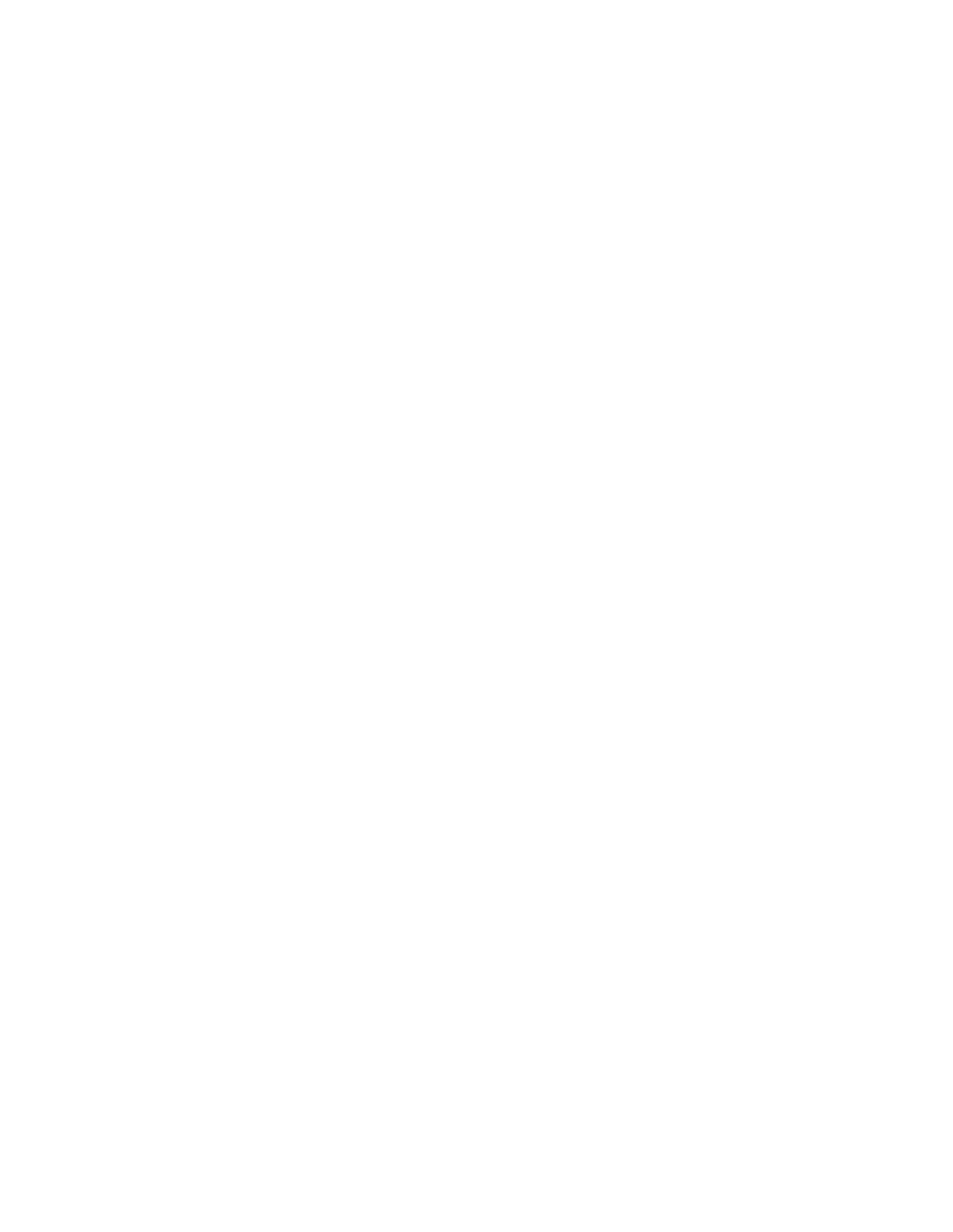### Table of Contents

Judges Reflections of 2011

Lima Municipal Court Staff

Criminal and Traffic Misdemeanor Case Activity

Criminal Financial Summary

Civil Case Activity

Civil Financial Summary

Bailiffs' Report

Probation Department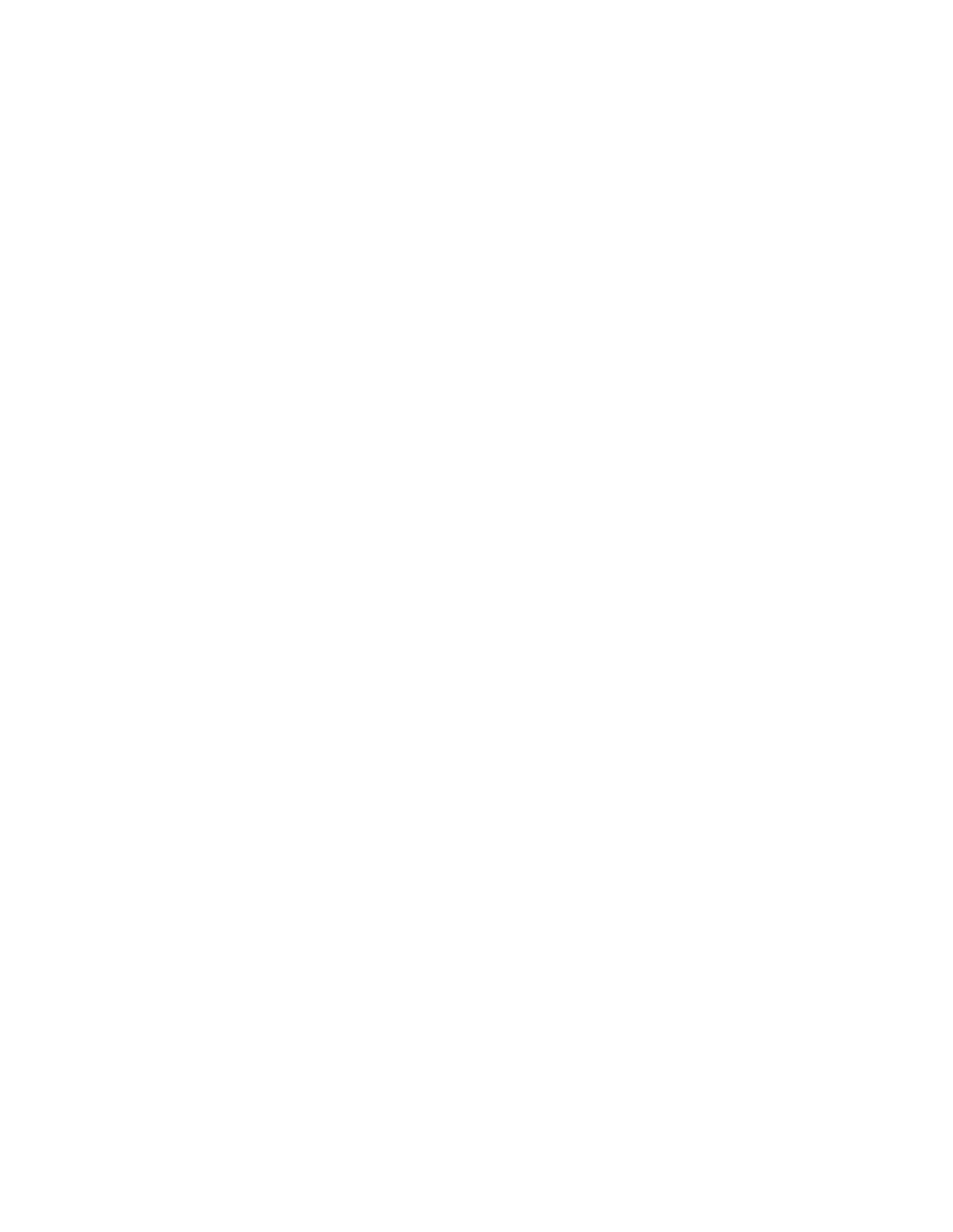# 2011

## JUDGE'S

### REFLECTIONS

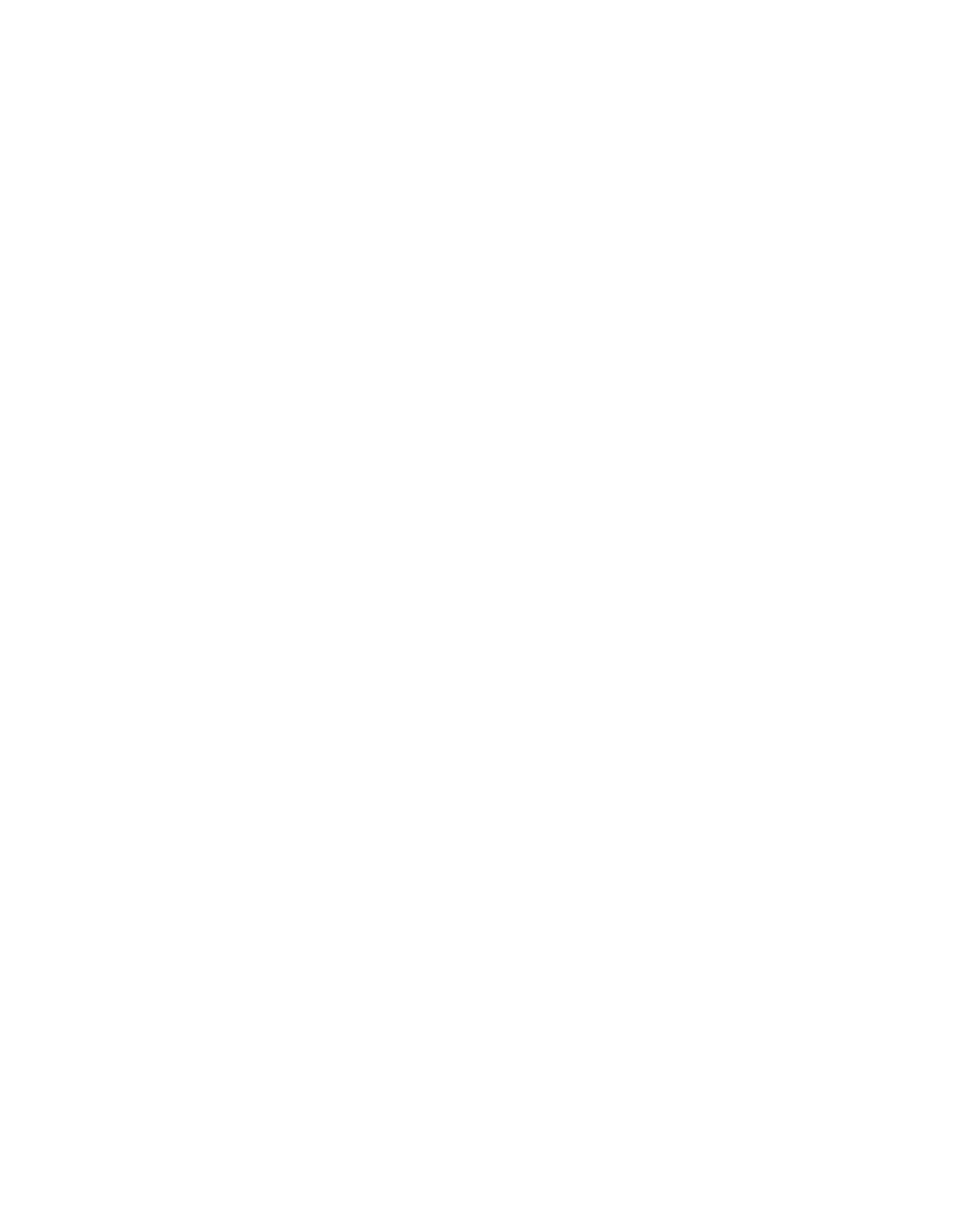During the past year, the Lima Municipal Court again carried out its statutory functions in an efficient and fiscally responsible manner. This was accomplished because of a highly competent and professional staff of which the citizens of Lima and Allen County should be very proud.

During 2011, there was a total of 257 felony cases; 3,297 criminal misdemeanor cases; 874 OVI cases; and, 10,275 other traffic cases ranging from seat belts to reckless operation, for a total of 14,446 cases filed in the Lima Municipal Court. A case equals a single defendant. Some defendants have multiple charges filed within each case. Including those, the Lima Municipal Court had 19,455 charges lodged against persons during 2011.

The Lima Municipal Court has the task, in felony cases, of determining whether or not those cases filed in our court, should be bound over to the Allen County Common Pleas Court for final disposition. To this end, the Lima Municipal Court conducts a preliminary hearing to determine if the State of Ohio has presented enough evidence to establish that there is probable cause that a crime has been committed and probable cause to believe that the defendant charged has committed the crime and should stand before the Allen County Common Pleas Court to answer for it, pursuant to indictment by a grand jury. In 2011, the Lima Municipal Court had 257 felony cases filed. It scheduled each of these for preliminary hearing. Of those scheduled hearings, the defendants waived 159; the Court conducted 58 of those hearings; the State of Ohio dismissed 26 of the cases before the hearing was conducted; and, 14 cases were pending at year's end.

The Lima Municipal Court has the task, in all misdemeanor cases, criminal or traffic, of adjudicating those cases to their conclusion. The Court arraigns the defendant and accepts their plea to the charge or charges filed; sentences those defendants who have pled guilty or been found guilty on a "no contest" plea; assigns those cases to a pretrial conference or a trial, after the defendant pleads "not guilty"; conducts motion hearings, when they are filed; conducts trials, either to the bench or in front of a jury; and, sentences defendants who have been found guilty, following trial.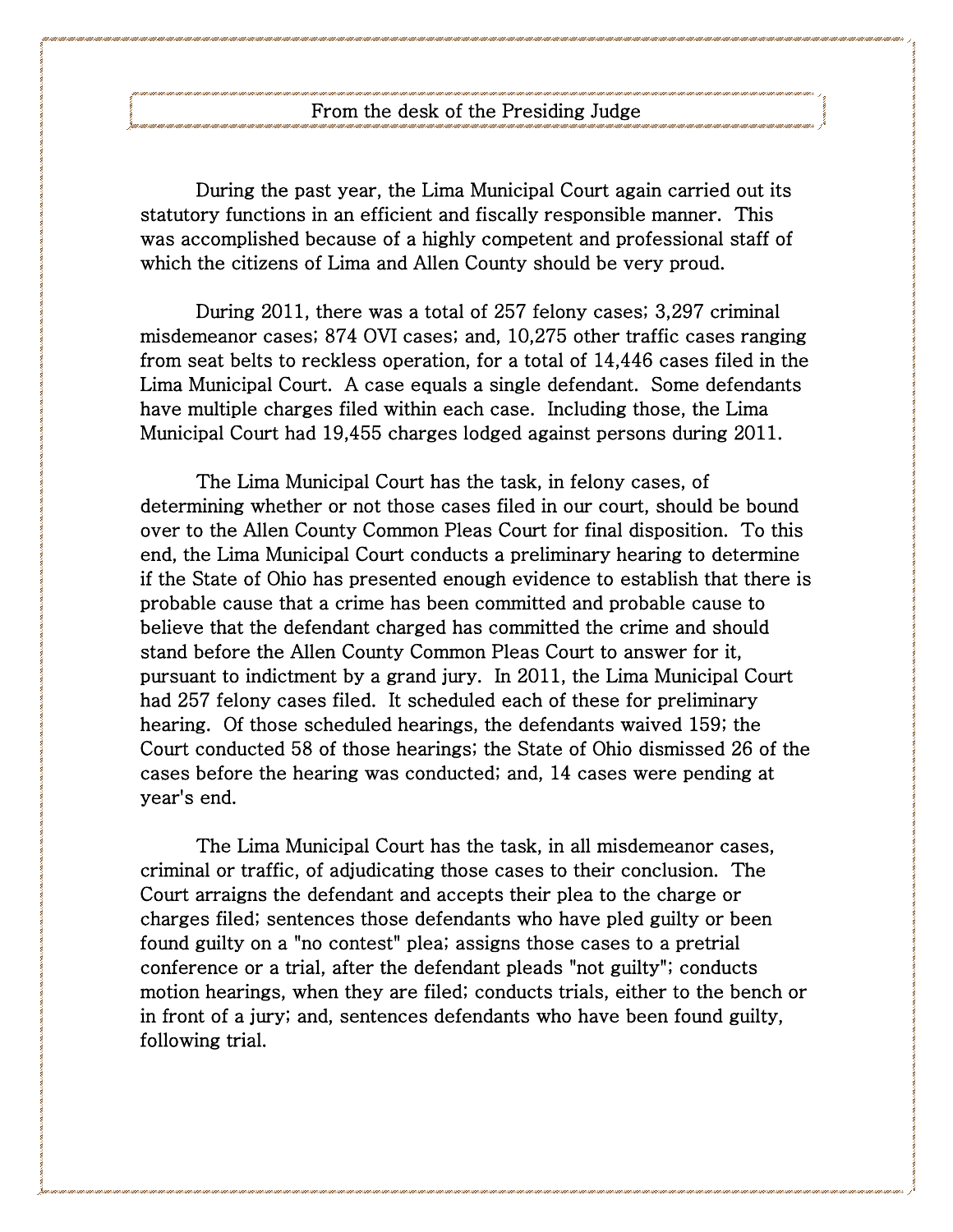In 2011, the Lima Municipal Court terminated 14,793 cases. This included 3,306 criminal misdemeanor cases; 867 OVI cases; and, 10,520 other traffic cases. This represents 91% of all the cases filed in 2011 and left over from 2010. To have disposed of cases at a rate of over 90% shows outstanding productivity for a Municipal Court. This could not be done without the cooperation of all of the Lima Municipal Court staff, the prosecutors and the Allen County defense bar.

The Court must point out, however, that many of the cases filed each year are minor misdemeanors, such as disorderly conduct and intoxication in the "criminal misdemeanor" column, and anything from speeding to running a stop sign or red light, in the "all other traffic" column. The total of 159 criminal misdemeanor cases and 7,656 traffic misdemeanors were waived by defendants coming to the clerk's office, admitting their guilt and paying the waiver (fine and cost) fee without ever having to appear in court. That constituted 52.8% of all cases terminated. However, that still left 6,978 contested cases that the Court disposed of in the 2,000 hours that the Court was open in 2011. That averages out to disposing of 3.49 cases every hour that the Lima Municipal Court was open. That is, approximately, one case every 17 minutes.

When cases are terminated with a finding of guilty (including waivers), the Court pronounces its sentence on the defendant. For all cases, that can result in a fine being imposed and court costs assessed. For some cases, a jail sentence can be imposed, or suspended, with the defendant placed on probation. Court costs will be imposed on those cases. In cases where fines are levied and court costs imposed, the money collected from those sentences is distributed to various political entities pursuant to the dictates of the Ohio Revised Code. Primarily, distribution of those fines and costs go to the City of Lima, Allen County and the State of Ohio. In 2011, the Lima Municipal Court distributed: \$1,049,100.55 to the City of Lima; \$515,088.23 to Allen County; \$661,803.35 to the State of Ohio; and, \$26,131.31 to various other political entities within Allen County. Some of that money went to the general fund of those entities, while other money went to specialized and restricted accounts. In total, the Lima Municipal Court distributed \$2,252,123.44 of funds received by the criminal and traffic division during the last year.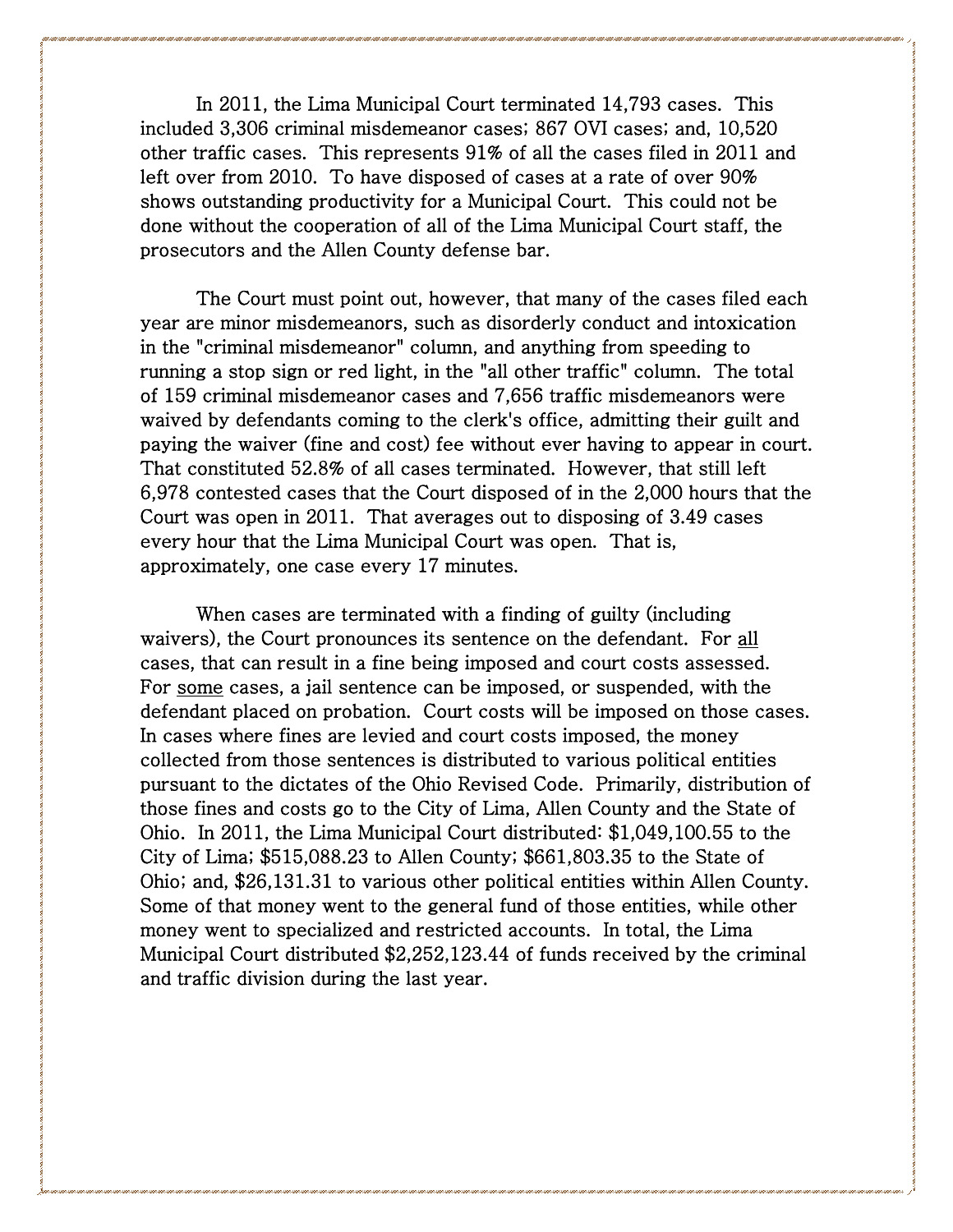The Lima Municipal Court, also, is charged with hearing civil lawsuits filed by individuals, corporations and political subdivisions, where the amount in controversy does not exceed \$15,000. The Court, also, is charged with hearing, forcible entry and detainer cases (commonly called evictions) and various other civil proceedings. Once specialized in docket of the Lima Municipal Court is the "small claims" wherein the amount in controversy is \$3000 or less. The civil division of this Court is primarily handled by the magistrate, allowing judges the freedom to handle the jailable criminal matters. However, it is a very important function of the Court and is very busy.

In 2011, 5,494 civil cases were filed at the Lima Municipal Court. The vast majority of those cases fall in one of three classifications. There were: 918 eviction cases; 290 small claims cases; and, 4,105 contract cases filed. The vast majority of those contract cases are defaults on credit cards, and nonpayment of medical services. The magistrate heard 915 eviction trials, 322 small claim trials and 178 civil trials. Some of those trials were from cases filed in 2010.

When trials have concluded and judgments have been awarded, the victorius party often seeks the help of the Court to collect their judgment or to effectuate the Court's decision. In an eviction case, the Court often issues a writ of restitution to put the landlord back in possession of his property. In 2011, the Court issued 438 such writs. When money damages are ordered, the Court can issue garnishment of the judgment debtor's wages or bank accounts to help satisfy the judgment. In 2011, the Court issued 2261 employee garnishments and 656 bank garnishments against judgment debtors. Amazingly, the Lima Municipal Court received \$1,931,565.08 from employers and banks as a result of such garnishments. In turn, it has distributed or is in the process of distributing that money to judgment creditors.

Court costs collected by the civil division in 2011 totaled \$639,566.13. Of that amount, \$502,131.13 was remitted to the City of Lima and \$137,435 was remitted then to the State of Ohio.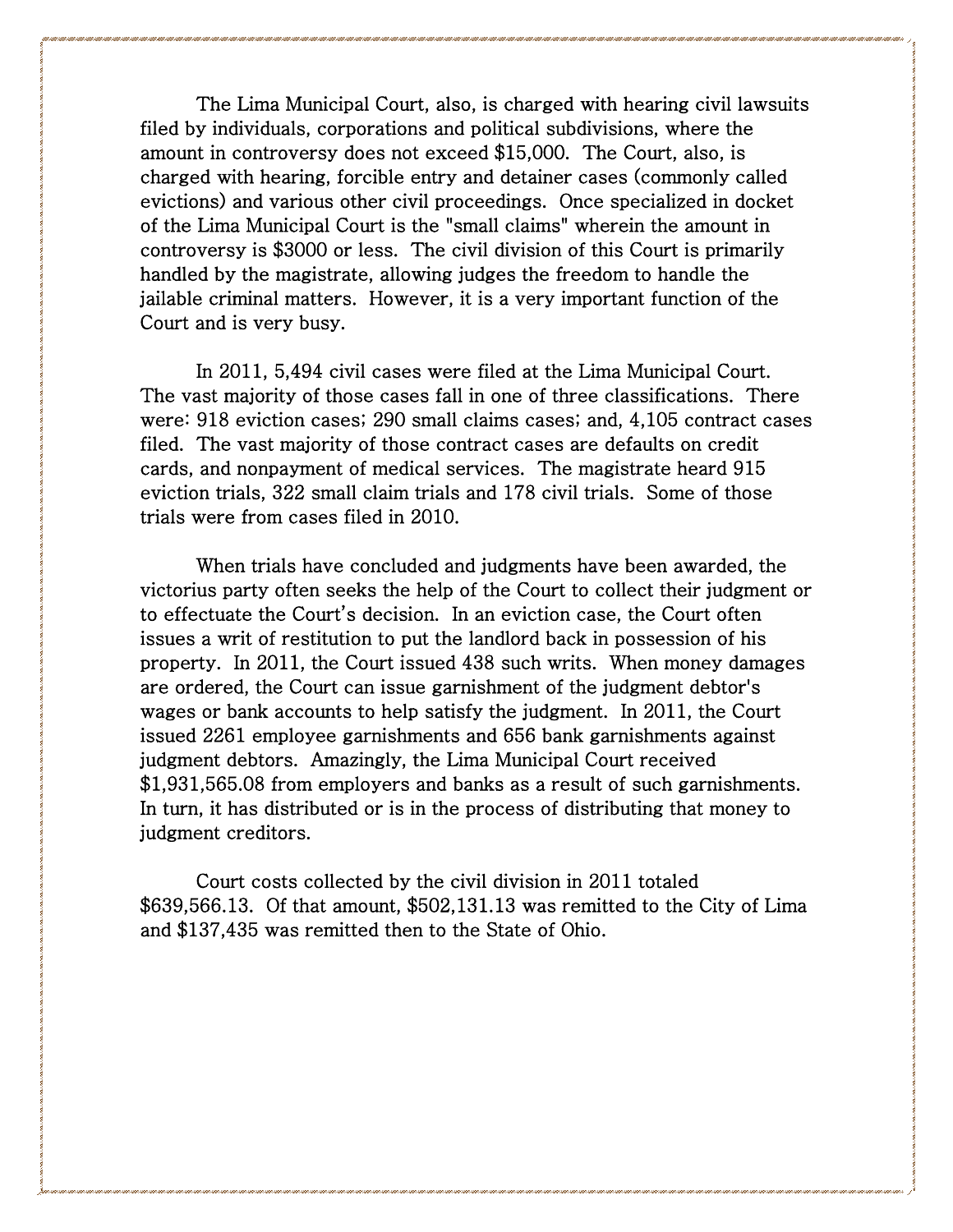The bailiff of the Lima Municipal Court and his staff, once again, had a busy year in 2011. They are charged with serving the official papers of the Court, from subpoenas to writs of restitution. During 2011, they served a total of 13,044 documents and drove a combined 27,531 miles of Allen County roadways to get the job done. By far, their most arduous duty is to serve subpoenas issued by the Court in criminal and civil cases for witnesses to appear at hearings. Tracking down these witnesses, who often do not wish to be tracked down, is often tough duty, which is why  $ex$ police officers make the best bailiffs and process servers. The Lima Municipal Court bailiffs served 10,403 subpoenas during the past year.

As with years past, sentencing criminal defendants has been a most difficult task which the judges of the Lima Municipal Court face. What sentence fits a particular crime or a particular defendant. Obviously, not all defendants need to be incarcerated as punishment for their offense. Also, even where some defendants could justifiably be incarcerated because of their actions and their prior record, a court must be cognizant of the available jail space in the county jail, which must be allocated, at the misdemeanor level, for the worst of the worst.

It is with those constraints that any judge must be willing to consider and use probation as a sentencing tool. It is safe to say that the judges of the Lima Municipal Court do not look at probation as a "scare" tactic, but as an opportunity given a defendant to meaningfully change his or her life for the better. The Lima Municipal Court is blessed to have a wonderful probation department consisting of five officers. In 2011, over 900 cases were referred to the probation department for supervision. The probation department was assigned 545 new cases for supervision; 40 new cases for intensive probation services that are supervised by the Allen County Common Pleas Court probation office; and 363 cases for community service referral.

The five officers were supervising 1333 cases by years end. Of that total, only 77 cases are pending "failure to comply" warrants and pending probation violation cases. Alcohol abuse; substance abuse; mental health issues; and, anger management issues are the most frequent areas dealt with by the probation officers. Getting the clients to the proper professional counseling agency and monitoring their progress is a major area of concern for the probation officers. I'm proud to report that the Lima Municipal Court probation officers do an outstanding job and played a major role in helping turn their clients lives around.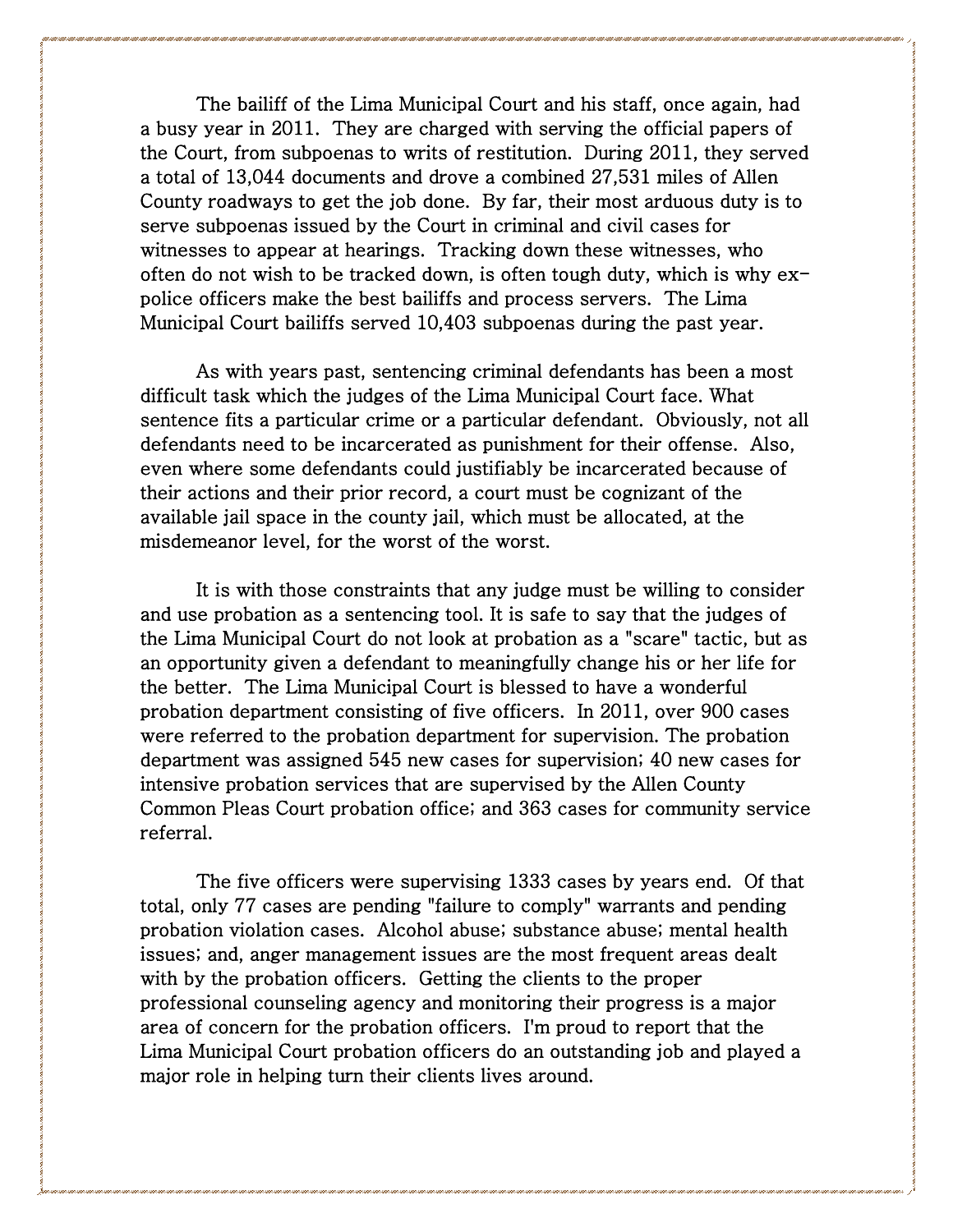I'm very proud to be the Presiding Judge of the Lima Municipal Court. The Court's success in performing its function of meaningfully adjudicating the many misdemeanor criminal, traffic and civil cases filed during the past year can be summed up in just two words: Quality People! I work with people who are dedicated to serving their community to the very best of their ability. I'm proud of each and every one of them, and truly believe that the people of Allen County should be, also. They are the very epitome of the term "public servant".

Respectfully submitted,

William F. Lauber

 William G. Lauber Presiding Judge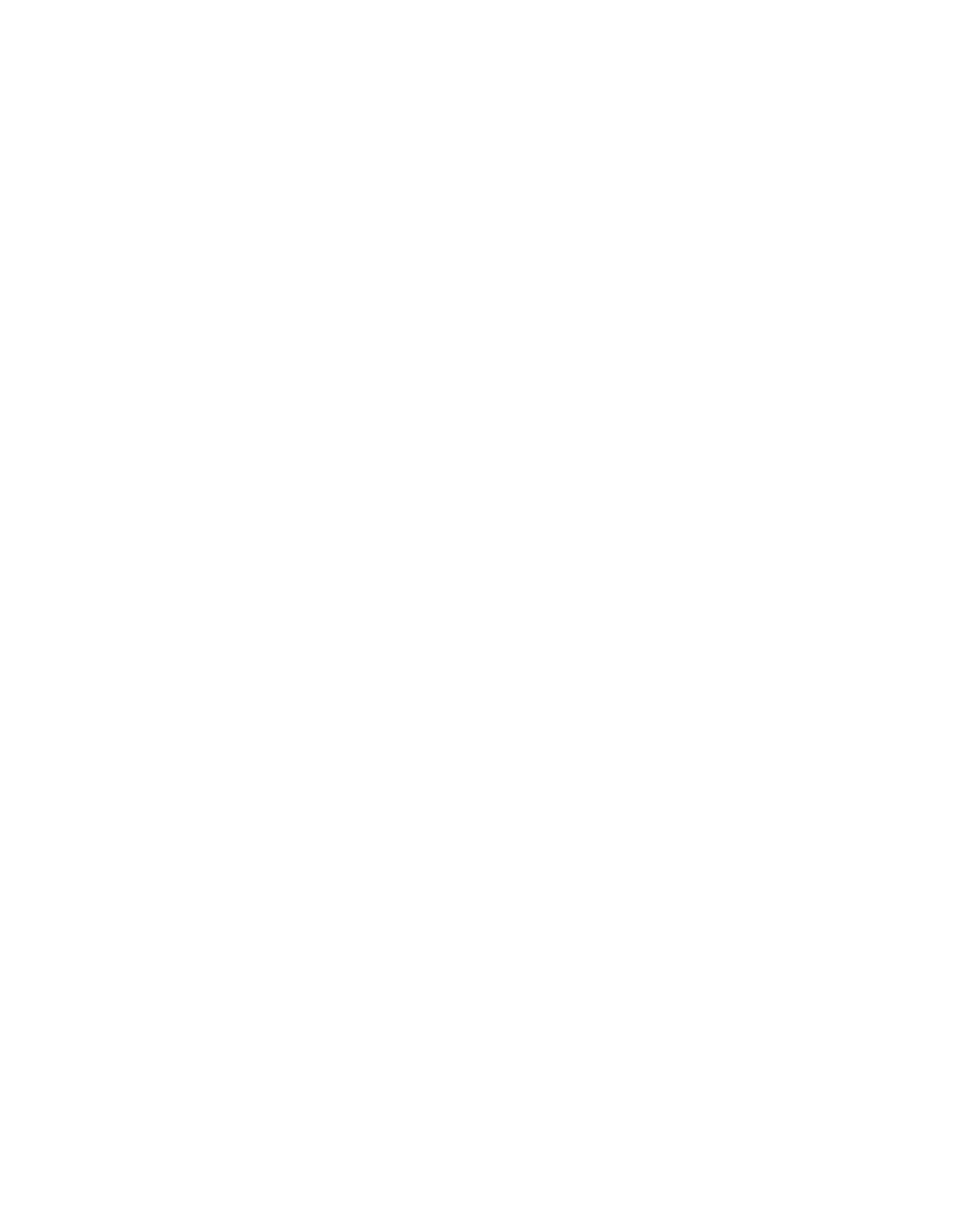# 2011

### COURT

### PERSONNEL

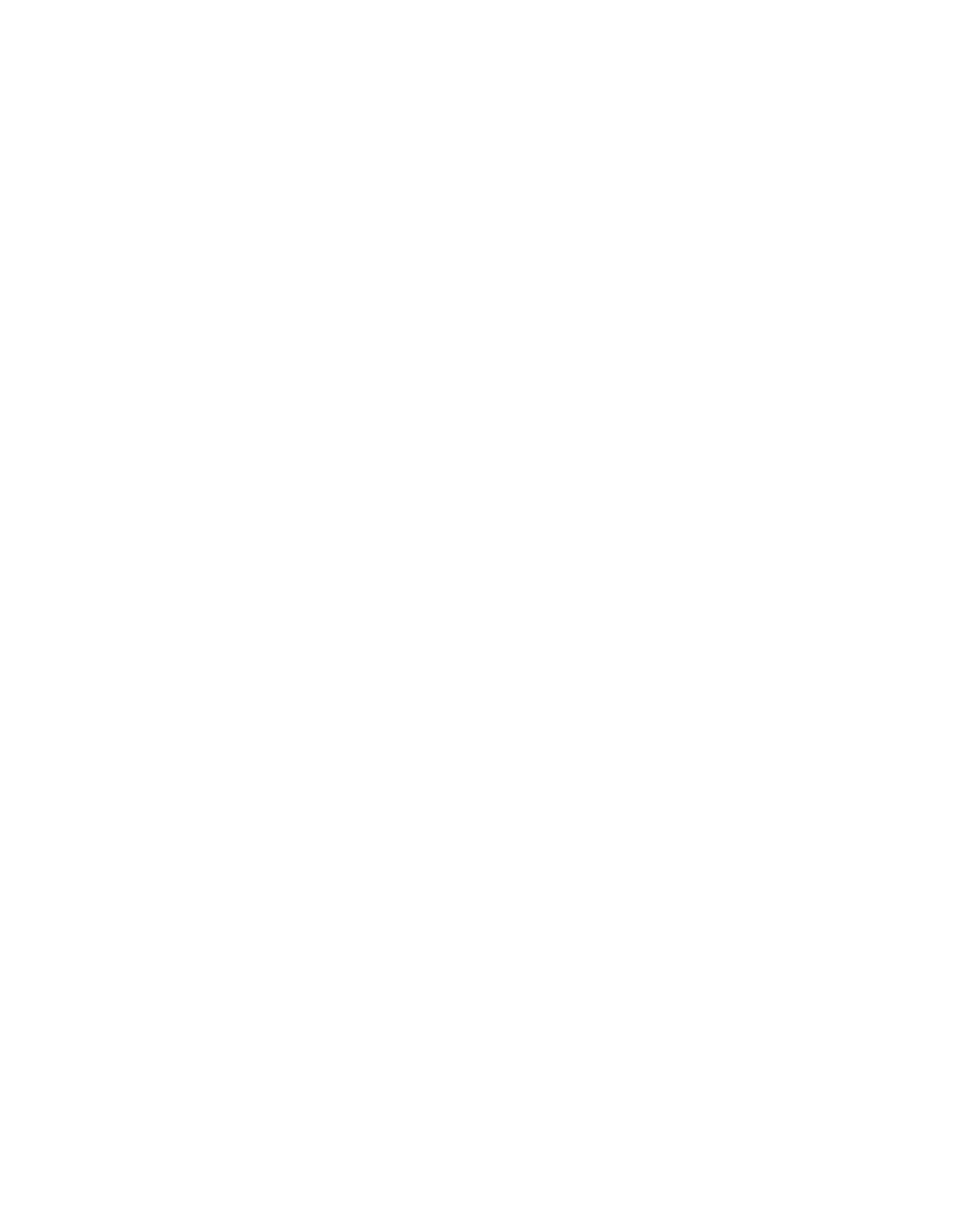### **LIMA MUNICIPAL COURT PERSONNEL**

### COURTROOM NUMBER ONE

JUDGE:

RICKARD A. WORKMAN

DEPUTY BAILIFFS: BETTY BOROFF BRANDY HOLLSTEIN

ASSIGNMENT COMMISIONER: ELIZABETH BAILEY

### COURTROOM NUMBER TWO

PRESIDING AND ADMINISTRATIVE JUDGE: WILLIAM G. LAUBER

DEPUTY BAILIFFS: LISA DETERS CHRIS ZOFKIE

ASSIGNMENT COMMISSIONER: BARB DECKER

### COURTROOM NUMBER THREE

MAGISTRATE: DAVID A. CHENEY

DEPUTY BAILIFF: CHERYL CALLAHAN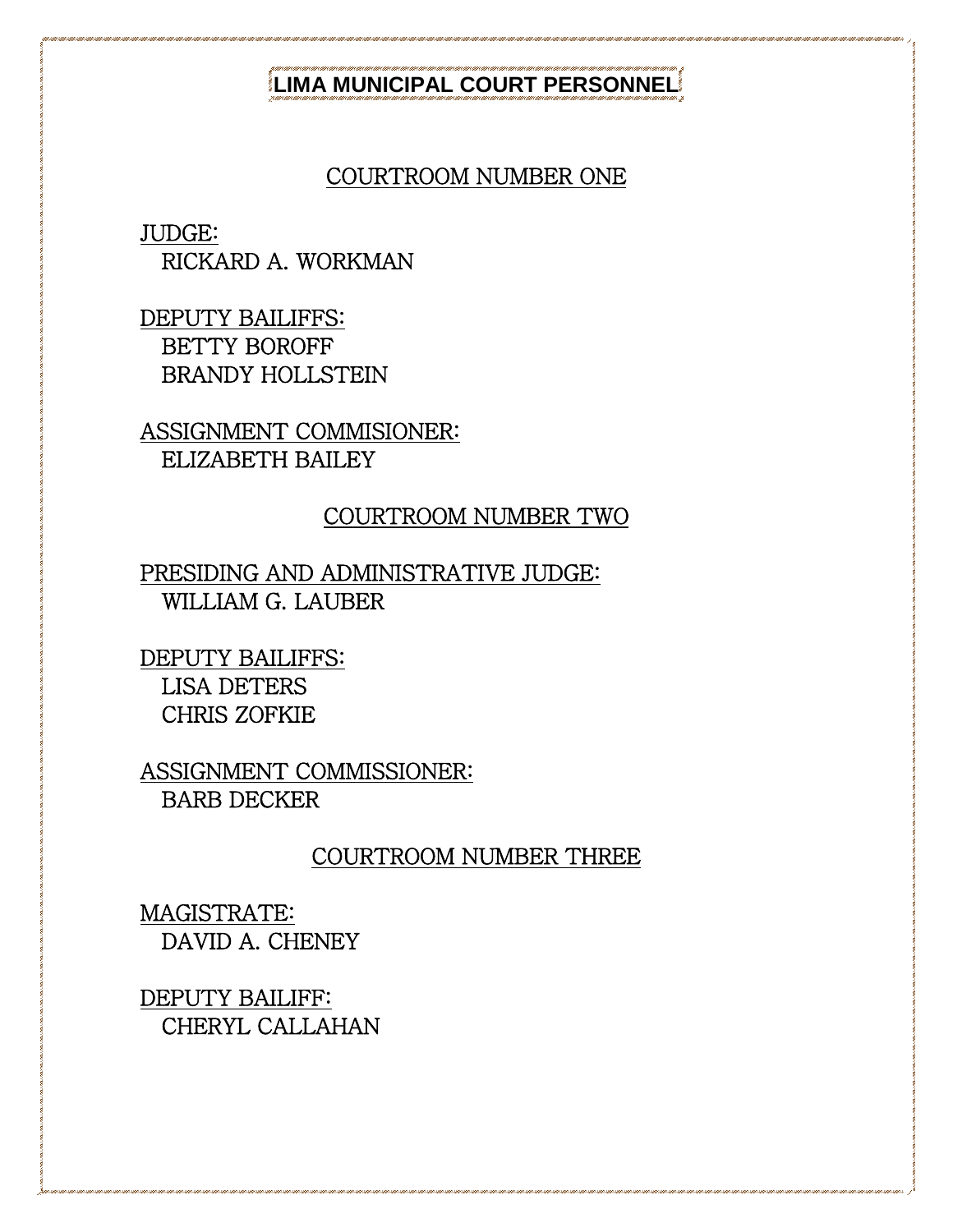### BAILIFFS

CHIEF BAILIFF: DICK GODFREY

DEPUTY BAILIFFS: BILL BARNES J. BRIAN MAGINNITY

### **SECURITY**

CHIEF SECURITY OFFICER: GARY DILWORTH

SECURITY OFFICERS: JUSTIN BENTZ CHRISTY DAWSON JEREMY SHELLENBARGER

### PROBATION DEPARTMENT

CHIEF PROBATION OFFICER: RANDY SHOCK

PROBATION OFFICERS: KATHY LHAMON BRETT HOLMGREN JON MCKANNA MELISSA FORD

DEPUTY BAILIFF: DENISE RICHARDSON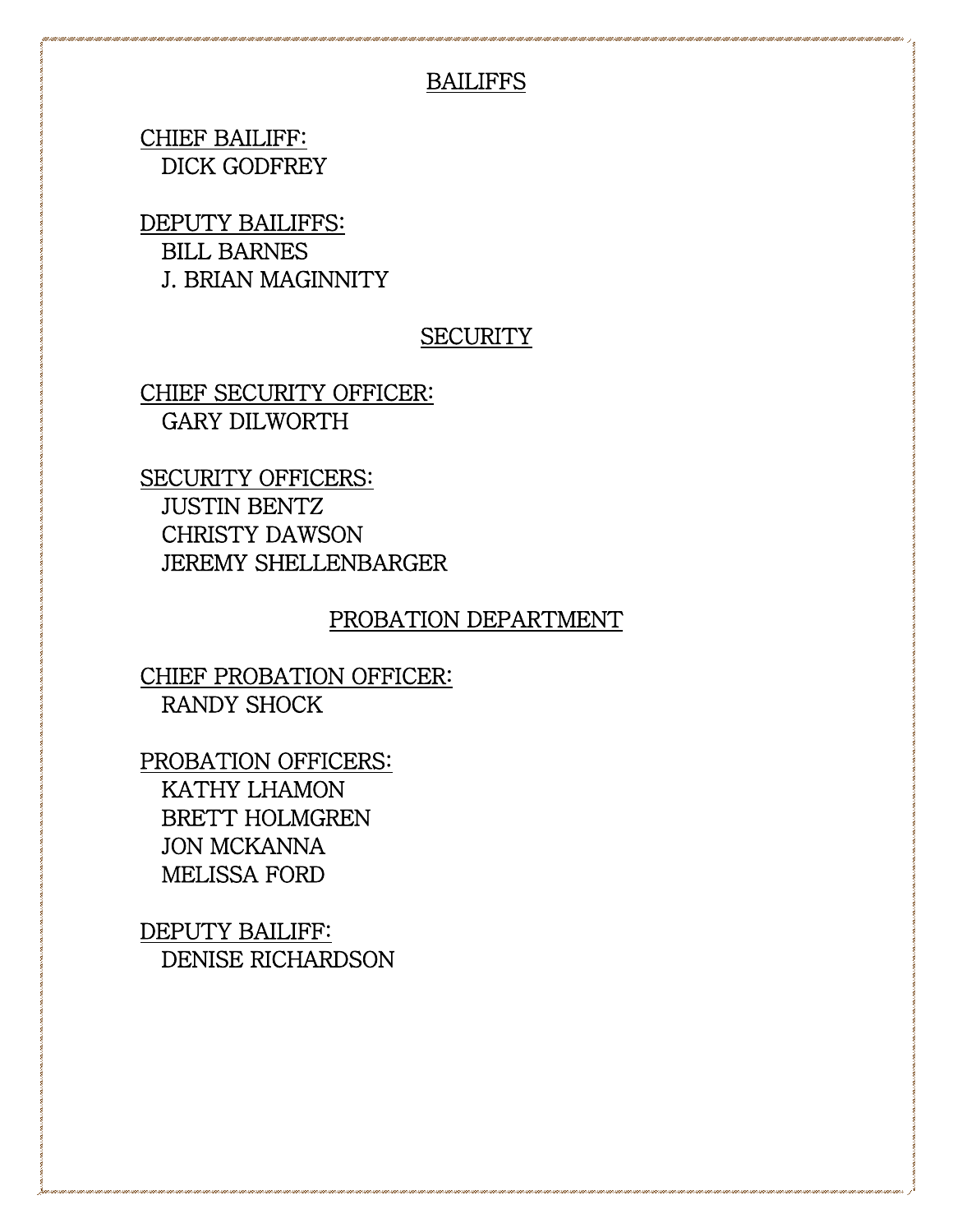### LIMA CITY PROSECUTORS OFFICE

### CITY LAW DIRECTOR: ANTHONY L. GEIGER

### DEPUTY LAW DIRECTOR/CHIEF PROSECUTOR: TAMMIE K. HURSH

CIVIL PROSECUTOR: DAVID GEIGER

CRIMINAL PROSECUTORS: RICK EDDY DESTINY HUDSON

DEPUTY CLERKS: BEVERLY RADER TIFFANY MAY

### PUBLIC DEFENDERS

CHIEF PUBLIC DEFENDER: F. STEPHEN CHAMBERLAIN

ATTORNEYS AT LAW: WILLIAM F. KLUGE ROBERTY A. GRZYBOWSKI MICHAEL J. SHORT

OFFICER MANAGER: LEE ANN HINKLE

SECRETARY: LISA RIEMAN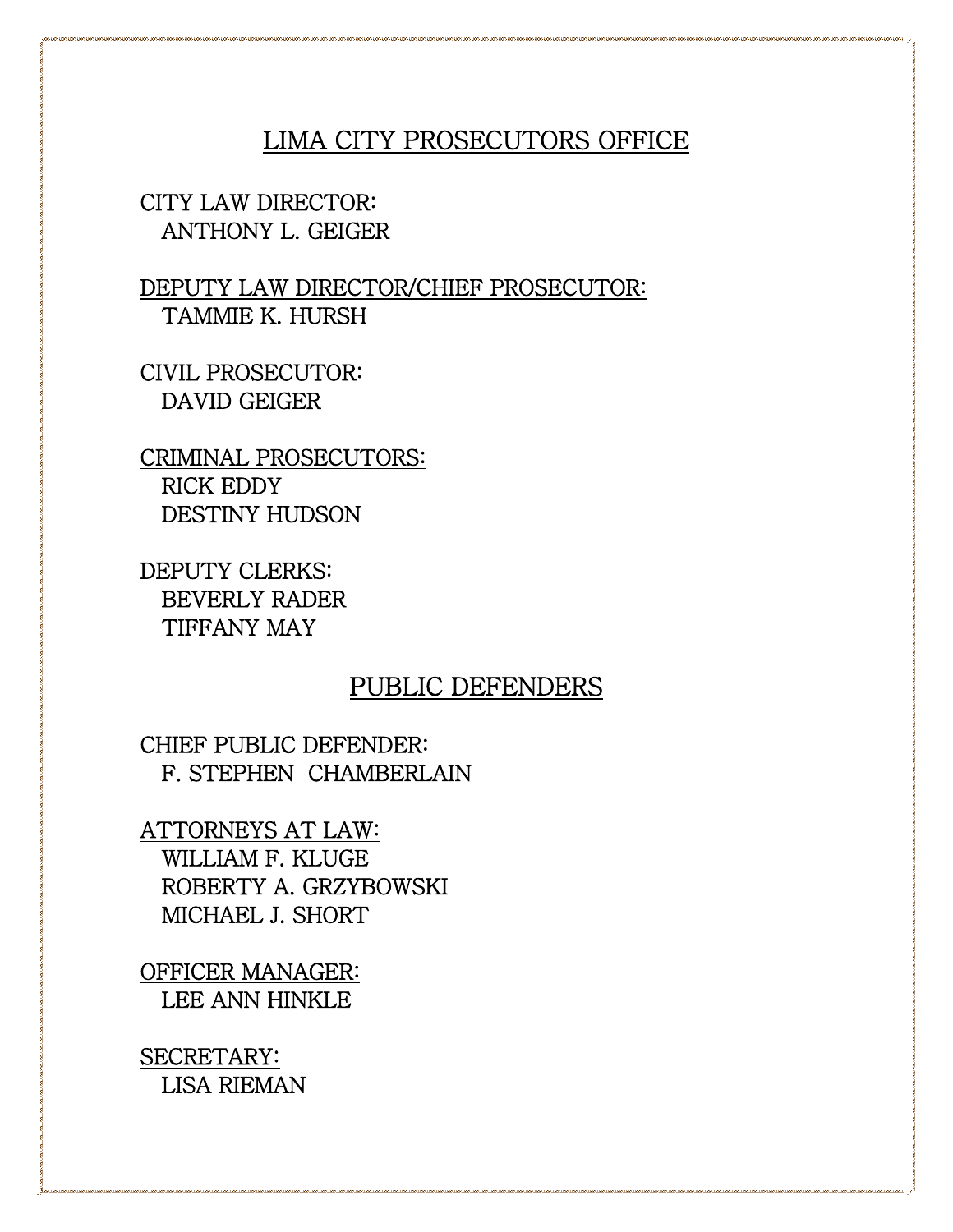### CLERK OF COURTS' OFFICE

CLERK OF COURT: BENJAMIN E. DIEPENBROCK

SYSTEMS ADMINISTRATOR: MATTHEW SCHMUNK

### CIVIL DIVISION

CHIEF DEPUTY CLERK: SUE BARNETT

DEPUTY CLERKS: PAM WRIGHT PEGGY MARKET CAROLYN FLOYD CAROL CUNNINGHAM

### CRIMINAL DIVISION

CHIEF DEPUTY CLERK: BRENDA BENEDICT

DEPUTY CLERKS/BOOKKEEPER: ROBERTA BEEMER

DEPUTY CLERKS: DEBI NICKLES JESSICA RAHRIG TERRI DAWSON KIM REX CARMEN MILLER JEAN CONRAD SARA PRICE DIONNE SHOOK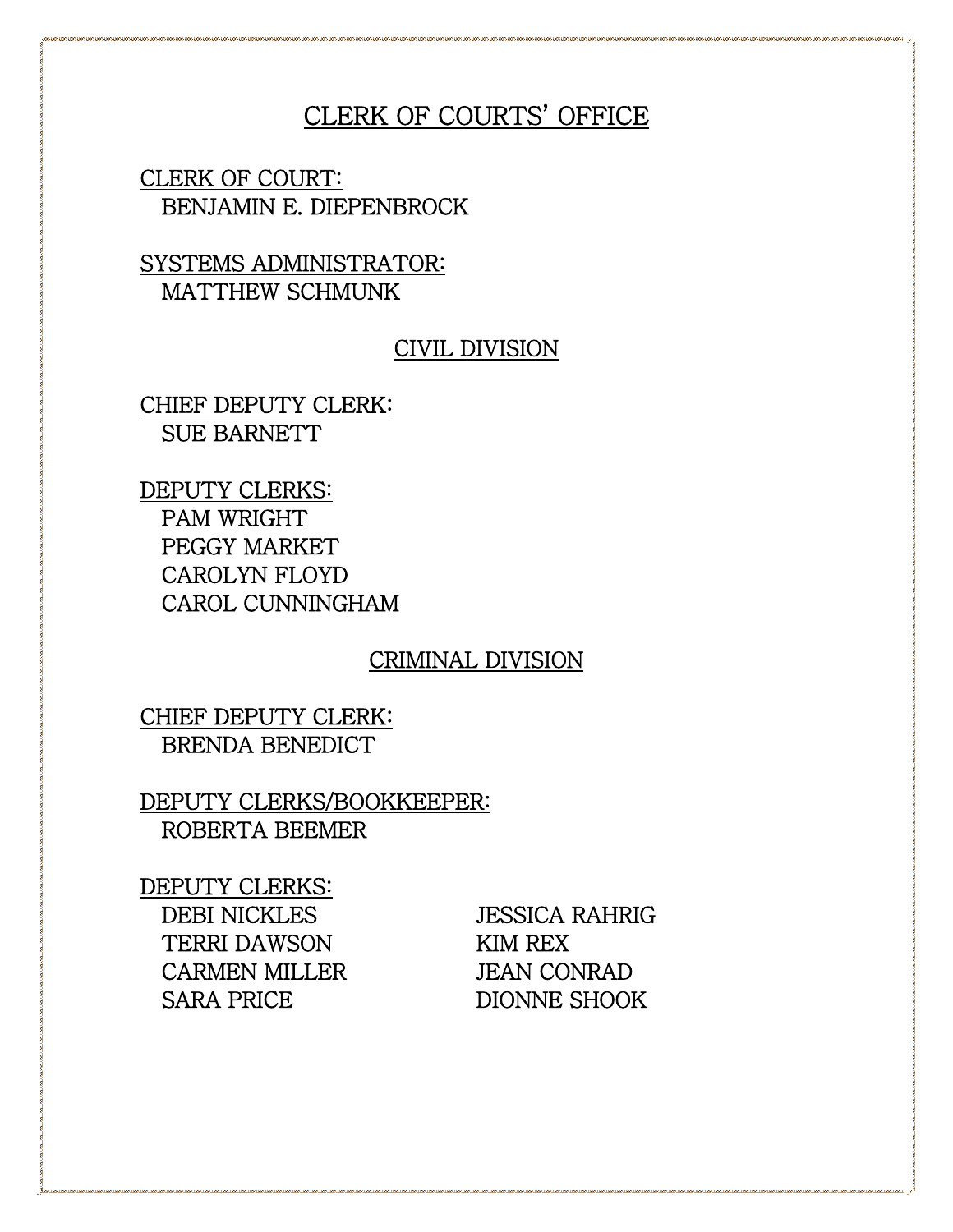## 2011 CRIMINAL AND TRAFFIC MISDEMEANDOR CASE ACTIVITY

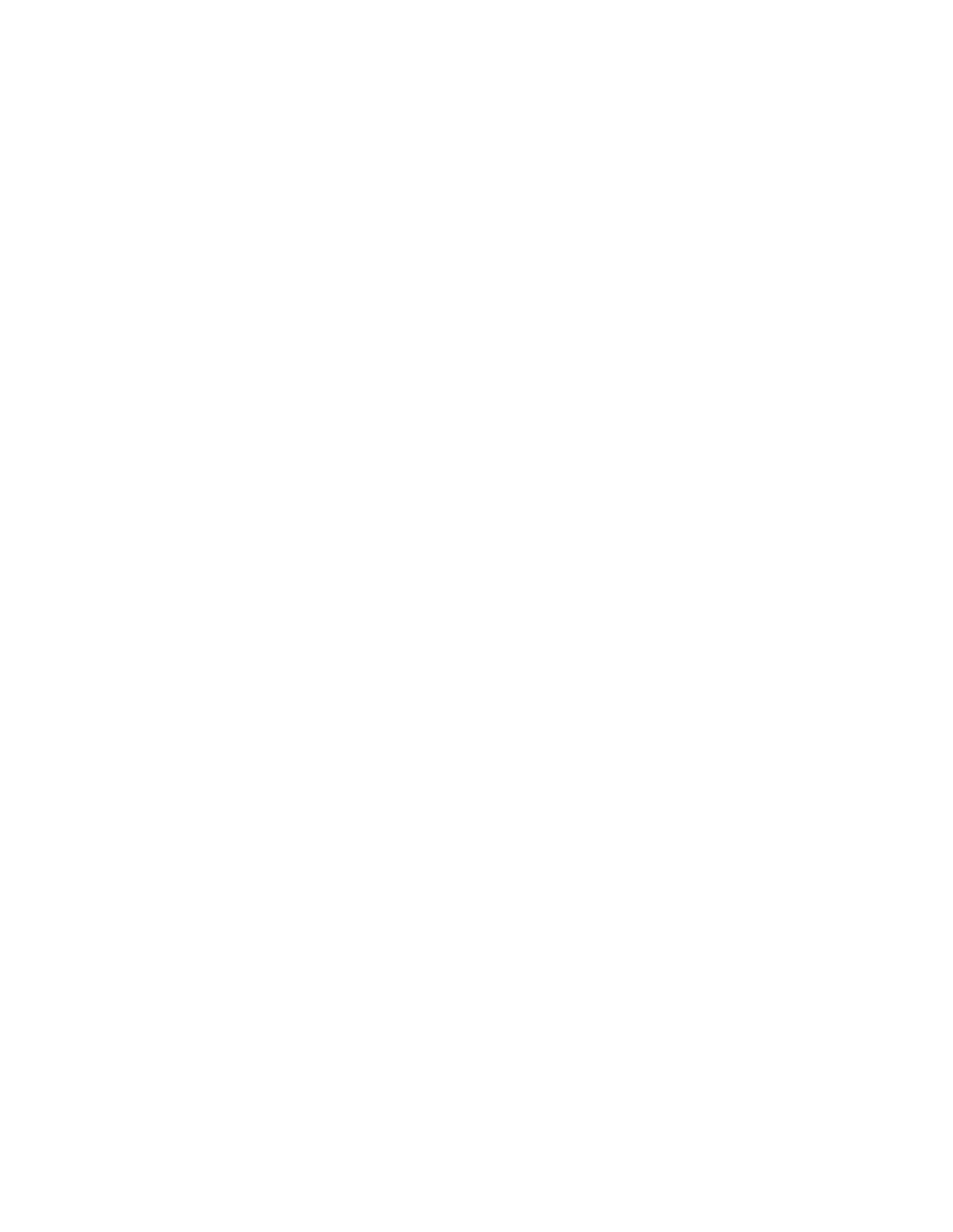### 2011 CRIMINAL AND TRAFFIC MISDEMEANOR CASE ACTIVITY\*

### OVERALL TOTALS

### CRIMINAL MISDEMEANORS

### **OVI MISDEMEANORS**

### ALL OTHER TRAFFIC

All Statistics were taken from the computer records of The Lima Municipal Court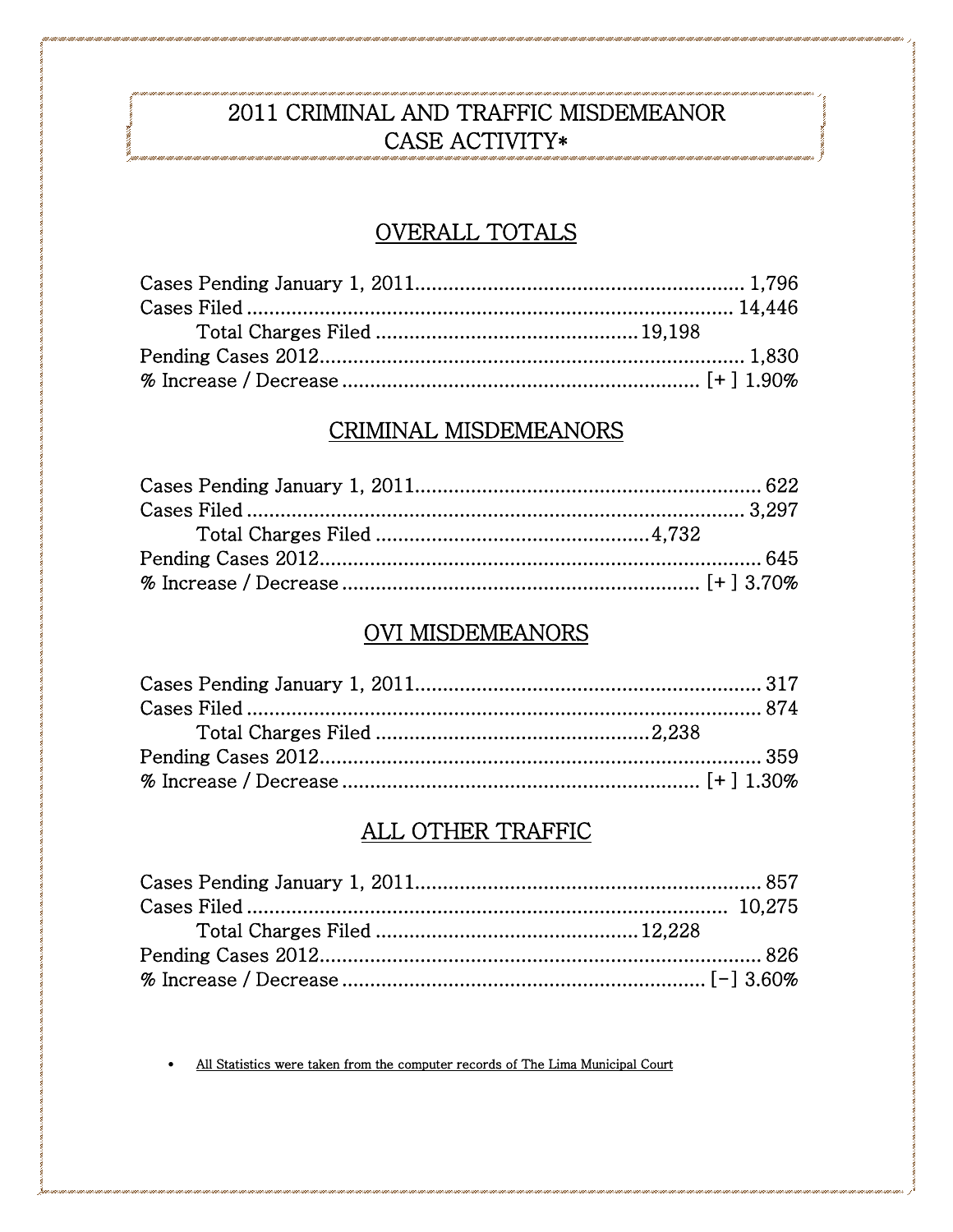### 2011 CRIMINAL AND TRAFFIC MISDEMEANORS CASE TERMINATIONS .<br>I Tanii Tanii Tanii Tanii Tanii Tanii Tanii Tanii Tanii Tanii Tanii Tanii Tanii Tanii Tanii Tanii Tanii Tanii Tani

### CRIMINAL MISDEMEANORS

### By Plea of Guilty / No Contest

r i cont i contr i cont i cont i contr i contr i cont i contr i contr i contr i contr i contr i contr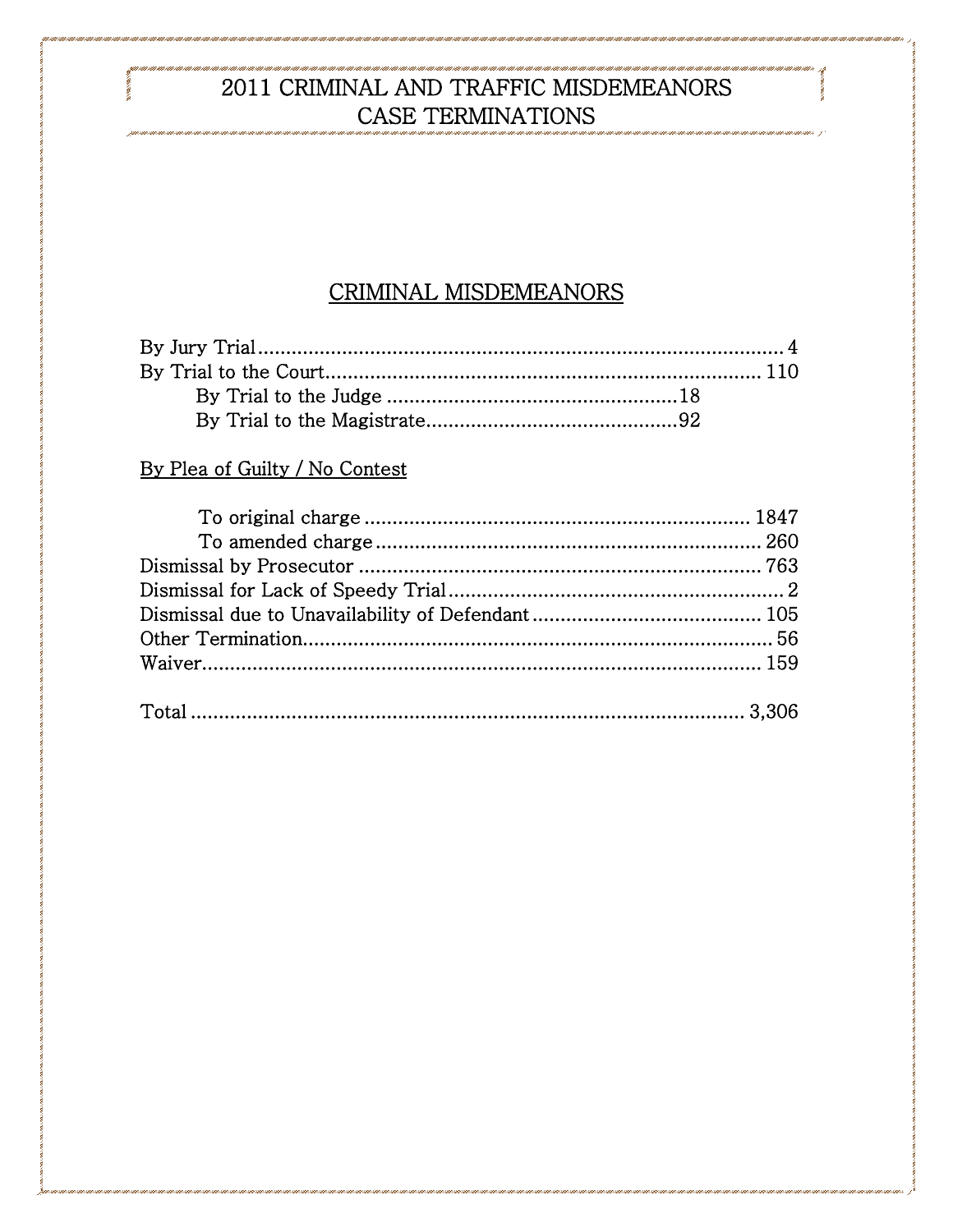### OVI/PHYSICAL CONTROL MISDEMEANORS

### By Plea of Guilty / No Contest

### ALL OTHER TRAFFIC MISDEMEANORS

### By Plea of Guilty / No Contest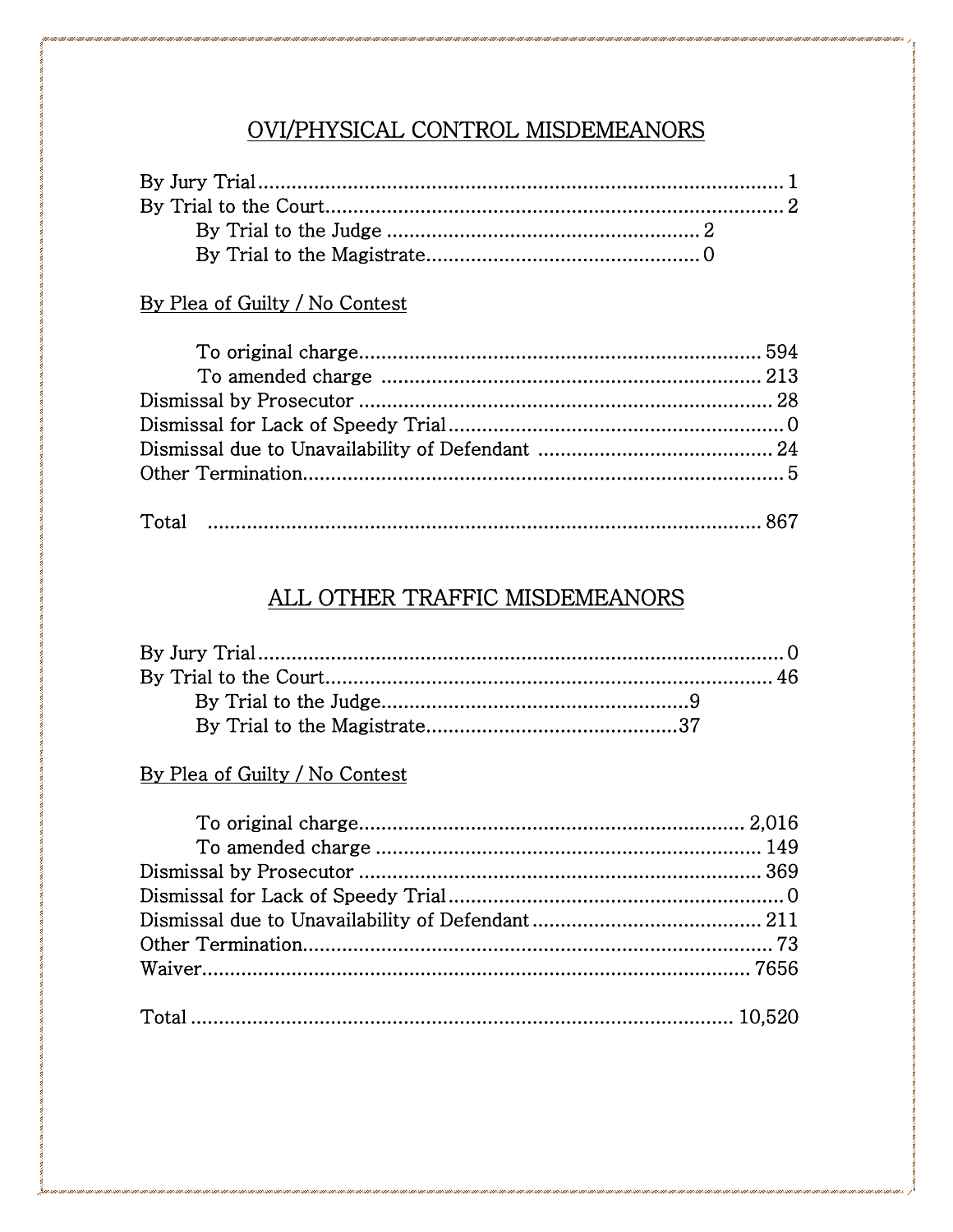### OVERALL TOTALS

### By Plea of Guilty / No Contest

| (Parking Tickets, Bonds/No charges filed, ect.) |  |
|-------------------------------------------------|--|
|                                                 |  |

\*All charges filed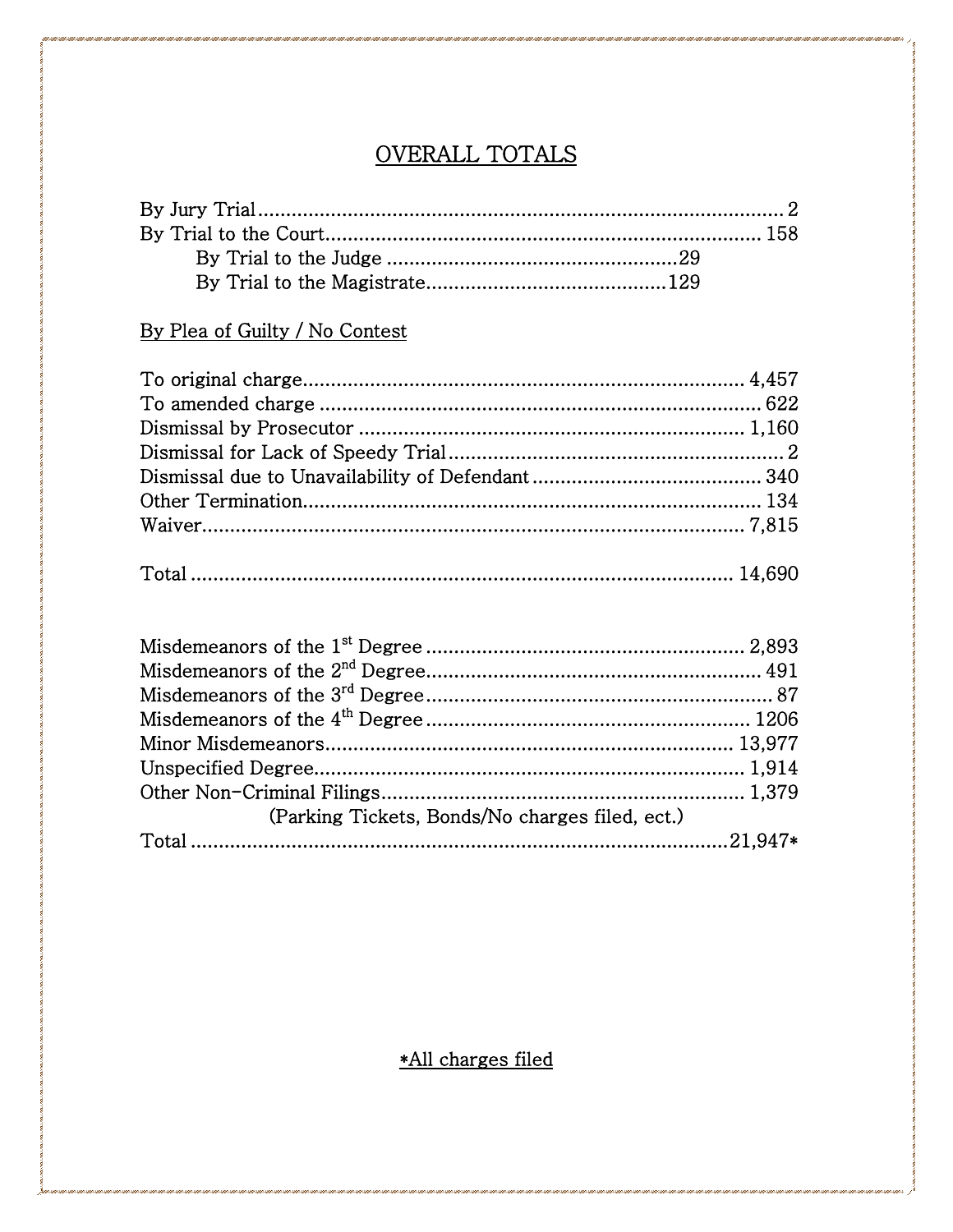### 2011 MISDEMEANOR CRIMINAL AND TRAFFIC CASE COURT ACTIVITY

| Post-Conviction Failure to Comply with                            |  |
|-------------------------------------------------------------------|--|
|                                                                   |  |
|                                                                   |  |
| Post-Conviction Motions to Modify Original Sentence Hearings  234 |  |

### FAILURE TO APPEAR

|--|--|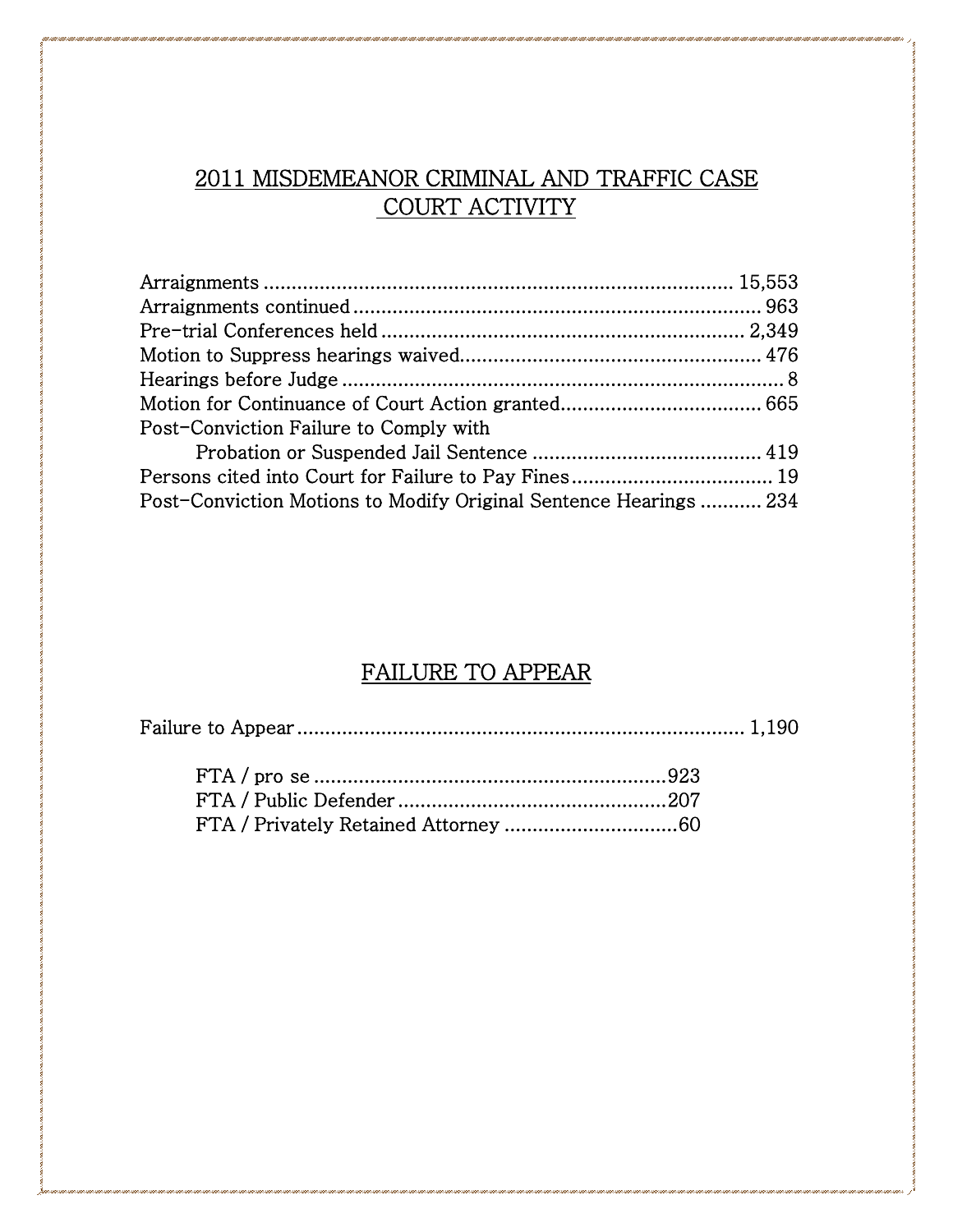### **APPEALS FILED**

### 2011 FELONY CASE ACTIVITY

i ani i ani i ani i ani i ani i ani i ani i ani i ani i ani i ani i ani i ani i ani i ani i ani i ani i ani i a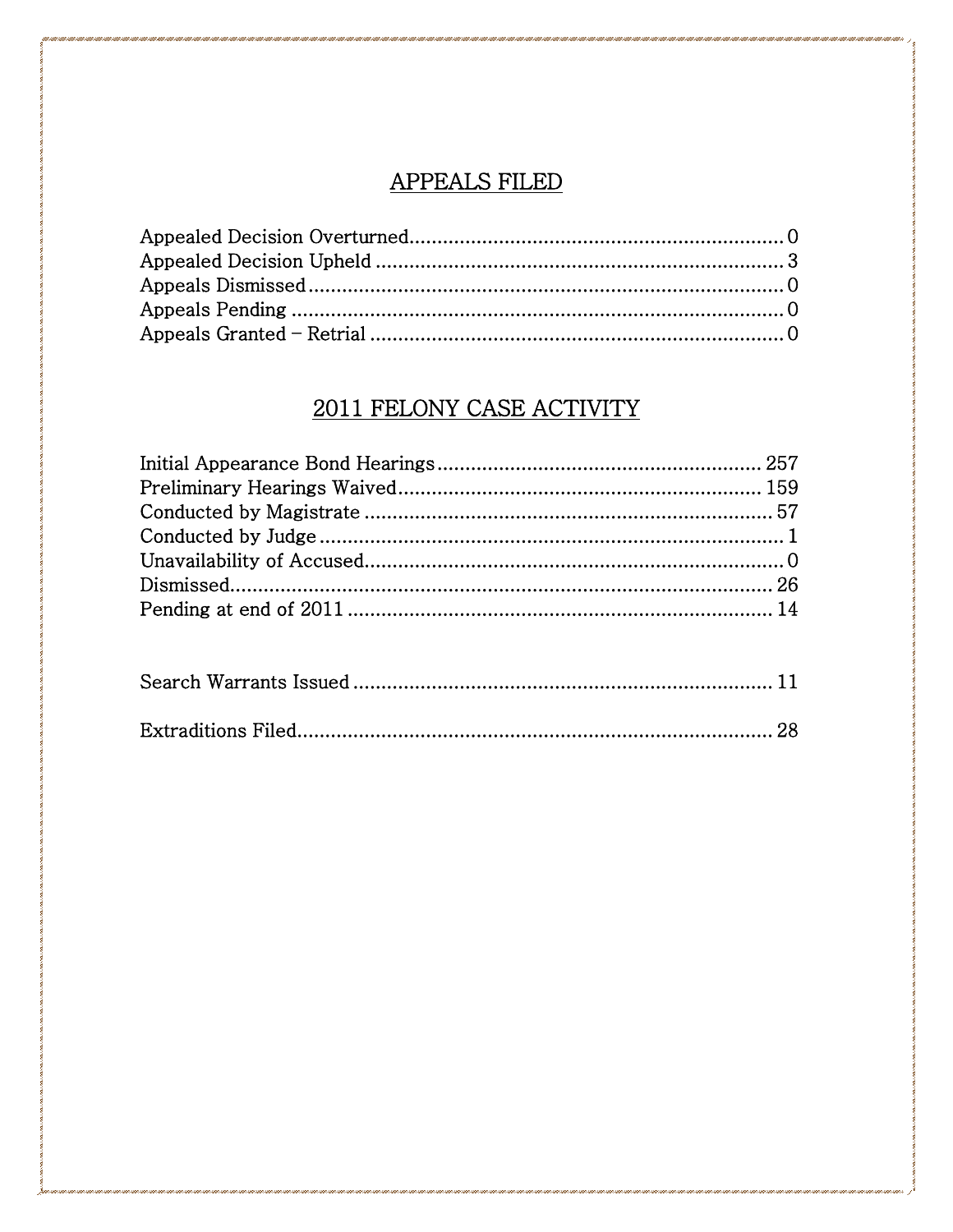# 2011 CRIMINAL AND TRAFFIC FINANCIAL **SUMMARY**

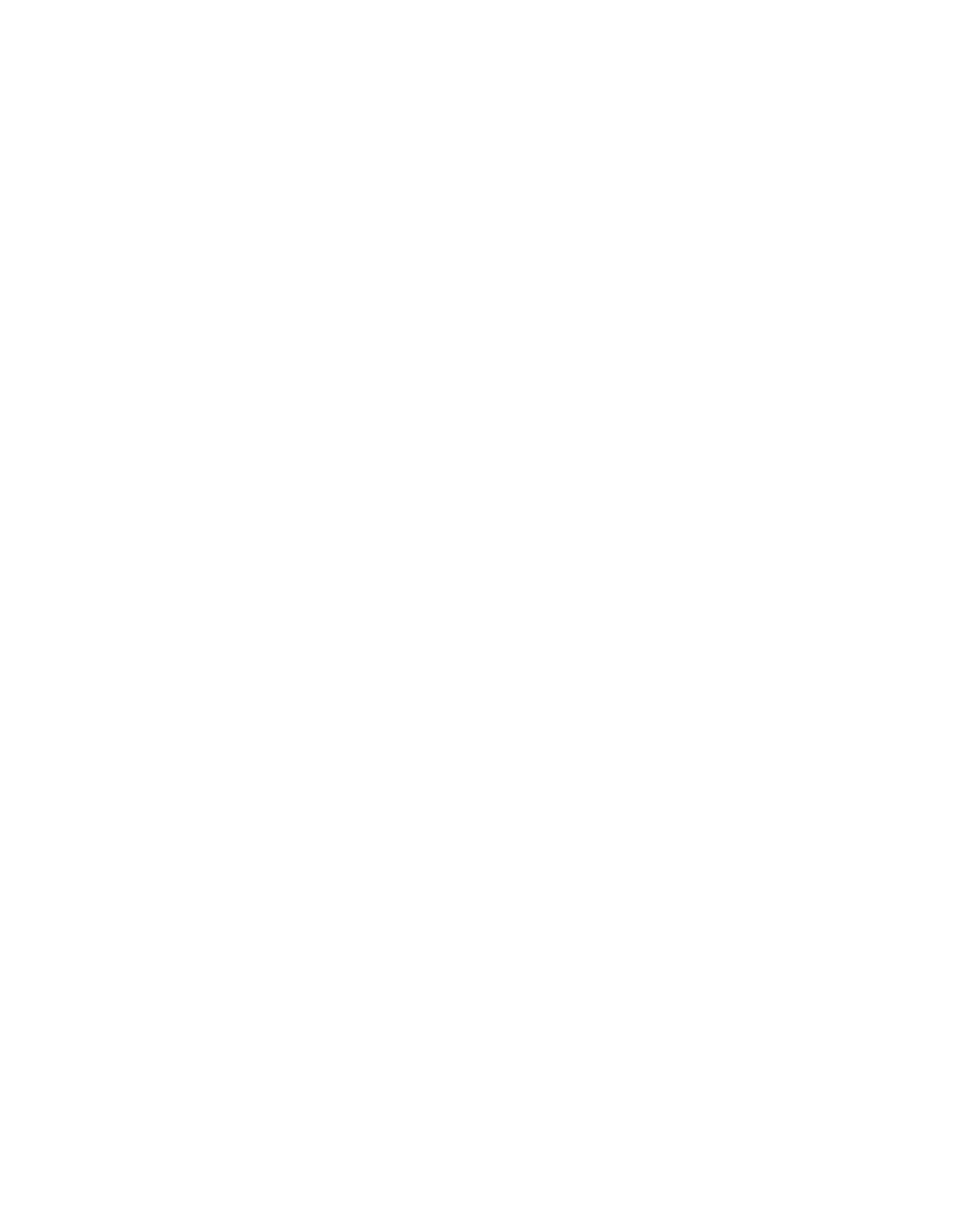> Year-to-date Withdrawals

 $\label{eq:2} \frac{1}{2} \int_{\mathbb{R}^3} \left| \frac{d\mu}{d\mu} \right|^2 \, d\mu = \frac{1}{2} \int_{\mathbb{R}^3} \left| \frac{d\mu}{d\mu} \right|^2 \, d\mu.$ 

 $\sim$ 

 $\sim 10^7$ 

### DUE CITY:

 $\sim$ 

| CITY POLICE                    | 63,696.10    |
|--------------------------------|--------------|
| CITY POLICE ORD ONLY           | 250.00       |
| CITY HIGHWAY PATROL TRAFFIC    | 115,837.72   |
| CITY HIGHWAY PATROL REGULAR    | 1,450.00     |
| CITY COSTS                     | 506.966.71   |
| TEXAS BOOT                     | 0.00         |
| PARKING TICKETS                | 17,961.80    |
| <b>NOISE</b>                   | 12,894.75    |
| RETURNED CHECKS                | 575.00       |
| EHA-ELECTRONIC HOUSE ARREST    | 0.00         |
| EHAC-ELECTRONIC HOUSE ARREST/C | 0.00         |
| LEGAL RESEARCH                 | 40,013.75    |
| COMPUTER COSTS.                | 134,573.83   |
| SPECIAL PROJECTS FUND          | 66,820.10    |
| SPECIAL PROJECTS-NON MOVING    | 40,081.90    |
| SPECIAL PROJECTS PER SB17      | 19,277.00    |
| DRUG ENFORCEMENT - CITY        | 12,058.34    |
| INTEREST                       | 357.25       |
| BANK ADJUSTMENTS               | <8.150.35>   |
| DUI ENF & EDUC FUND - CITY     | 2,743.00     |
| INDIGENT DRIVERS ALCOHOL FUND  | 18, 115.04   |
| AGENCY HOUSING - CITY          | 0.00         |
| HANDICAP/SIGNAGE - LPD         | 1,330.00     |
|                                |              |
|                                |              |
|                                | 1,046,851.94 |
|                                |              |
|                                |              |
| WORKER'S COMPENSATION          | 2,248.61     |
|                                |              |
|                                |              |
|                                |              |
|                                |              |

TOTAL ALL CITY ACCOUNTS

 $1,049,100.55$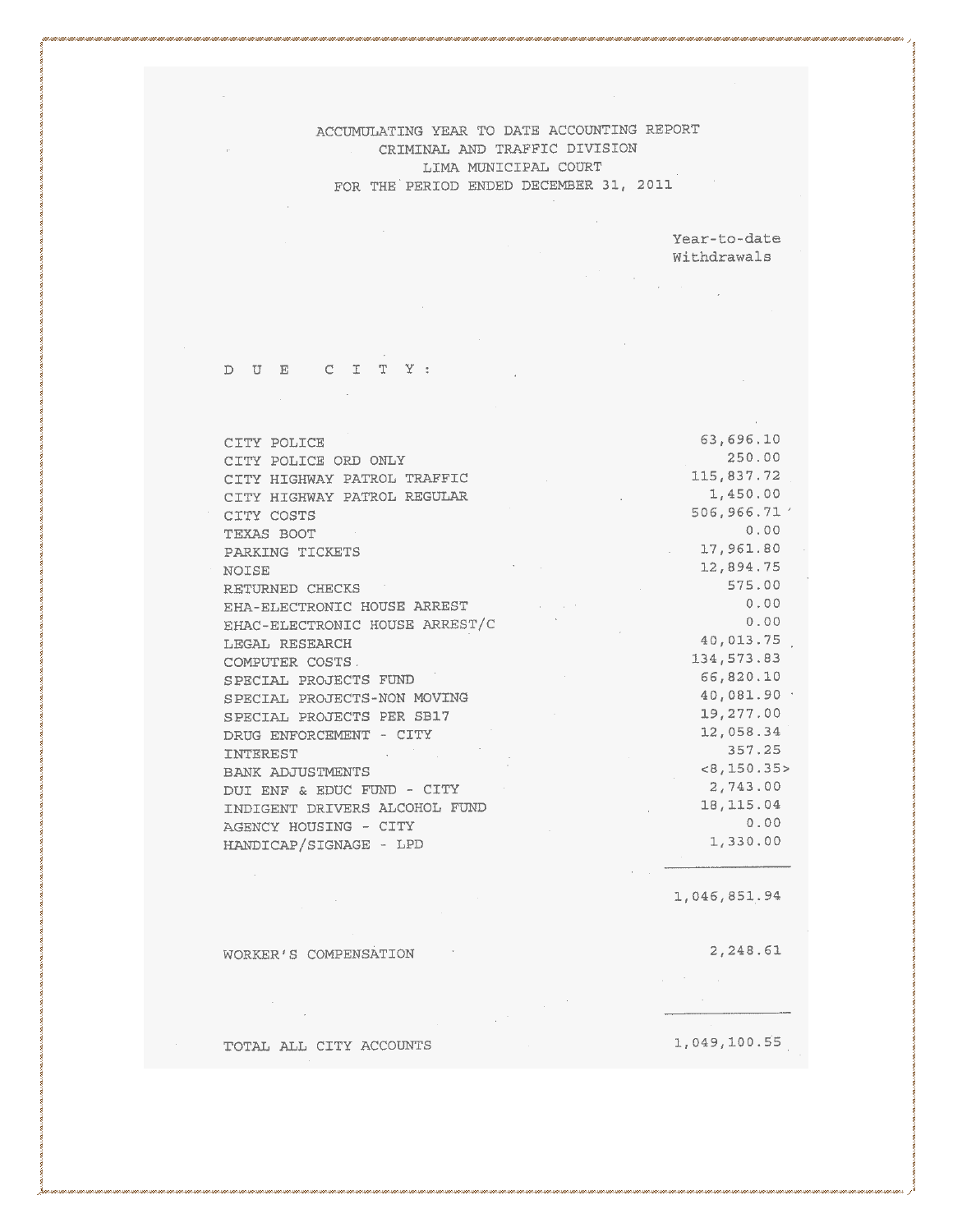> Year-to-date Withdrawals

#### DUE COUNTY:

| SHERIFF REGULAR                | 101,979.95  |
|--------------------------------|-------------|
| LIOUOR CONTROL - COUNTY        | 10,885.78   |
| ROAD REPAIR                    | 0.00        |
| COUNTY HIGHWAY PATROL TRAFFIC  | 28,834.32   |
| COUNTY HIGHWAY PATROL REGULAR. | 437.50      |
| SHERIFF TRAFFIC                | 245, 440.35 |
| DOG & KENNEL                   | 4,327.00    |
| BOARD OF HEALTH                | 100.00      |
| STREAM LITTERING               | 0.00        |
| WATERCRAFT                     | 0.00        |
| COUNTY COSTS                   | 18,477.07   |
| SANITARY ENGINEER              | 0.00        |
| PD APPLICATION FEE             | 28,837.10   |
| DRUG ENFORCEMENT - ACSO        | 1,447.00    |
| DUI ENF & EDUC FUND - ACSO     | 1,103.00    |
| AGENCY HOUSING - COUNTY        | 28,398.59   |
| HANDICAP/SIGNAGE - ACSO        | 49.00       |
|                                |             |
|                                |             |

 $$470,316.66$ 

 $37,771.57$ 

SHERIFF'S FEES

3,500.00 LAW LIBRARY - CITY 3,500.00 LAW LIBRARY - COUNTY

TOTAL - ALL COUNTY ACCOUNTS

 $\sim 20\,$ 

 $$515,088.23$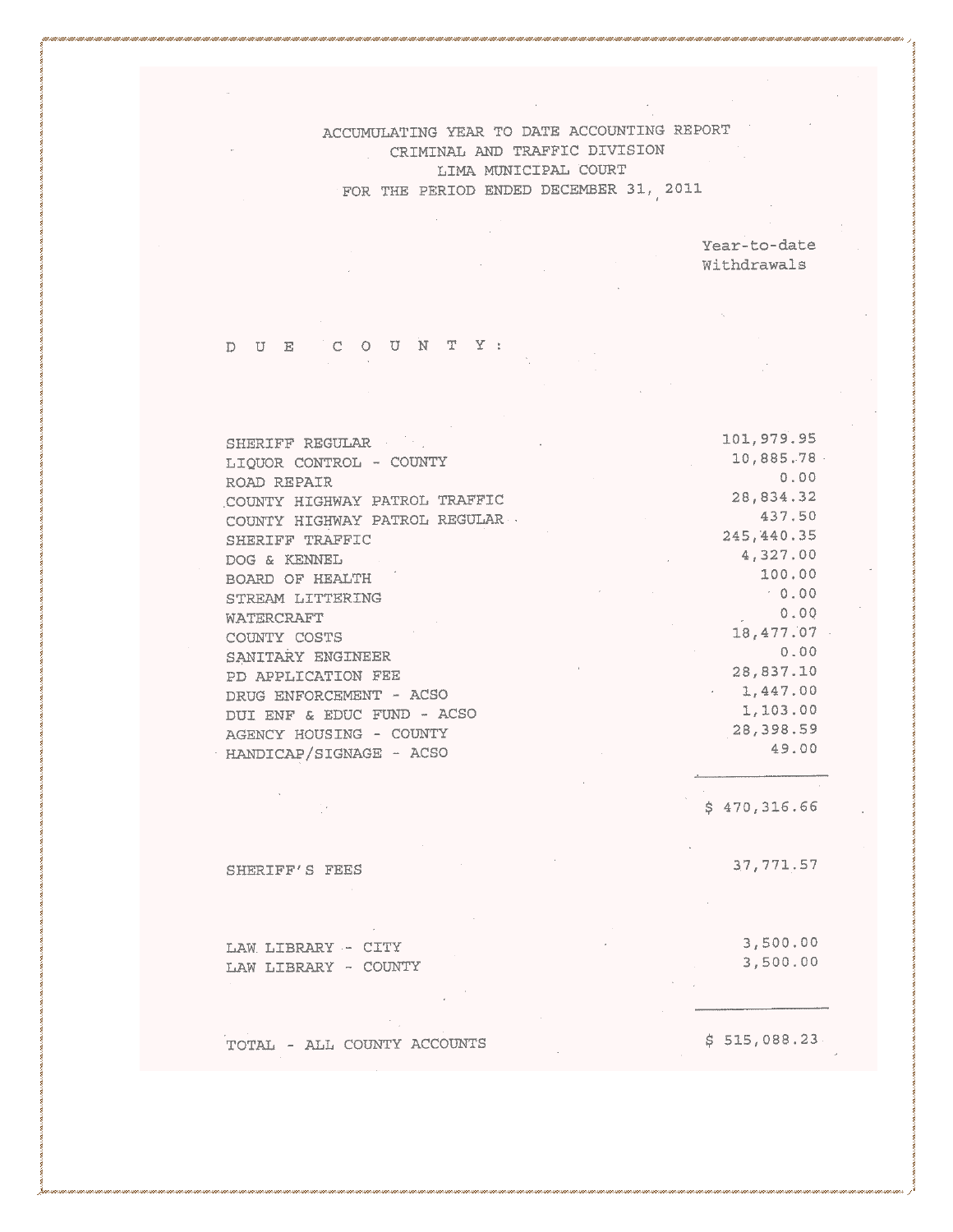DUE STATE:  $0.00$ DEPARTMENT OF AGRICULTURE WILDLIFE 1,892.37 30.00 DRUG ENFORCEMENT - WILDLIFE  $$1,922.37$ 10,349.50 BOARD OF PHARMACY  $0,00$ NURSING 250,009.98 INDIGENT DEFENSE SUPPORT FUND 2,378.00 EXPUNGEMENT 39,840.00 SEAT BELT LAW 10,885.80 LIQUOR CONTROL  $0.00$ DRUG ENF - LIQUOR CONTROL 2,467.00 CHILD HIGHWAY SAFETY FUND 12,869.08 IND DRIVERS ALC TREAT FUND 52,829.95 IND DEFENSE SUPPORT FUND HB562 866.98 JUSTICE PROGRAM SERVICE FUND 29,426.54 DRUG LAW ENFORCEMENT FUND 1,993.75 HIGHWAY PATROL REGULAR 129,389.14 HIGHWAY PATROL TRAFFIC 14,396.52 TRAUMA FUND 91,786.74 VICTIMS OF CRIME FUND  $0.00$ STATE GENERAL FUND

 $$639,139.48$  $3,158.00$ DRUG ENFORCEMENT - OSP 70.00 STATE WATERCRAFT DUI ENF & EDUC FUND - OSP  $6,534.00$  $0.00$ HANDICAP SIGNAGE - OSP 375,00  $BMV - SB 121$ 255.00 BMV - WARRANT BLOCK  $\sim 10^{11}$ 

 $$661,803.35$ 

Year-to-date Withdrawals

TOTAL ALL STATE ACCOUNTS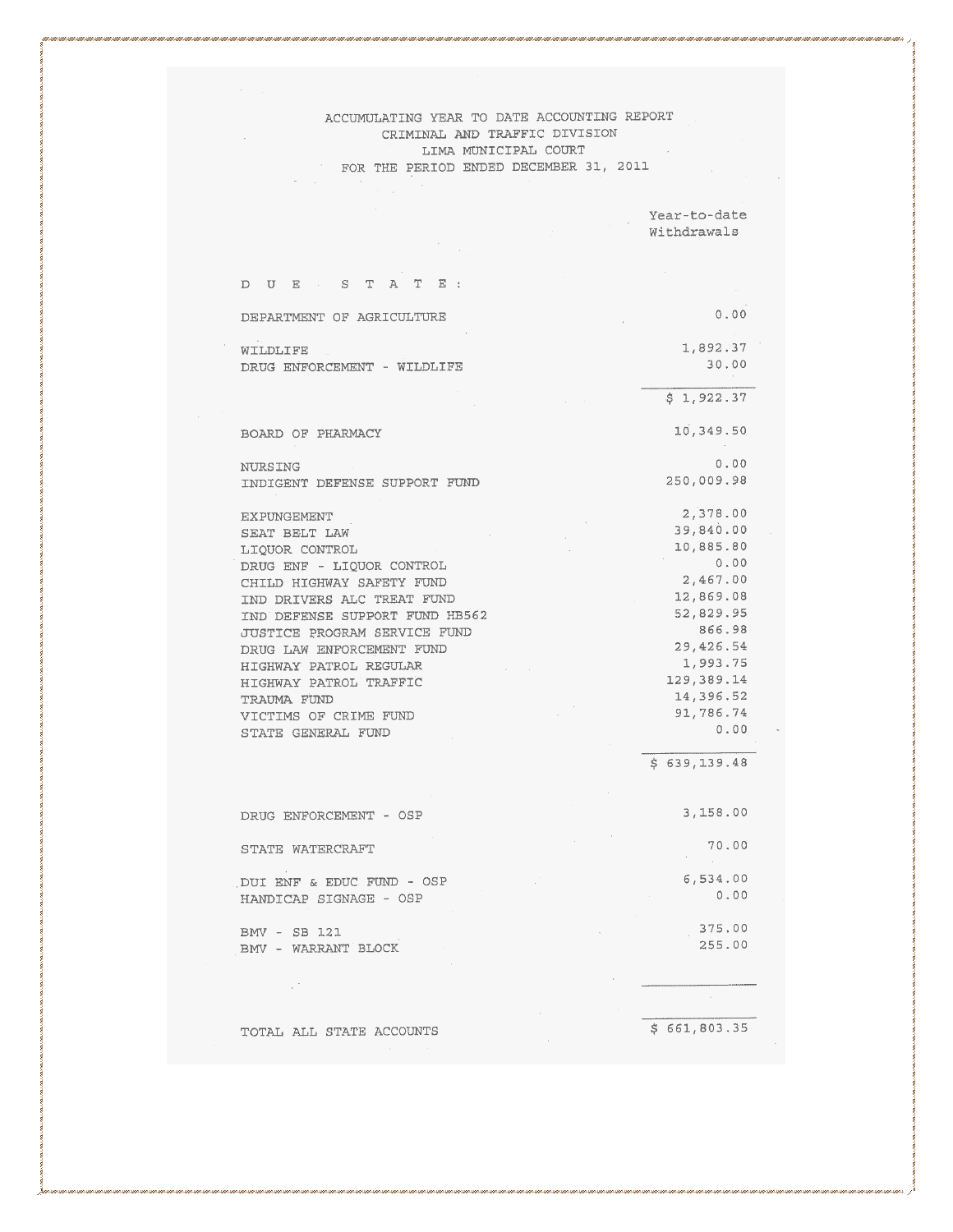|                                                               | Withdrawals      |
|---------------------------------------------------------------|------------------|
|                                                               |                  |
|                                                               |                  |
| DUE OTHER:                                                    |                  |
| PARK BOARD                                                    | 150.00           |
| PARK BOARD DRUG FUND                                          | 0.00             |
|                                                               |                  |
| HUMANE SOCIETY                                                | 0.00             |
|                                                               |                  |
| CRIME STOPPERS                                                | 2,038.00         |
|                                                               |                  |
| VILLAGE OF CAIRO                                              | 150.00           |
| DUI ENF & EDUC FUND - CAIRO                                   | 0.00             |
| HANDICAP/SIGNAGE - CAIRO                                      | 0.00             |
|                                                               |                  |
| VILLAGE OF SPENCERVILLE                                       | 100.00           |
| DRUG ENF - SPENCERVILLE PD                                    | 150.00           |
| DUI ENF & EDUC FUND - SPENCRVL                                | 25.00            |
| HANDICAP/SIGNAGE-SPENCERVILLE                                 | 0.00             |
|                                                               |                  |
| CITY OF DELPHOS                                               | 24.31            |
| DRUG ENFORCEMENT - DELPHOS                                    | 1,100.00         |
| DUI ENF & EDUC FUND - DELPHOS                                 | 75.00            |
| HANDICAP/SIGNAGE - DELPHOS                                    | 0.00             |
|                                                               |                  |
| VILLAGE OF ELIDA                                              | 2,050.00<br>0.00 |
| DRUG ENF - ELIDA PD                                           | 135.00           |
| DUI ENF & EDUC FUND - ELIDA                                   | 0.00             |
| HANDICAP/SIGNAGE - ELIDA                                      |                  |
|                                                               | 2,208.00         |
| VILLAGE OF BLUFFTON                                           | 20.00            |
| DRUG ENFORCEMENT - BLUFFTON                                   | .273.00          |
| DUI ENF & EDUC FUND - BLUFFTON<br>HANDICAP/SIGNAGE - BLUFFTON | 0.00             |
|                                                               |                  |
| VILLAGE OF BEAVERDAM                                          | 751.00           |
| DUI ENF & EDUC FUND - BEAVRDAM                                | 0.00             |
|                                                               |                  |
| VILLAGE OF FT SHAWNEE                                         | 12,689.00        |
| DRUG ENFORCEMENT - FT SHAWNEE                                 | 600.00           |
| DUI ENF & EDUC FUND - FT SHAWN                                | 1,013.00         |
| HANDICAP/SIGNAGE - FT SHAWNEE                                 | 0.00             |
|                                                               |                  |
| VILLAGE OF HARROD                                             | 0.00             |
|                                                               |                  |
| VILLAGE OF LAFAYETTE                                          | 0.00             |
|                                                               |                  |
| DRUG ENF - SHAWNEE TWP PD                                     | 603.00           |
| DUI ENF & EDUC FUND - SH TWP                                  | 912.00           |
| HANDICAP/SIGNAGE - SHAWNEE TWP                                | 0.00             |

Year-to-date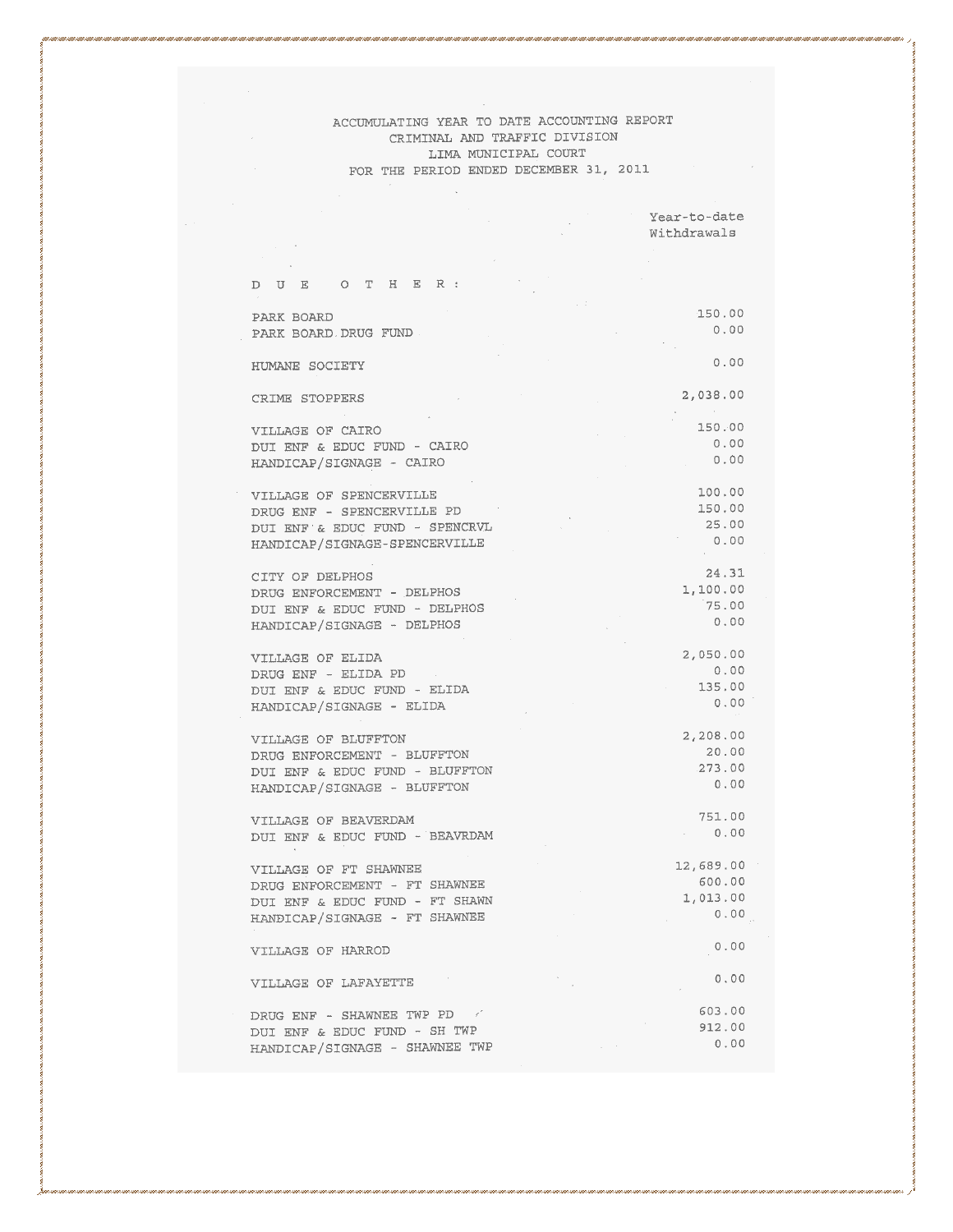|                                  | Year-to-date<br>Withdrawals |
|----------------------------------|-----------------------------|
| DRUG ENF - AMERICAN TOWNSHIP     | 300.00                      |
| · DUI ENF & EDUC FUND - AMER TWP | 120.00                      |
| HANDICAP/SIGNAGE - AMERICAN TP   | 0.00                        |
| DRUG ENF - BATH TOWNSHIP         | 0.00                        |
| DUI ENF & EDUC FUND - BATH TWP   | 320.00                      |
| HANDICAP/SIGNAGE - BATH TWP      | 0.00                        |
| DRUG ENF-MARION TOWNSHIP         | 0.00                        |
| DUI ENF & EDUC FUND-MARION TWP   | 0.00                        |
| DUI ENF & EDUC FUND-HARROD PD    | 0.00                        |
| DRUG ENF - PERRY TOWNSHIP        | 200.00                      |
| DUI ENF & EDUC FUND-PERRY TWP    | 125.00                      |

TOTAL ALL OTHER ACCOUNTS

 $\sim$ 

 $$26,131.31$ 

GRAND TOTAL - ALL ACCOUNTS

2, 252, 123.44

PREPARED BY OFFICE OF BEN E DIEPENBROCK, CLERK, LIMA MUNICIPAL COURT, LIMA, OH.

 $\sim 10^{11}$  km s  $^{-1}$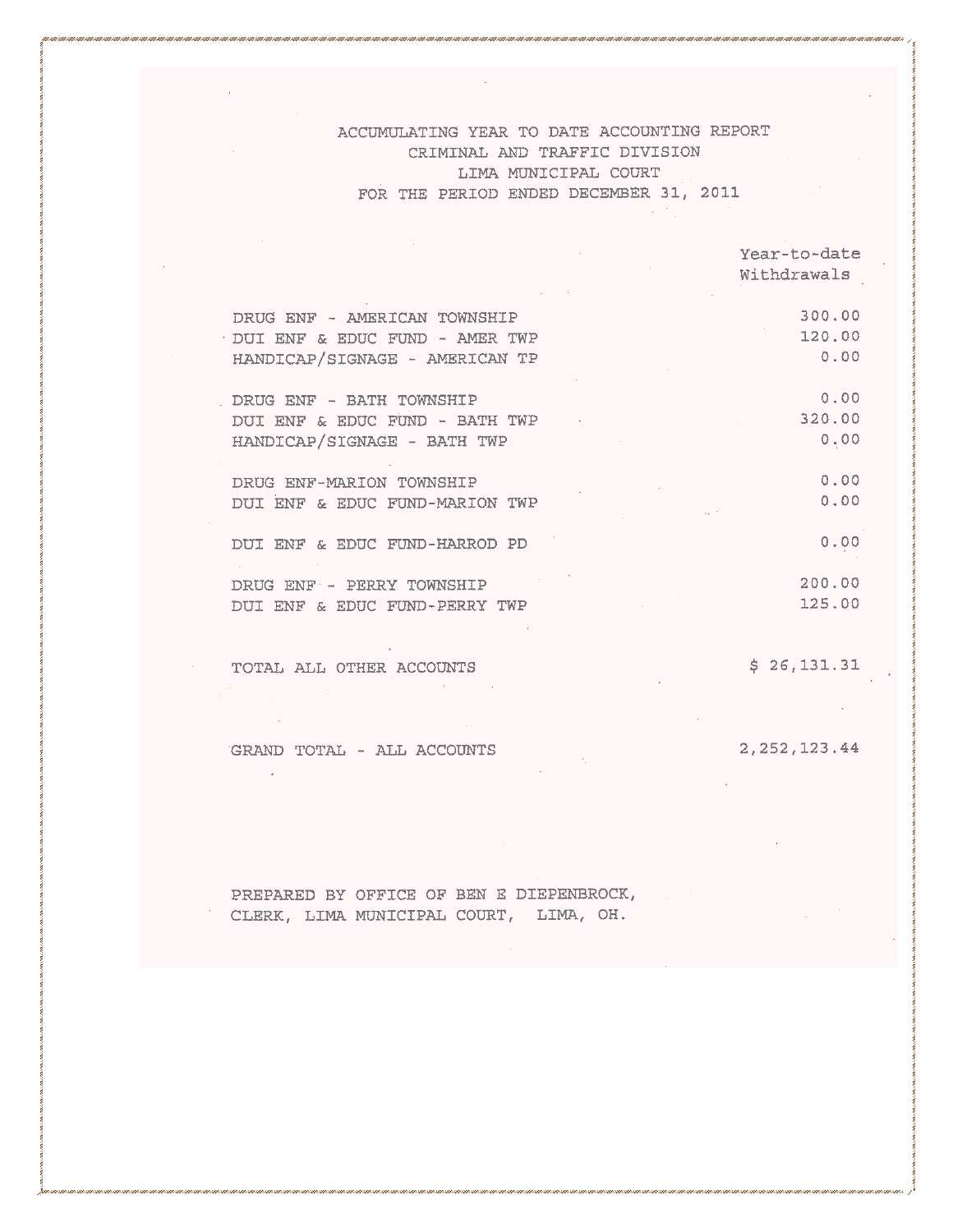YEARLY SUMMARY ALL ACCOUNTS<br>FOR THE PERIOD ENDED DECEMBER 31, 2011

|                                                               | Beginning<br>Year<br>Balance | Year-to-date<br>Actual<br>Receipts                             | Year-to-date<br>Adjustments | alsus philili          | Year-to-date Month-to-date<br>Balance |
|---------------------------------------------------------------|------------------------------|----------------------------------------------------------------|-----------------------------|------------------------|---------------------------------------|
| 日平日目<br>$I I E H S$ :                                         |                              |                                                                |                             |                        |                                       |
| 2191E RIND2                                                   | 99, 201. 20                  | 358,815.09                                                     | (270, 563, 15)              | 122, 162. 77           | 65,290,37                             |
| RESTITUTION                                                   | 1,488.27                     | 32,991.53                                                      | 3,593. 40                   | 35,997.36              | 2,075.84                              |
| <b>CHICLAIRED FUNDS</b>                                       | 0,00                         | 0.00                                                           | 2带.70                       | 248.70                 | 0.00                                  |
| <b>INVERPAYMENT ACCOUNT</b>                                   | 643,00                       | 662.50                                                         | 3,003,00                    | 4,388.50               | 0.00                                  |
| $\alpha_{\rm{max}} = \alpha_{\rm{max}}$<br>TETAL - OPEN ITENS |                              | $\# 101,332,47 = \# 392,469,12 = $1263,638,05$ $\# 162,797,33$ |                             |                        | \$67,366.21                           |
| 0 1 3 3 4 5 5 6 7 8 9 9 1 8 1 8 1                             |                              |                                                                |                             |                        |                                       |
| HIGHAY PATROL REGULAR                                         | 0.00                         | 1,658.70                                                       | 335. 85                     | 1,993.75               | $0,60$                                |
| HIGHMY PATEDL TENFFIC                                         | 0.00                         | 117,515.18                                                     | 11,373.96                   | 129, 389, 14           | 0.00                                  |
| TRAUMA FUND                                                   | 0.06                         | 13,081.28                                                      | 1,315.24                    | 14,396.52              | 0.00                                  |
| CITY PILICE                                                   | 0.50                         | 68,812.94                                                      | 2,883.16                    | 63,696.18              | 0.09                                  |
| LAN LIORARY - CITY                                            | 0.00                         | 0.00                                                           | 3,500,00                    | 3,500.00               | 0.00                                  |
| CITY PILICE ORD ORLY                                          | 0.00                         | 250.00                                                         | 0.00                        | 250,00                 | 0.60                                  |
| <b>WIRKER'S COMPERSATION</b>                                  | 0.00                         | 2,248.61                                                       | 0.00                        | 2,248.61               | 0.00                                  |
| CITY HIGHMAY PATRUL TRAFFIC                                   | 0. QO                        | 105,218.55                                                     | 10,619.17                   | 115,837.72             | 0.00                                  |
| CITY HIGHWAY PATRUL REGULAR                                   | 0.00                         | 1,174. 40                                                      | 275.60                      | 1,450.00               | 0.00                                  |
| CITY CUSTS                                                    | 0.00                         | 428,725.44                                                     | 80,241.27                   | 506,966.71             | 0.00                                  |
| PARKING TICKETS                                               | 0.00                         | 14,295.80                                                      | 3,666.00                    | 17,961.80              | 0.00                                  |
| NUISE                                                         | 0.00                         | 10,379.58                                                      | 2,515.25                    | 12,894.75              | 0,00                                  |
| RETURNED CHECKS                                               | 0.00                         | 575.00                                                         | 0.00                        | 575.00                 | 0.00                                  |
| LEGAL RESEARCH                                                | 0.00                         | 37,352.25                                                      | 2,661.50                    | 40,013.75              | 0, 00                                 |
| CEMPUTER CESTS                                                | 0.00                         | 125,631.84                                                     | 8,941.99                    | 134,573.83             | 0,00                                  |
| SPECIAL PRIMECTS FURD                                         | 0.00                         | 62,331.67                                                      | 4,488.43                    | 66,820.10              | 0.00                                  |
| SPECIAL PRIMECTS-NIN MINING                                   | 0.00                         | 34, 884, 95                                                    | 5,196.95                    | 40,031.90              | 0.00                                  |
| SPECIAL PEBLECTS PEE SEL7                                     | 0.00                         | 17,800.00                                                      | 1,477.00                    | 19,277.00              | 0.00                                  |
| <b>SHERIFF REGULAR</b>                                        | 0.00                         | 77,613.39                                                      | 24,366.56                   | 101,979.95             | 0.00<br>0.00                          |
| LIQUER CUNTREL - CIRBITY                                      | $0.00 -$                     | 10,252.28                                                      | 633.50                      | 10,885.78<br>28,834.32 | $0.00\,$                              |
| CHURTY HIGHWAY PATELL TRAFFIC                                 | 0.00                         | 26,189.93<br>368.60                                            | 2,644.39<br>68.90           | 437.50                 | 0.80                                  |
| COUNTY HIGHINY PATROL REGULAR                                 | 0.00                         |                                                                | 27,832.84                   | 245,440.35             | 0.00                                  |
| <b>SHERIFF TRAFFIC</b><br>LAW LINGARY - CUNNTY                | 0.00<br>0.66                 | 217,607.51<br>0.00                                             | 3,500,00                    | 3,500.00               | 0,00                                  |
| DIE & KENHEL                                                  | 0.00                         | 4,047,00                                                       | 280.00                      | 4,327.00               | 0.00                                  |
| 斑鸠 肝 胚癿                                                       | 0.60                         | 100.00                                                         | 0.00                        | 100.00                 | 0,00                                  |
| SHERIFF'S FEES                                                | 0.00                         | 29,564.33                                                      | 8,207.24                    | 37,771.57              | 0,00                                  |
| CHINYY CHITI                                                  | 0.00                         | 15,093.82                                                      | 3,383.25                    | 18,477.07              | 0.08                                  |
| PD APPLICATION FEE                                            | 0,00                         | 22,243.39                                                      | 6,593.71                    | 29,837,19              | 0.00                                  |
| INDIGENT DEFENSE SUPPORT FUND                                 | 0.00                         | 225,086.00                                                     | 24,923.98                   | 250,009.98             | 0.05                                  |
| ADDITIONAL CC PER HD 562                                      | 0,00                         | 2,653.00                                                       | (2,653,00)                  | 0.00                   | 0.00                                  |
| IND DRIVERS ALC TREAT FUND                                    | 0.00                         | 12,097.80                                                      | 771.28                      | 12,869.13              | 0.60                                  |
| IND DEFENSE SUPPORT FUND HIGG2                                | 0.68                         | 40,326.00                                                      | 12,503.95                   | 52,829.95              | 0.80                                  |
| <b><i>UNITTEE PRINCRAM SERVICE FURD</i></b>                   | 0.00                         | 806.52                                                         | 60.46                       | 866.98                 | 0.00                                  |
| DRUG LAW ENFURCEMENT FUND                                     | 0.00                         | 27,421.68                                                      | 2,004.86                    | 29,426.54              | 0,00                                  |
| LIGHER CINTRIL                                                | 0.00                         | 10,267.30                                                      | 618.50                      | 10,885.80              | 0,00                                  |
| HILDLIFE                                                      | $0.00 -$                     | 1,892.37                                                       | 0.00                        | 1,892.37               | 0, 60                                 |
| <b>GIARD IF PHARMACY</b>                                      | 0.00                         | 7,509.50                                                       | 2,340.00                    | 10,349.50              | 0.00                                  |
| EXPUNSEMENT                                                   | 0.00                         | 2,378.00                                                       | 0,00                        | 2,378. 00              | 0.68                                  |
| <b>UICTIMS OF CRIME FUND</b>                                  | 0,00                         | 86,432.74                                                      | 5,354.00                    | 91,786.74              | 0,00                                  |
| STATE WATERCRAFT                                              | 0.00                         | 70,00                                                          | 0,00                        | 70.00                  | 0.09                                  |
| <b>STATE GENERAL FUND</b>                                     | 0.00                         | 8,272.05                                                       | (8, 272, 05)                | 0.00                   | 0,00                                  |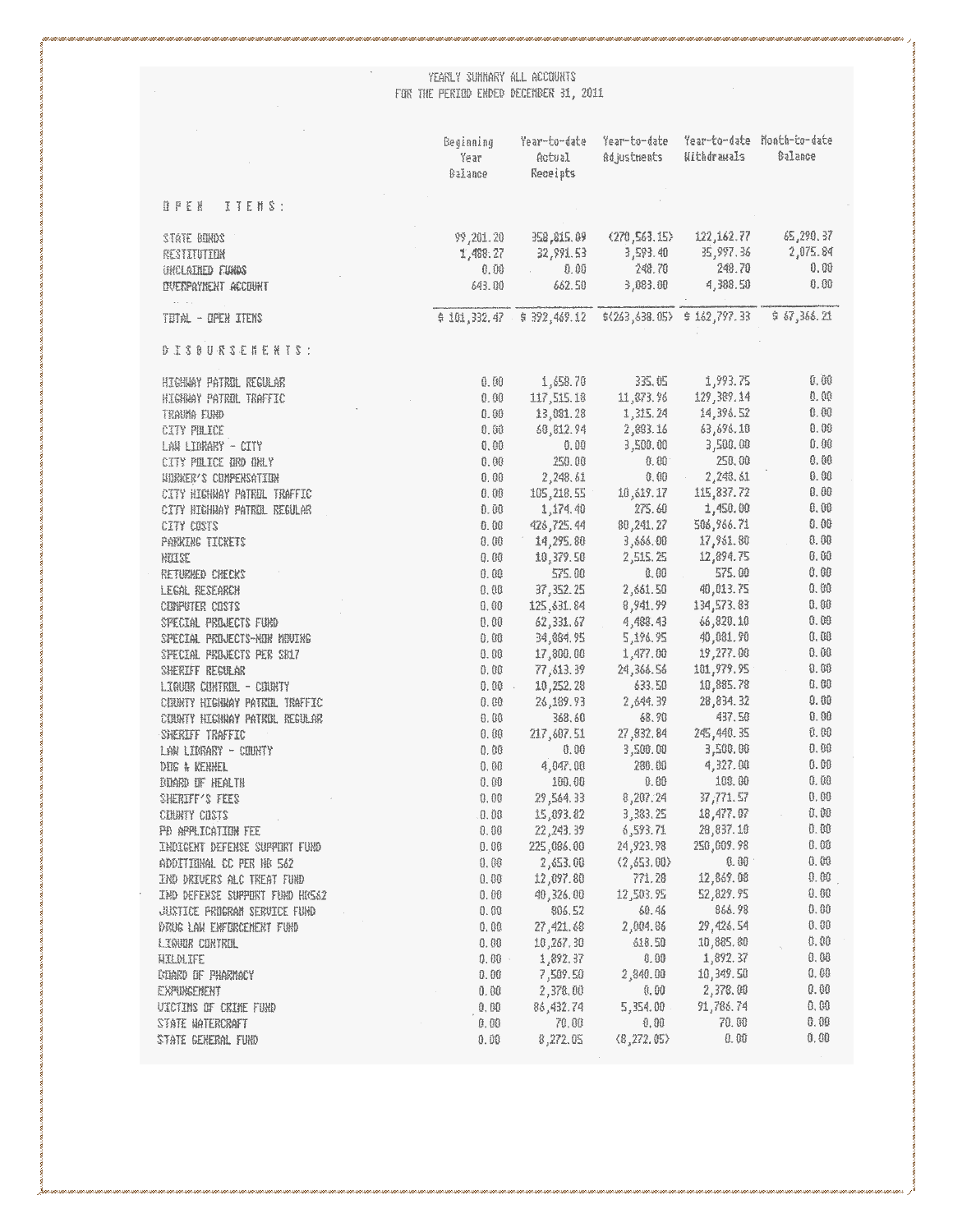### $\label{eq:1} \begin{minipage}{0.9\linewidth} \textbf{YEARLY SUMARY ALL ACCBURTS} \begin{minipage}{0.9\linewidth} \textbf{FBR THE PERTBD ENDED DECETREG 31, 2011} \end{minipage} \end{minipage}$

|                                           | Veginning    | Year-to-date      | Year-to-date                                 |                            | Year-to-date Month-to-date |
|-------------------------------------------|--------------|-------------------|----------------------------------------------|----------------------------|----------------------------|
|                                           | Year         | Actual            | Adjustnents                                  | Withdrawals                | Balance                    |
|                                           | Balance      | Receipts          |                                              |                            |                            |
| SEAT BELT LAW                             | 0. OO        | 39,021.00         | 819.00                                       | 39,840.00                  | 0.00                       |
| CHILD HIGHHAY SAFETY FUND                 | 0.00         | 2,337.00          | 130.00                                       | 2,467,00                   | 0.00                       |
| <b>CRIME STUPPERS</b>                     | 0.00         | 1,677.00          | $-361.00$                                    | 2,038.09                   | 0.00                       |
| 脚-\$121                                   | 0.00         | 375.00            | 升, 朝                                         | 375.00                     | 0.93                       |
| <b>BIN - HARRAHT BLOCK</b>                | 0.00         | 165.00            | 90.00                                        | 255.00                     | 0.00                       |
| VILLAGE OF CAIRD                          | 0,00         | 150.00            | 0.00                                         | 150.00                     | 0.00                       |
| <b>UILLAGE IF SPENCERVILLE</b>            | 0.00         | 100.00            | 0.00                                         | 100.00                     | 10.80                      |
| CITY OF DELPHOS                           | 0.00         | $0\ldotp00$       | 24.31                                        | 24.31                      | 0.00                       |
| VILLAGE OF ELIDA                          | 0.00         | 1,956.00          | 94.00                                        | 2,050.00                   | 0.03                       |
| VILLAGE OF BLOFFTON                       | 0.00         | 2,065.94          | 142.06                                       | 2,200.00                   | 0.88                       |
| <b>UILLAGE IF BEAVERDAN</b>               | 0.03         | 751.00            | 0.00                                         | 751.00                     | O.H                        |
| <b>UILLAGE OF FT SHAAREE</b>              | 0.00         | 12,141.00         | 548.00                                       | 12,689.00                  | 0.66                       |
| <b>DRUG ENFURCEMENT FUND</b>              | 0.00         | 13,936.50         | (13,936.50)                                  | 0.00                       | 0.60                       |
| DRUG ENFINCEMENT - OSP                    | 0.00         | 2,650.00          | 588.00                                       | 3,158.00                   | 0.00                       |
| DRUG ENFORCEMENT - ACSO                   | 0.00         | 0.00              | 1,447.00                                     | 1,447.00                   | 0.00                       |
| DRUG ENFORCEMENT - DELPHOS                | 0.00         | 0.00              | 1,199.00                                     | 1,100.00                   | 0, 90                      |
| DRUG ENFORGEMENT ~ FT SHAWNEE             | 0.00         | 150.00            | 450.00                                       | 600.00                     | 0.00                       |
| DRUG ENT - SPENCERVILLE PD                | 0.00         | 0.00              | 150.00                                       | 150.00                     | 0.09                       |
| DRUG ENF - SHAWKEE TUP PD                 | 0.00         | 0.00              | 603.00                                       | 603.00                     | 0.08                       |
|                                           |              | 0.00              | 390.00                                       | 300.00                     | 0.06                       |
| DRUG ENT - ANENICAN TUNNSHIP              | 0.00<br>0.00 | 0.00              | 20.00                                        | 20.00                      | 0.00                       |
| <b>DRIG ENFORCEMENT - BLUFFTON</b>        | 0,00         | 0.00              | 30.00                                        | 30.00                      | 0.00                       |
| DRUG ENFURCENENT - UILDLIFE               | 0.00         | 0.00              | 200.00                                       | 200.00                     | 0.00                       |
| DRUG ENF - PERRY TUHRSHIP                 |              | 150.00            | 0.00                                         | 150.00                     | 0.00                       |
| PARK BUARD                                | 0.66         | 40.65             | 316.60                                       | 357.25                     | 0, 00                      |
| <b>INTEREST</b>                           | 0.00         |                   |                                              | $\langle 8,150,35 \rangle$ | 0,00                       |
| <b><i>BAHK ADJUSTMENTS</i></b>            | 0.00         | $0.00\,$          | $\langle 8, 158, 35 \rangle$<br>(12, 482.00) | 0,90                       | 0,60                       |
| ERFORCEMENT & EDUCATION FUND              | 0.00         | 12,482.00<br>0.00 |                                              | 6,534.00                   | 0.00                       |
| DUI ENF & EDUC FUND - OSP                 | 0.00         |                   | 6,534.00                                     |                            | 0.00                       |
| DUI ENF & EDUC FUND - ACSU                | 0,0          | 0.00              | 1,103.00                                     | 1,103.60                   | 0,00                       |
| DIE ENF & EDUC FUND - CITY                | 0.90         | 0,00              | 2,743.00                                     | 2,743.98<br>75.00          | 0.00                       |
| DATE RE FERRE FURD - DELPHIC              | 0.00         | 0.00              | 75.00                                        |                            |                            |
| DUI ENF & EDUC FUND - ELIDA               | 0.00         | 0.00              | 135.00                                       | 135.00                     | 0, 50                      |
| DUI ENF & EDUC FUND - FT SHAWN            | 0.00         | 0.00              | 1,013.00                                     | 1,013.00                   | 0.90                       |
| DUI ENF & EDUC FUND - SPENCRUL            | 0.00         | 0.00              | 25.00                                        | 25.80                      | 0.39                       |
| <b>DUE ENF &amp; EDUC FUND - BLUFFTON</b> | 0.00         | 0.00              | 273.00                                       | 275.00<br>$\mathcal{L}$    | 0.00                       |
| <b>CALL EXE &amp; EDUC FURD - SH THP</b>  | 0,00         | 0.00              | 912.00                                       | 912.00                     | 0.00                       |
| DUI ENF & EDUC FUND-PERRY THP             | 0.88         | 0.00              | 125.00                                       | 125.00                     | 0.90                       |
| DUI ENF & EDUC FUND - AMER THP            | 0.00         | 0.00              | 128.00                                       | 120.00                     | 0.00                       |
| DUI ENF & EDUC FUND - BATH TUP            | 0.98         | 0.00              | 320.00                                       | 320.00                     | 0.00                       |
| INDIGENT DRIVERS ALCHHIL FUND             | 0.00         | 16,575.94         | 1,539.10                                     | 18,115.04                  | 0.00                       |
| <b>AGENCY HUUSING OFFENDER</b>            | 0.00         | 26,866.09         | (26, 866, 09)                                | 8.80                       | 13.00                      |
| <b>ACENCY HIUSING - CUUNTY</b>            | O. 00        | 0.60              | 28,398.59                                    | 28,398.59                  | 0,00                       |
| HANDEAP/SEGNAGE                           | 0,00         | 3,794.00          | (3,794.00)                                   | 9.00                       | 0.00                       |
| HANDICAP/SIGNAGE - ACSI                   | 0,00         | 0.00              | 碧,開                                          | 船,00                       | 0.00                       |
| HANDICAP/SIGNAGE – LPD                    | 0,00         | 0.00              | 1,330.00                                     | 1,330.00                   | 0.88                       |
| TUTAL - DISBURSEMENTS                     | \$ 0.00      | 1,997,763.44      | \$254,360.00                                 | 2,252,123.44               | $\pm$ 0.00                 |
| TOTAL - ALL ACCOUNTS                      | \$101,332,47 | 2,390,232.56      |                                              | 5(9,278.05) 2,414,928.77   | \$ 67,366.21               |
|                                           |              |                   |                                              |                            |                            |

PREPARED BY OFFICE OF BEN E DIEPENBROCK, CLERK, LINA NUNICIPAL COURT, LINA, OH.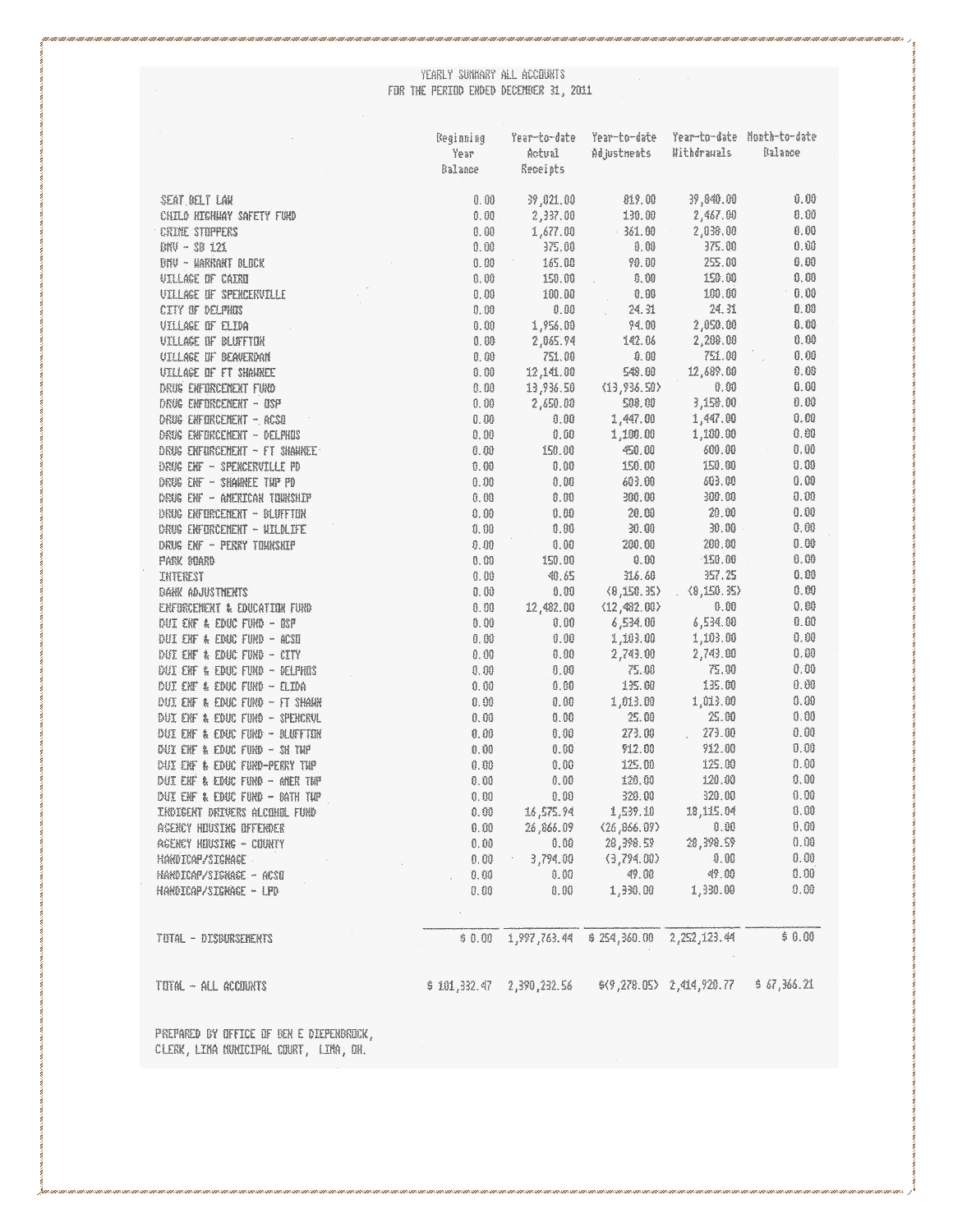#### LIMA MUNICIPAL COURT

#### CRIMINAL/TRAFFIC DIVISION

#### CASES FILED 2011

| <b>AGENCY</b>             | <b>CRA</b>     | CRB A           | CRB SUB        | TRC A          | TRD A           | TR SUB                   | <b>TOTAL</b>                 |
|---------------------------|----------------|-----------------|----------------|----------------|-----------------|--------------------------|------------------------------|
|                           |                |                 |                |                |                 |                          |                              |
| <b>ACDW</b>               | 0              | 44              | 66             | 0              | 0               | 0                        | 110                          |
| <b>ACSO</b>               | 68             | 592             | 140            | 49             | 674             | 188                      | 1711                         |
| <b>AGRI DEPT</b>          | 0              | 0               | $\Omega$       | $\mathbf 0$    | $\Omega$        | $\mathbf 0$              | 0                            |
| <b>AMERICAN TWP</b>       | 0              | 60              | 9              | 4              | 302             | 36                       | 411                          |
| <b>AUGLAIZE TWP</b>       | 0              | 0               | $\mathbf 0$    | $\mathbf 0$    | 0               | $\Omega$                 | 0                            |
| <b>BATH TWP</b>           | 0              | 1               | $\overline{2}$ | 25             | 116             | 46                       | 190                          |
| <b>BEAVERDAM PD</b>       | 0              | $\overline{0}$  | $\overline{0}$ | 1              | 24              | $\overline{2}$           | 27                           |
| <b>BLUFFTON PD</b>        | $\overline{1}$ | $\overline{6}$  | 7              | 13             | 29              | 24                       | 80                           |
| <b>BOARD OF HEALTH</b>    | $\overline{0}$ | 7               | $\mathbf 0$    | 0              | $\theta$        | $\Omega$                 | $\overline{7}$               |
| <b>CAIRO PD</b>           | $\mathbf 0$    | $\mathbf{1}$    | $\overline{0}$ | $\Omega$       | $\overline{c}$  | $\overline{0}$           | $\overline{3}$<br>$\epsilon$ |
| <b>CSX RAILROAD</b>       | $1\,$          | $\mathbf{1}$    | 0              | 0              | $\theta$        | $\Omega$                 | $\overline{2}$               |
| DELPHOS PD                | 8              | 89              | 32             | 21             | $\overline{77}$ | 49                       | 276                          |
| DIV OF WATERCRAFT         | $\overline{0}$ | $\overline{3}$  | 4              | 0              | 0               | $\Omega$                 | $\overline{7}$               |
| <b>ELIDA PD</b>           | 0              | $\overline{6}$  | 0              | $\overline{2}$ | 9               | 8                        | $\overline{25}$              |
| FT SHAWNEE PD             | 0              | 19              | 3              | 36             | 24              | 61                       | 143                          |
| <b>HARROD PD</b>          | 0              | 0               | 0              | 0              | 0               | $\circ$                  | $\Omega$                     |
| <b>HUMANE</b>             | 0              | 0               | 0              | $\overline{0}$ | 0               | $\Omega$                 | $\overline{0}$               |
| LAFAYETTE                 | 0              | $\overline{2}$  | $\overline{0}$ | $\overline{0}$ | 0               | $\overline{0}$           | $\overline{2}$               |
| LPD                       | 157            | 2091            | 1070           | 192            | 2719            | 1666                     | 7895                         |
| <b>LIQUOR CONTROL</b>     | 0              | 39              | 5              | 0              | $^\star$<br>0   | $\mathbf 0$              | 44                           |
| <b>MARION TWP</b>         | 0              | $\mathbf 0$     | 0              | 0              | $\mathbf{1}$    | 0                        | $\mathbf{1}$                 |
| <b>MET PARK</b>           | 0              | 3               | 0              | 0              | 0               | $\mathbf 0$              | $\overline{\overline{3}}$    |
| <b>OBES</b>               | 0              | 0               | 0              | 0              | $\theta$        | $\overline{0}$           | $\overline{0}$               |
| <b>ODNR</b>               | $\overline{0}$ | $\overline{33}$ | $\mathbbm{1}$  | $\overline{0}$ | $\overline{0}$  | $\overline{0}$           | $\overline{34}$              |
| <b>OBWC</b>               | $\overline{0}$ | 4               | $\overline{O}$ | $\Omega$       | $\mathbf 0$     | $\Omega$                 | $\overline{4}$               |
| OH DEPT TAXATION          | 0              | 6               | $\Omega$       | $\Omega$       | $\Omega$        | $\overline{0}$           | 6                            |
| <b>OSP</b>                | 18             | 158             | 64             | 463            | 6012            | 1105                     | 7820                         |
| <b>PARK RANGERS</b>       | 0              | 0               | 0              | $\mathbf 0$    | $\Omega$        | 0                        | 0                            |
| PERRY TWP                 | 0              | 41              | $\overline{8}$ | $\overline{4}$ | 78              | 7                        | 138                          |
| PUCO                      | 0              | $\theta$        | $\overline{0}$ | $\Omega$       | $\Omega$        | $\Omega$                 | $\Omega$                     |
| <b>SHAWNEE TWP</b>        | $\overline{3}$ | 70              | 14             | 62             | 197             | 118                      | 464                          |
| <b>SPENCERVILLE PD</b>    | 1              | 21              | 10             | $\overline{2}$ | 11              | 7                        | 52                           |
|                           |                |                 |                |                |                 | $\overline{\phantom{a}}$ |                              |
|                           |                |                 |                |                |                 |                          |                              |
| <b>SUMMARY TOTALS</b>     | 257            | 3297            | 1435           | 874            | 10275           | 3317                     | 19455                        |
|                           |                |                 |                |                |                 |                          |                              |
|                           |                |                 |                |                |                 |                          |                              |
|                           |                |                 |                |                |                 |                          |                              |
| <b>PARKING</b>            |                |                 |                |                |                 |                          | 1298                         |
|                           |                |                 |                |                |                 |                          |                              |
|                           |                |                 |                |                |                 |                          |                              |
|                           |                |                 |                |                |                 |                          |                              |
| <b>VIOLATIONS BUREAU:</b> |                |                 |                |                |                 |                          |                              |
|                           |                |                 |                |                |                 |                          |                              |
| <b>CRIMINAL CASES</b>     | 159            |                 |                |                |                 |                          | 23,153.00<br>\$              |
|                           |                |                 |                |                |                 |                          |                              |
| <b>TRAFFIC CASES</b>      | 7656           |                 |                |                |                 |                          | \$865,919.10                 |
|                           | 7815           |                 |                |                |                 |                          | \$889,072.10                 |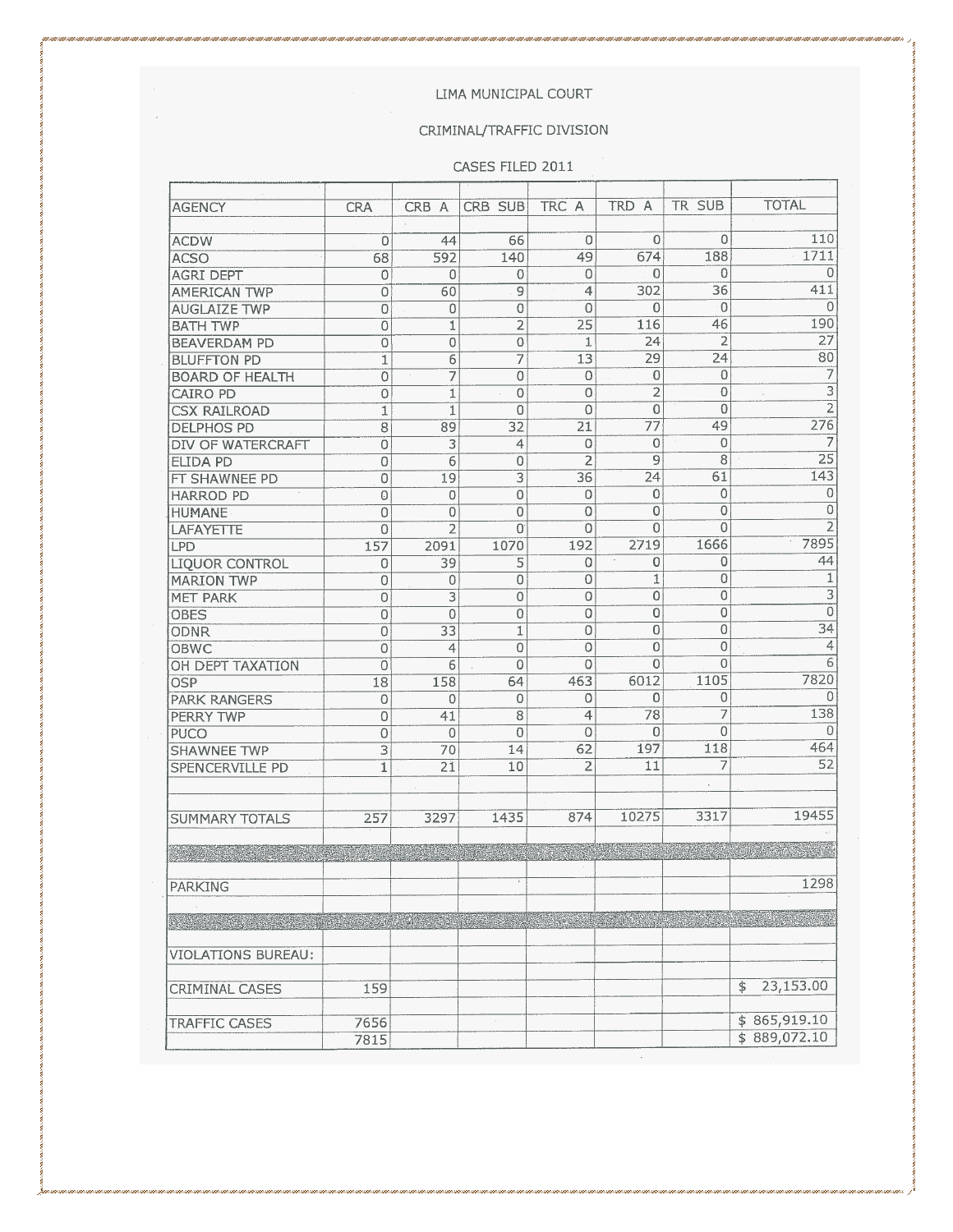# 2011 CIVIL CASE ACTIVITY

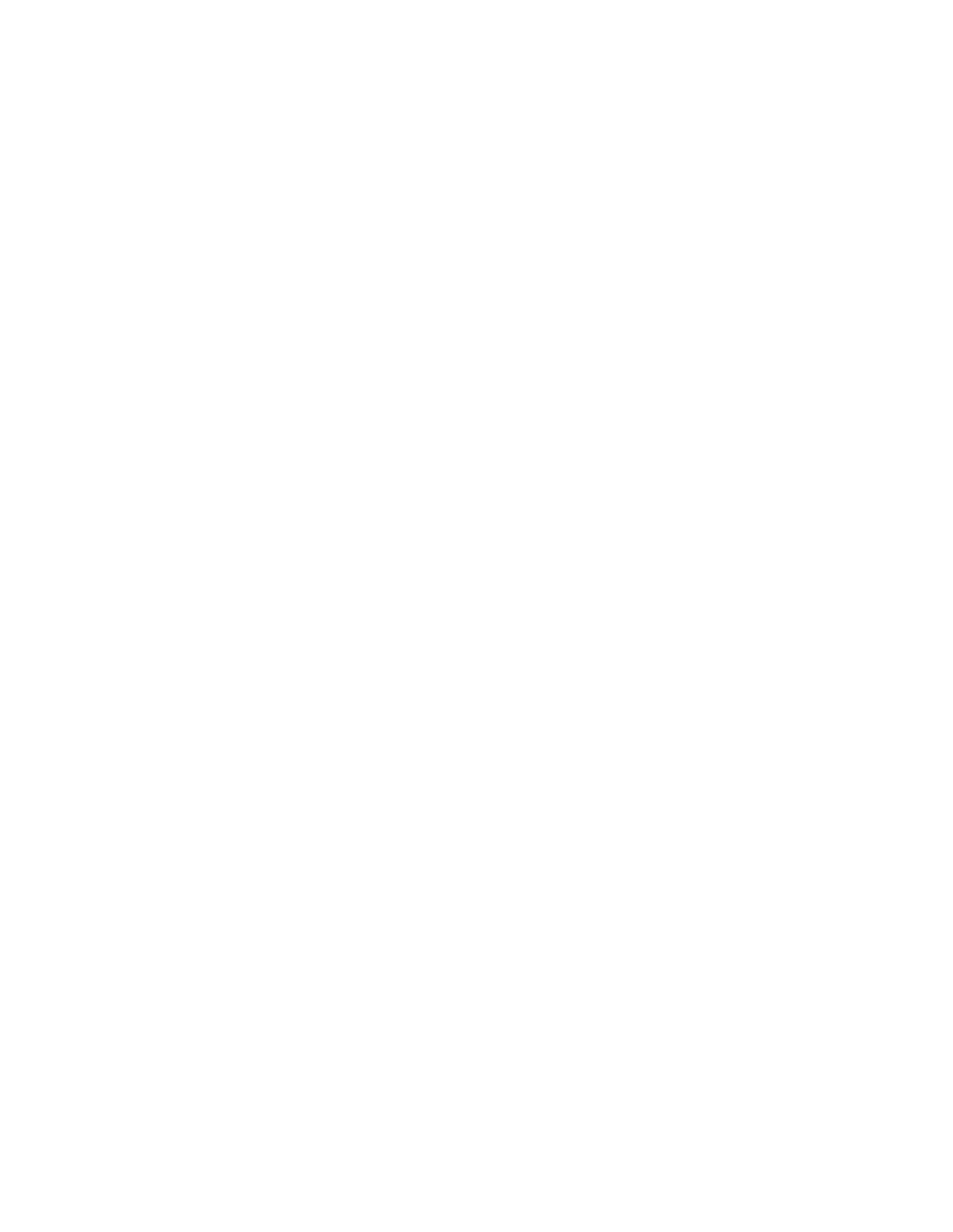### 2011 CIVIL MATTERS

.<br>כמו כם מסוגים הם מסוגים הם מסוגים הם מסוגים הם מסוגים הם מסוגים הם מסוגים הם מסוגים הם מסוגים הם מסוגים הם מסוגים הם

.<br>- The Control of Control of Control of Control of Control of Control of Control of Control of Control of Contr

| $\div$ Total Civil Money To City For 2011 - \$502,131.13            |
|---------------------------------------------------------------------|
| <b>Veroget Total Money Paid To The State Of Ohio - \$137,435.00</b> |
|                                                                     |

| Foreign Judgments (Cases Filed By Other Courts) 20              |  |
|-----------------------------------------------------------------|--|
| <b>Employee Garnishments (Continuous Garnishments) 2,261</b>    |  |
|                                                                 |  |
|                                                                 |  |
|                                                                 |  |
|                                                                 |  |
|                                                                 |  |
| Driving Privileges Hearings-Reinstatement Fee & Points Petition |  |
|                                                                 |  |
|                                                                 |  |
|                                                                 |  |
|                                                                 |  |
|                                                                 |  |
|                                                                 |  |
|                                                                 |  |
|                                                                 |  |
|                                                                 |  |
|                                                                 |  |
|                                                                 |  |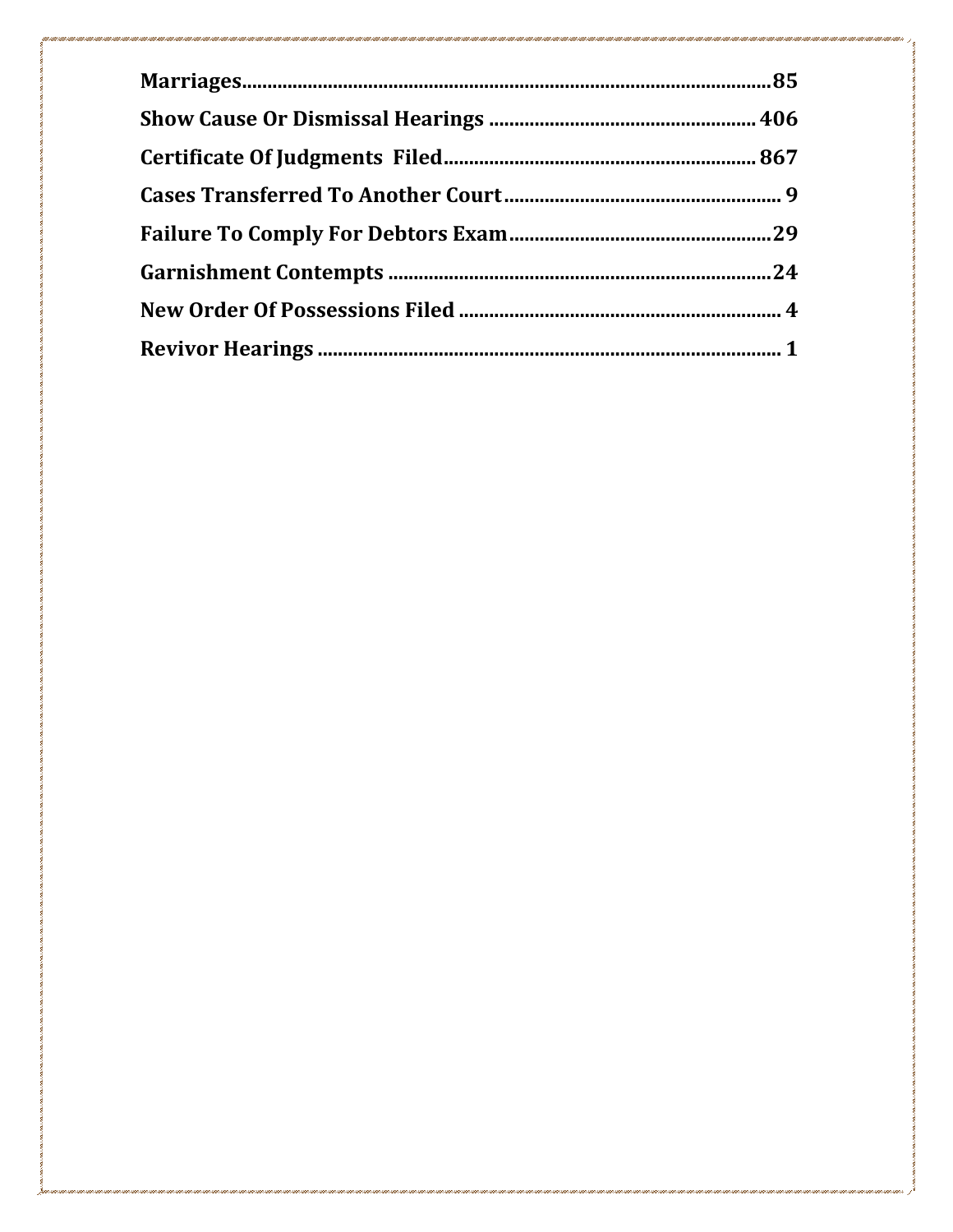### 2011 CIVIL CASES

### OVERALL TOTALS

### PERSONAL INJURY - PROPERTY DAMAGE

### FORCIBLE DETENTION

### SMALL CLAIMS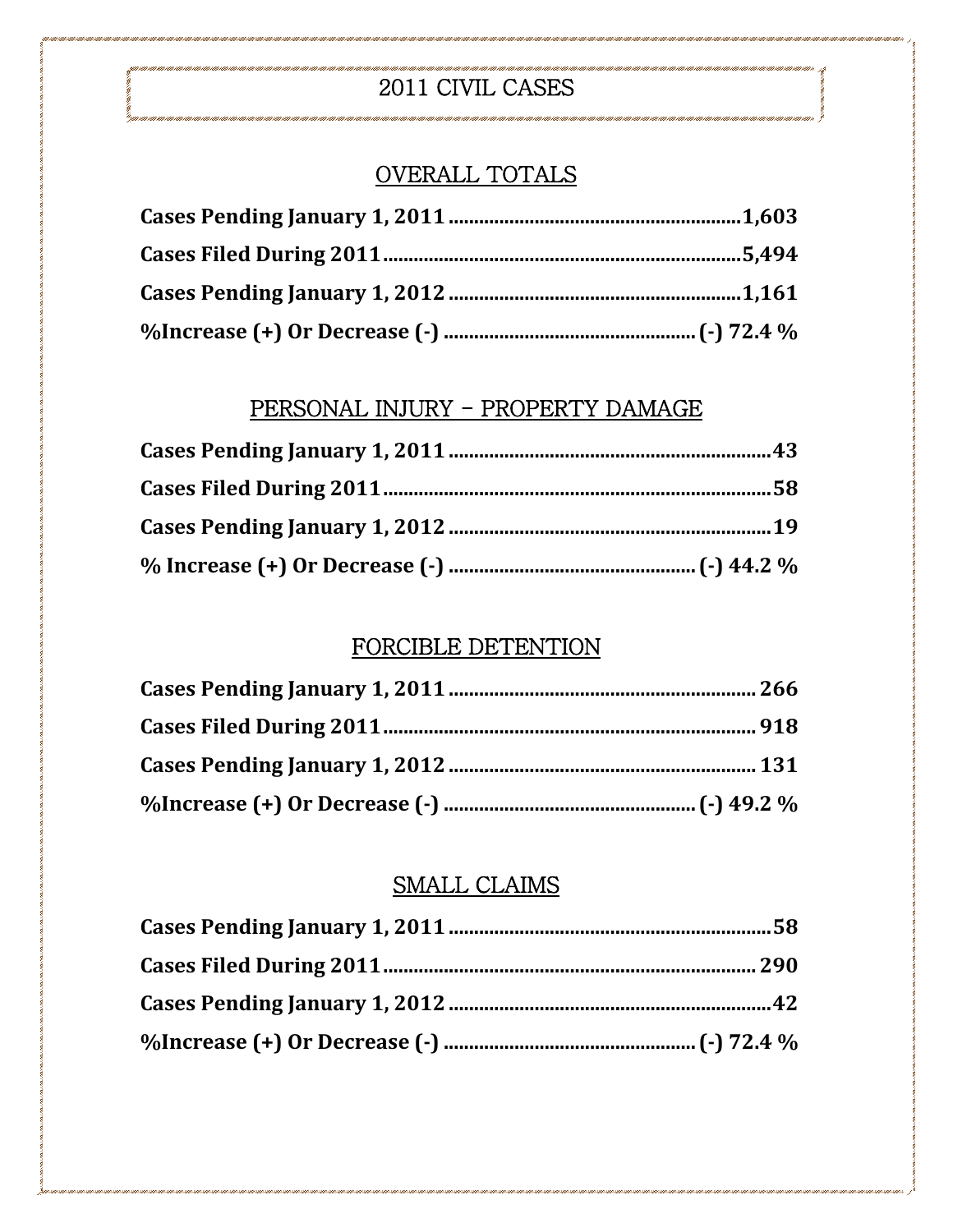### CIVIL CONTRACTS

### **OTHER CIVIL**

### **TRUSTEESHIPS**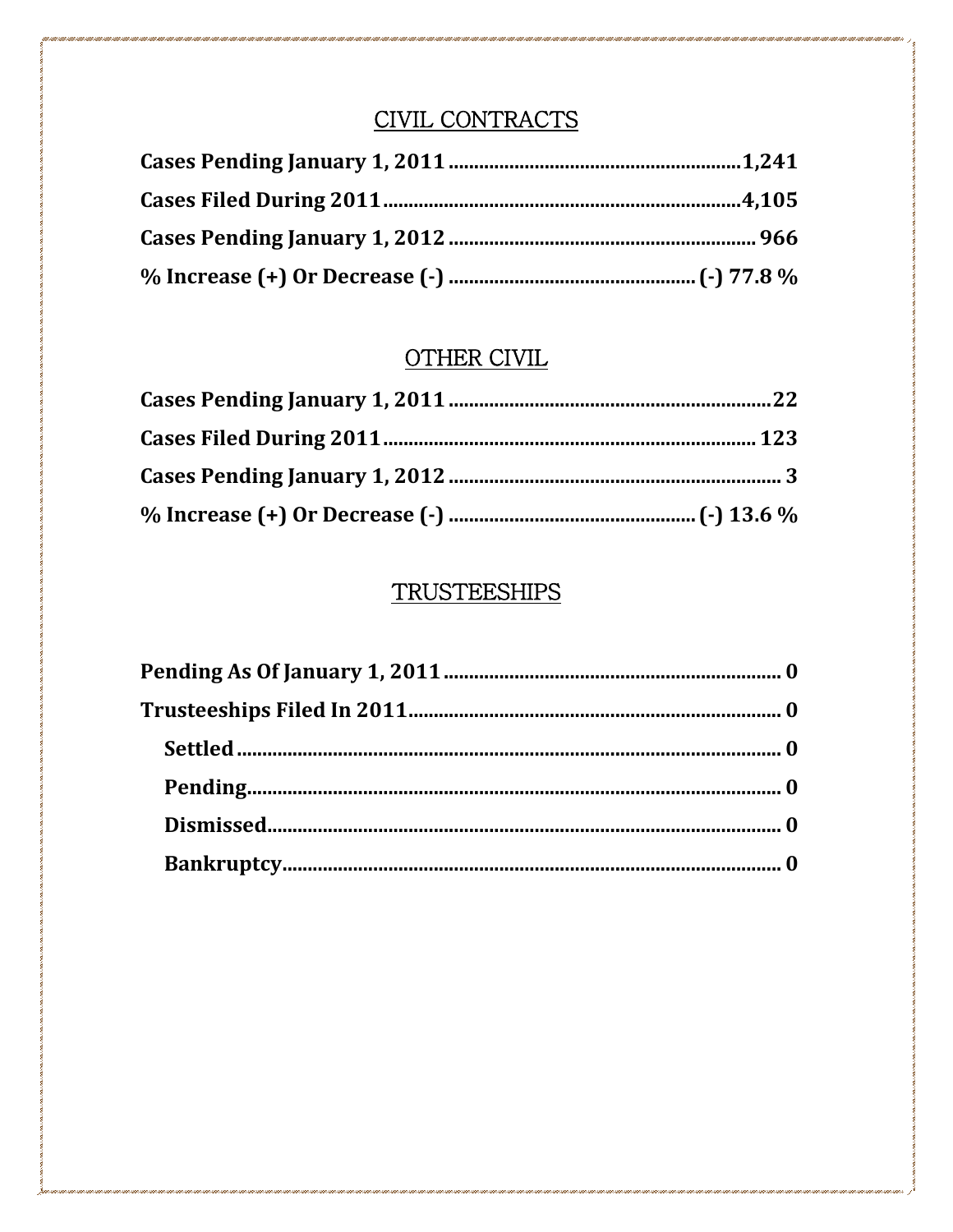# 2011

## CIVIL FINANCIAL **SUMMARY**

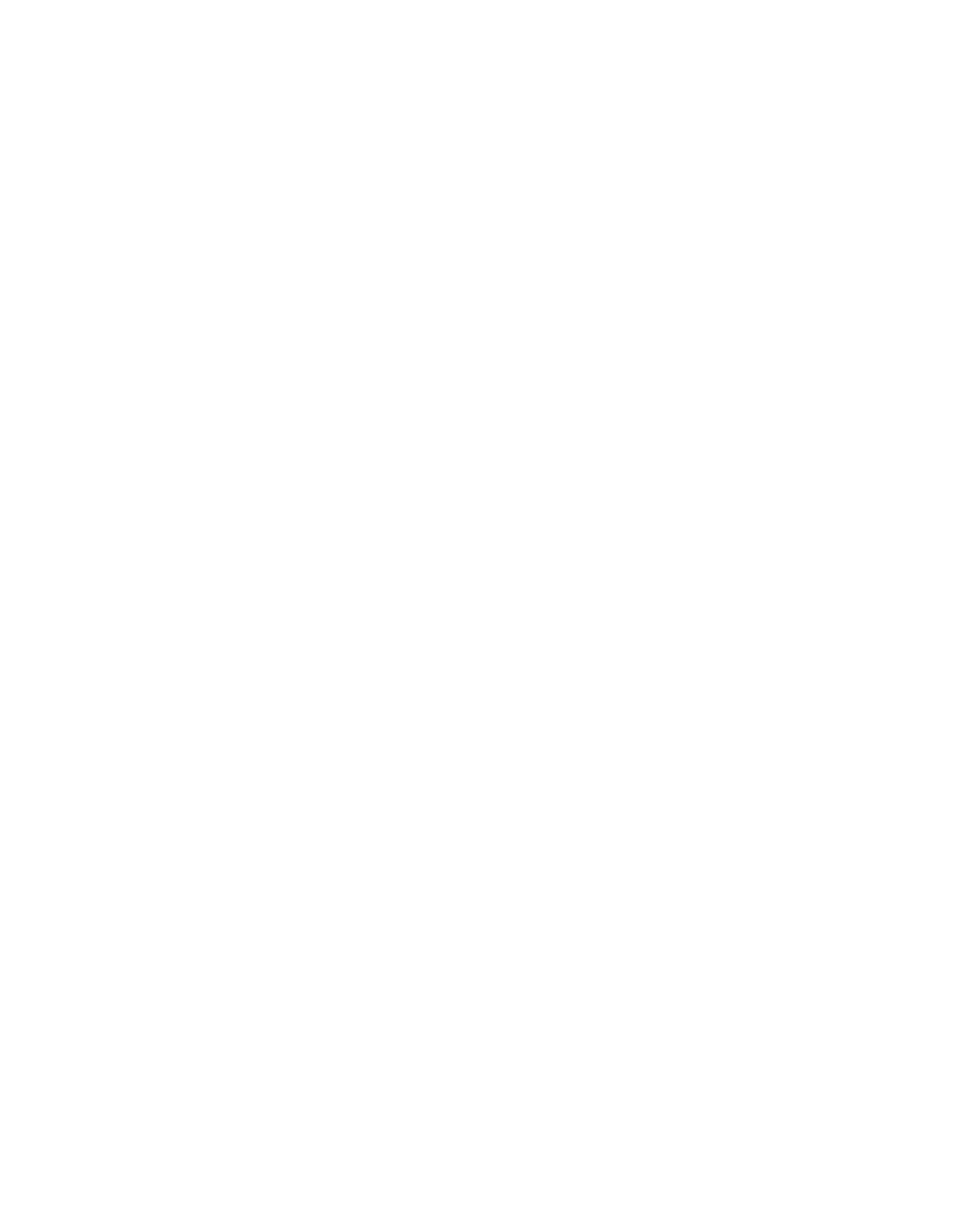### Civil Division Year End Report January - December For The Period Ended December 31, 2011

|                                        | <b>Beginning</b><br>Year To Date |                | Year To Date |                    |      | Year To                                                          |    | <b>Month To</b>     |    |              |
|----------------------------------------|----------------------------------|----------------|--------------|--------------------|------|------------------------------------------------------------------|----|---------------------|----|--------------|
|                                        | Year<br><b>Actual</b>            |                |              | <b>Withdrawals</b> |      | Date                                                             |    | <b>Date Balance</b> |    |              |
|                                        |                                  | <b>Balance</b> |              | <b>Receipts</b>    |      |                                                                  |    | <b>Adjustments</b>  |    |              |
| AOS2004 - OUTSIDE ADJ                  | \$.                              | (78, 468.64)   | \$           |                    | \$   |                                                                  | \$ |                     |    | (78, 468.64) |
| <b>INTC - CIVIL ACCT</b>               | \$                               |                |              | 1,269.36           | \$   | (1,269.36)                                                       | \$ |                     | \$ |              |
| <b>VCAP - SPEC PROJ</b>                |                                  |                |              | 25,818.00          | \$   | $(25,746.00)$ \$                                                 |    | (66.00)             | \$ | 6.00         |
| <b>VCB - CLERK BAILIFF</b>             |                                  |                | S            | 446.50             | \$.  | $(446.50)$ \$                                                    |    |                     | \$ |              |
| <b>VCLR - COMP LGL RES</b>             | \$                               |                | \$           | 15,760.00          | S.   | $(17, 156.00)$ \$                                                |    | (44.00)             | \$ | 4.00         |
| <b>VCPA - COMP COST</b>                | \$                               |                | \$           | 60,242.00          | \$   | $(60,074.00)$ \$                                                 |    | $(154.00)$ \$       |    | 14.00        |
| <b>VFF - FILING FEES</b>               | \$                               |                | \$           | 354,496.44         | \$   | $(354, 176.44)$ \$                                               |    | $(224.00)$ \$       |    | 96.00        |
| <b>VFFR - FILING FEES RET</b>          |                                  | 576.00         | S            | 780.00             | \$   | $(98.00)$ \$                                                     |    | $(6.00)$ \$         |    | 1,252.00     |
| VJUD - PAID IN JDG                     |                                  | \$478,658.71   |              | \$1,931,565.08     |      | $$ (1,833,747.97)$ \$                                            |    | (6,378.07)          | \$ | 570,097.75   |
| <b>VMAR - MARRIAGES</b>                |                                  |                |              | 420.00             | \$.  | $(420.00)$ \$                                                    |    |                     |    |              |
| <b>VPND - POUNDAGE</b>                 |                                  |                |              | 37,646.29          | \$   | $(37,631.37)$ \$                                                 |    | (13.58)             | \$ | 1.34         |
| <b>VRET - MISC RETURNS</b>             | \$                               | 272.00         |              | 214.00             | \$   | $(214.00)$ \$                                                    |    |                     | \$ | 272.00       |
| VSC - SM CLAIMS                        | \$                               |                | \$           | 10,410.00          | \$   | $(10,540.00)$ \$                                                 |    | 130.00              | \$ |              |
| <b>VSEC - SECURITY</b>                 |                                  | 30,795.13      | S            | 8,517.08           | \$   | $(6,046.23)$ \$                                                  |    | $(270.00)$ \$       |    | 32,995.98    |
| VSF - ST OHIO FEES                     | \$                               |                | \$           | 137,242.00         | \$   | $(136,982.00)$ \$                                                |    | $(234.00)$ \$       |    | 26.00        |
|                                        |                                  |                |              |                    |      |                                                                  |    |                     |    |              |
| <b>TOTAL CIVIL ACCOUNT</b>             |                                  | \$431,833.20   |              |                    |      | $$2,584,826.75$ $$ (2,484,547.87)$ $$ (7,259.65)$ $$ 526,296.43$ |    |                     |    |              |
|                                        |                                  |                |              |                    |      |                                                                  |    |                     |    |              |
| <b>VRE - RENTAL ESC</b>                | \$                               | 979.00         | \$           | 1,520.00           | \$   | $(2,499.00)$ \$                                                  |    |                     | \$ |              |
| <b>TOTAL ACTIVITY - RENTAL ESCROW</b>  | \$                               | 979.00         | S.           | 1,520.00           | - \$ | $(2,499.00)$ \$                                                  |    |                     | \$ |              |
|                                        |                                  |                |              |                    |      |                                                                  |    |                     |    |              |
| <b>GRAND TOTAL - RECEIPTS FOR YEAR</b> |                                  | \$432,812.20   |              | \$2,586,346.75     |      | $$(2,487,046.87)$ \;                                             |    | $(7,259.65)$ \$     |    | 526,296.43   |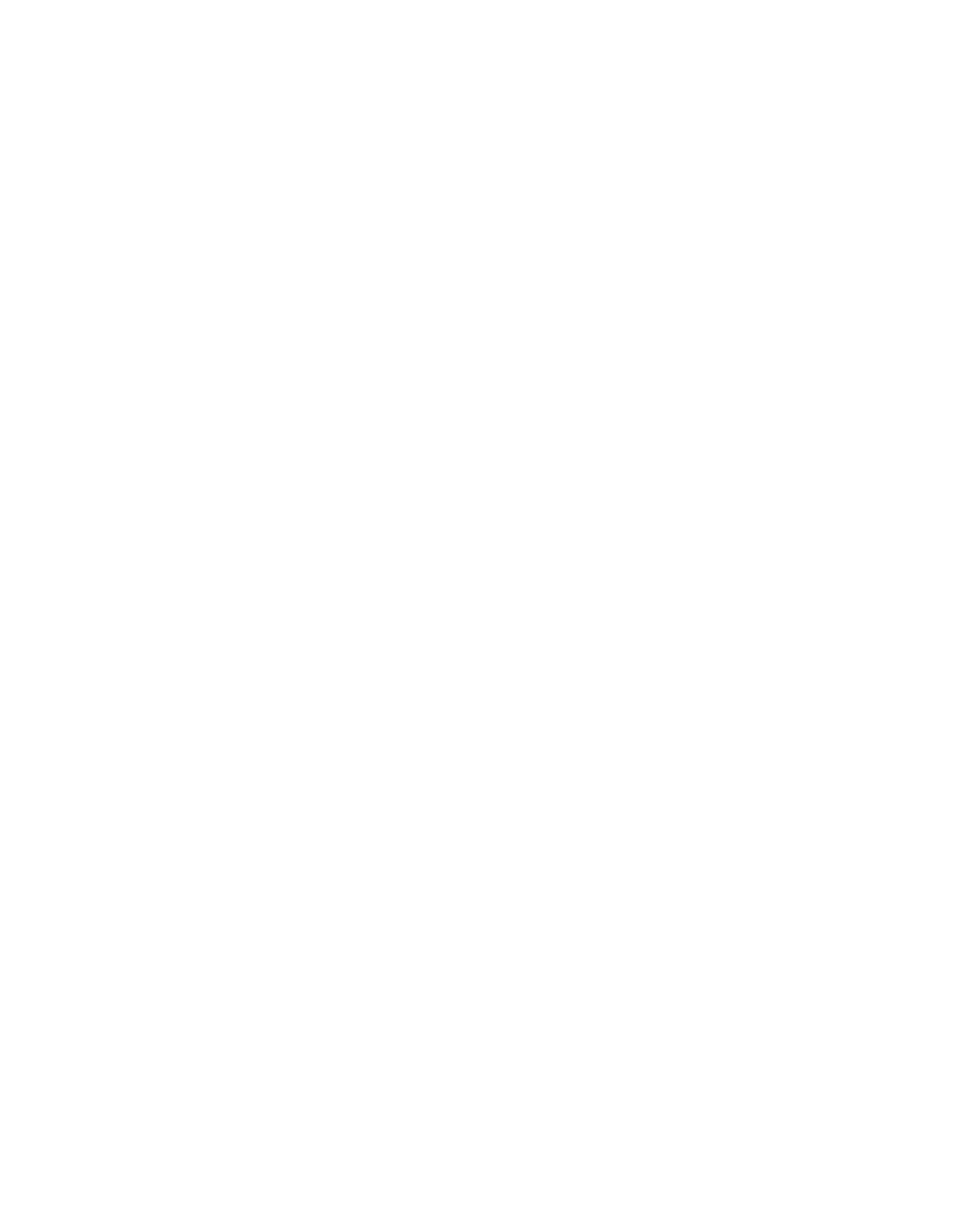# 2011

## BAILIFFS' REPORT

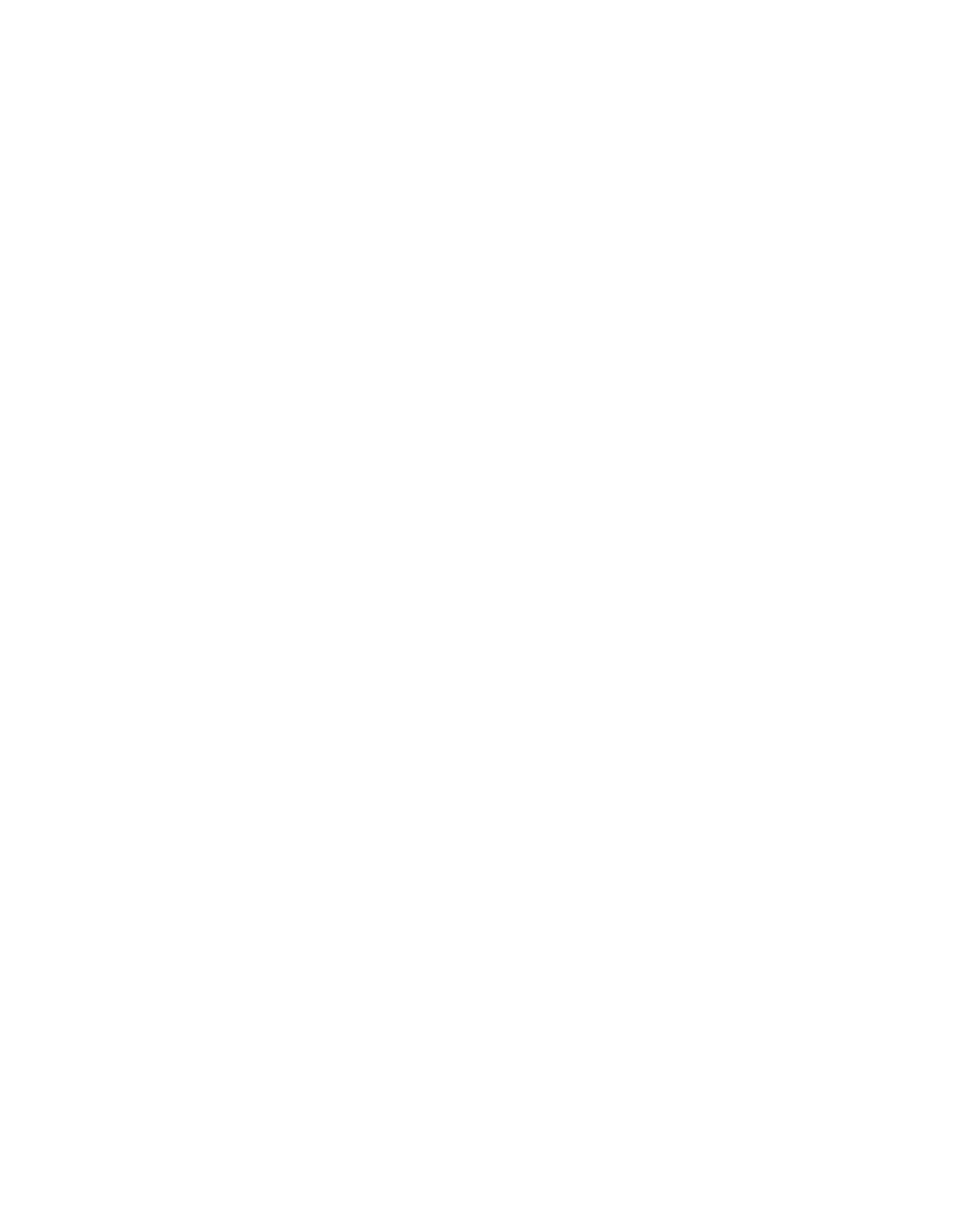### BAILIFFS' REPORT

| Combined mileage serving above paperwork 27,531 miles |
|-------------------------------------------------------|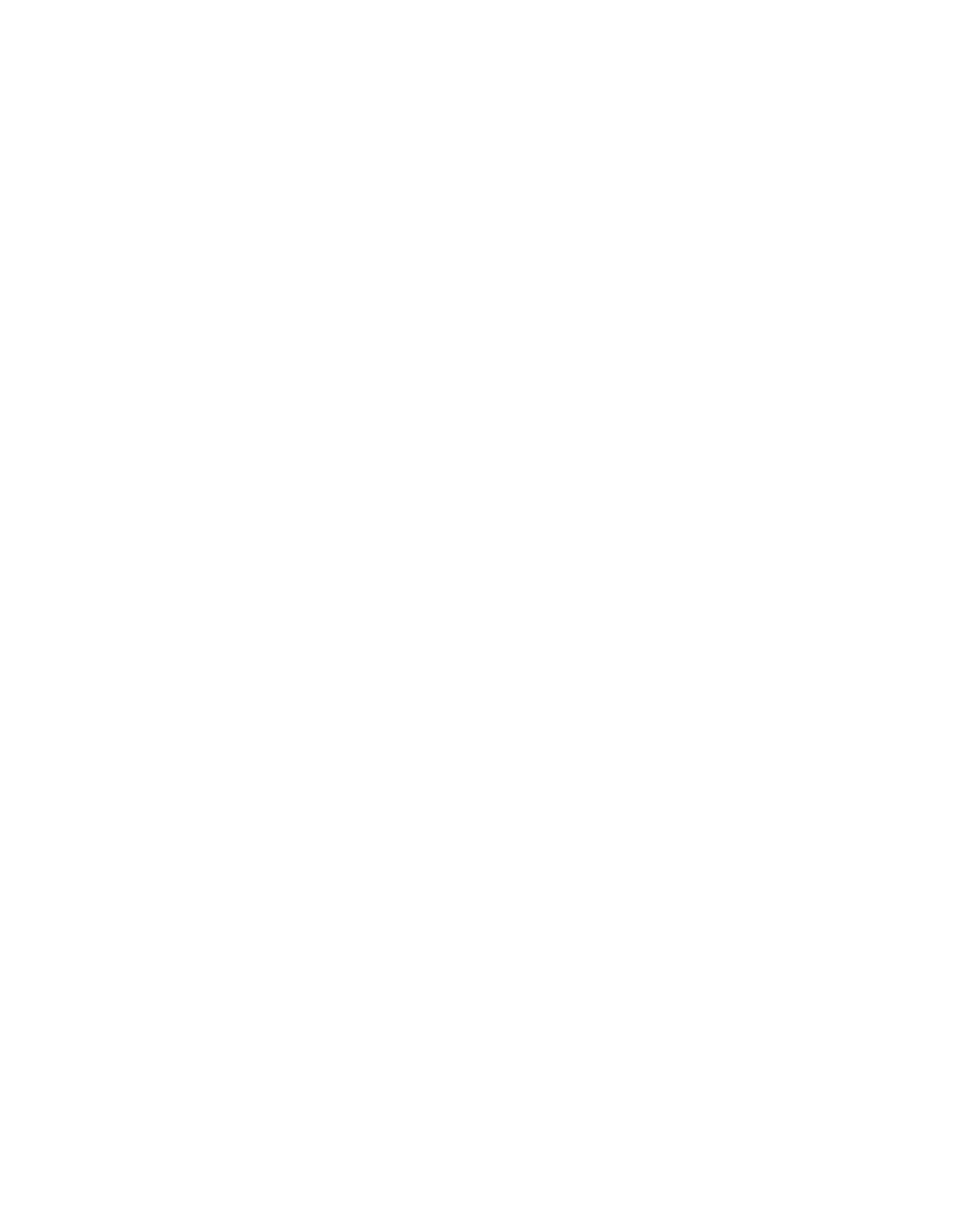# 2011

## PROBATION REPORT

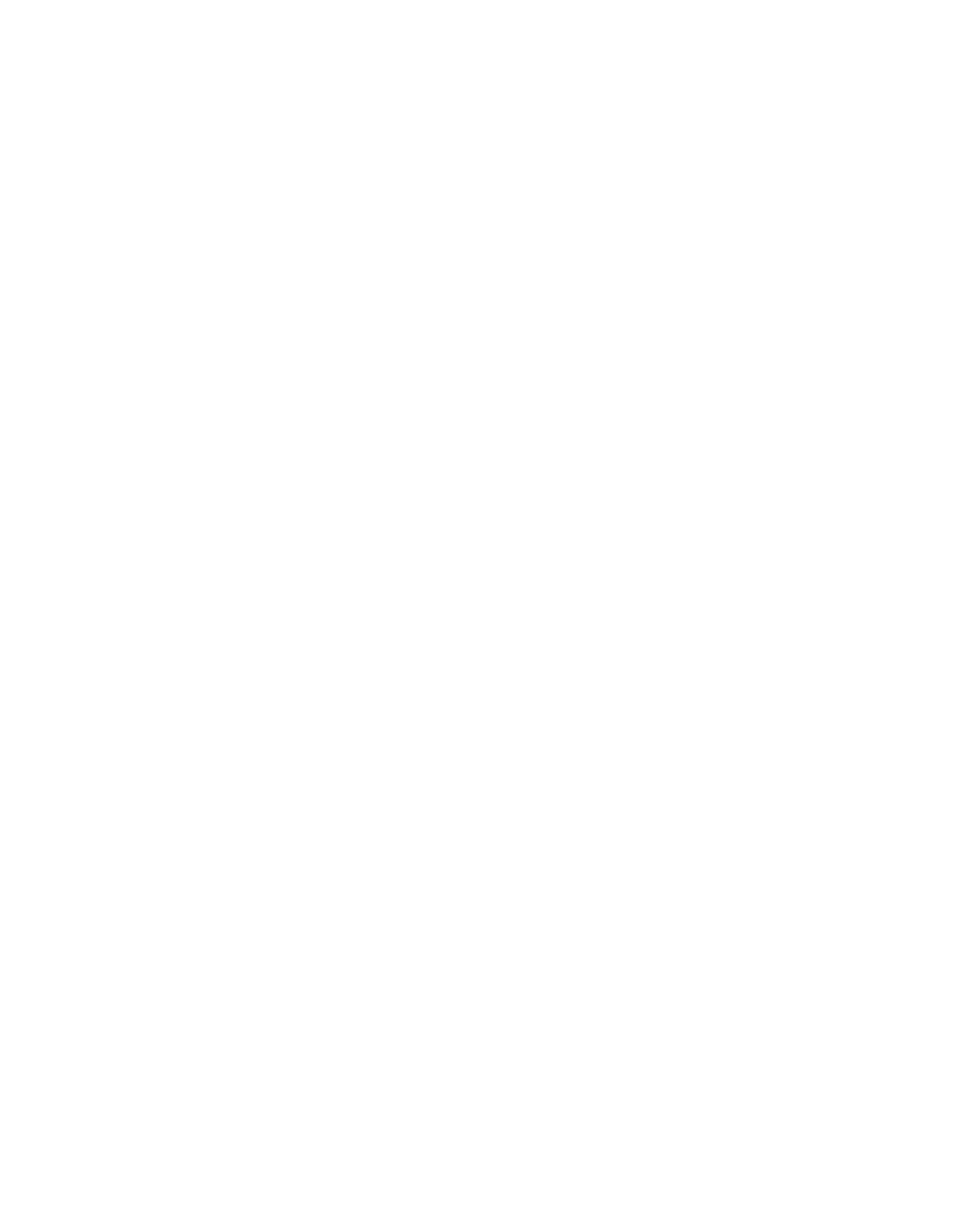### 2011 PROBATION DEPARTMENT REPORT

During 2011, there were 992 cases referred to the Lima Municipal Court Probation Department for the following services:

| Written Pre and Post Sent. Investigations with no Probation6 |  |
|--------------------------------------------------------------|--|
|                                                              |  |
|                                                              |  |
|                                                              |  |
|                                                              |  |
|                                                              |  |
|                                                              |  |

Total Cases Referred to the Probation Department. .............. 990

### POST AND PRE-SENTENCE INVESTIGATION REPORTS

The Court ordered written post and pre-sentence investigation reports in eleven cases and seven oral post sentence reports during 2011. The Court also referred applications for expungement to the probation department for Pre-Hearing Investigations.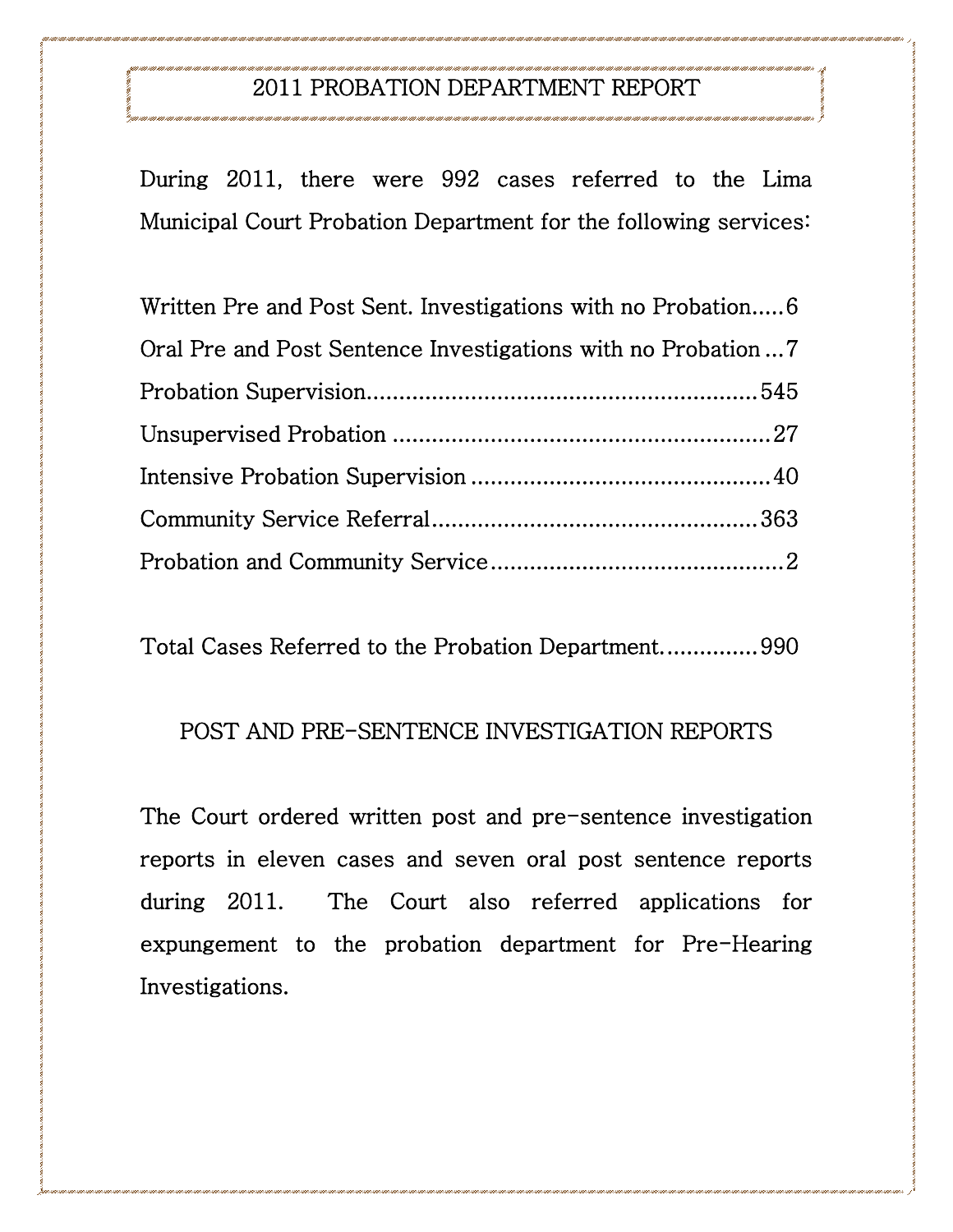### PROBATION SUPERVISION

The Lima Municipal Court Probation Department was supervising a total of 1333 cases as of December 31, 2011. These figures include 77 outstanding Failure to Comply warrants and pending probation violation cases.

Supervision of a person's conditions of probation may include counseling on a direct and referral basis. Probation supervision also ensures that qualifying individuals attend and complete their court ordered tasks, in the areas of alcohol, substance abuse, family, mental health and employment counseling. It also may include education programs for domestic violence, O.V.I., and anger management.

In January of 2011, Coleman Professional Services became the main public mental health and substance abuse counseling agency for Allen County. The Maslow Center, formerly known as A.S.T.O.P. Inc. is also a community resource for alcohol and drug assessments. They also offer education and counseling programs. The Probation Department also offers referrals to St. Rita's Addiction Services.

The Probation Department refers domestic violence defendants to education and treatment programs provided by Choices At The Crossroads, Coleman Professional Services, and Lima U.M.A.D.A.O.P.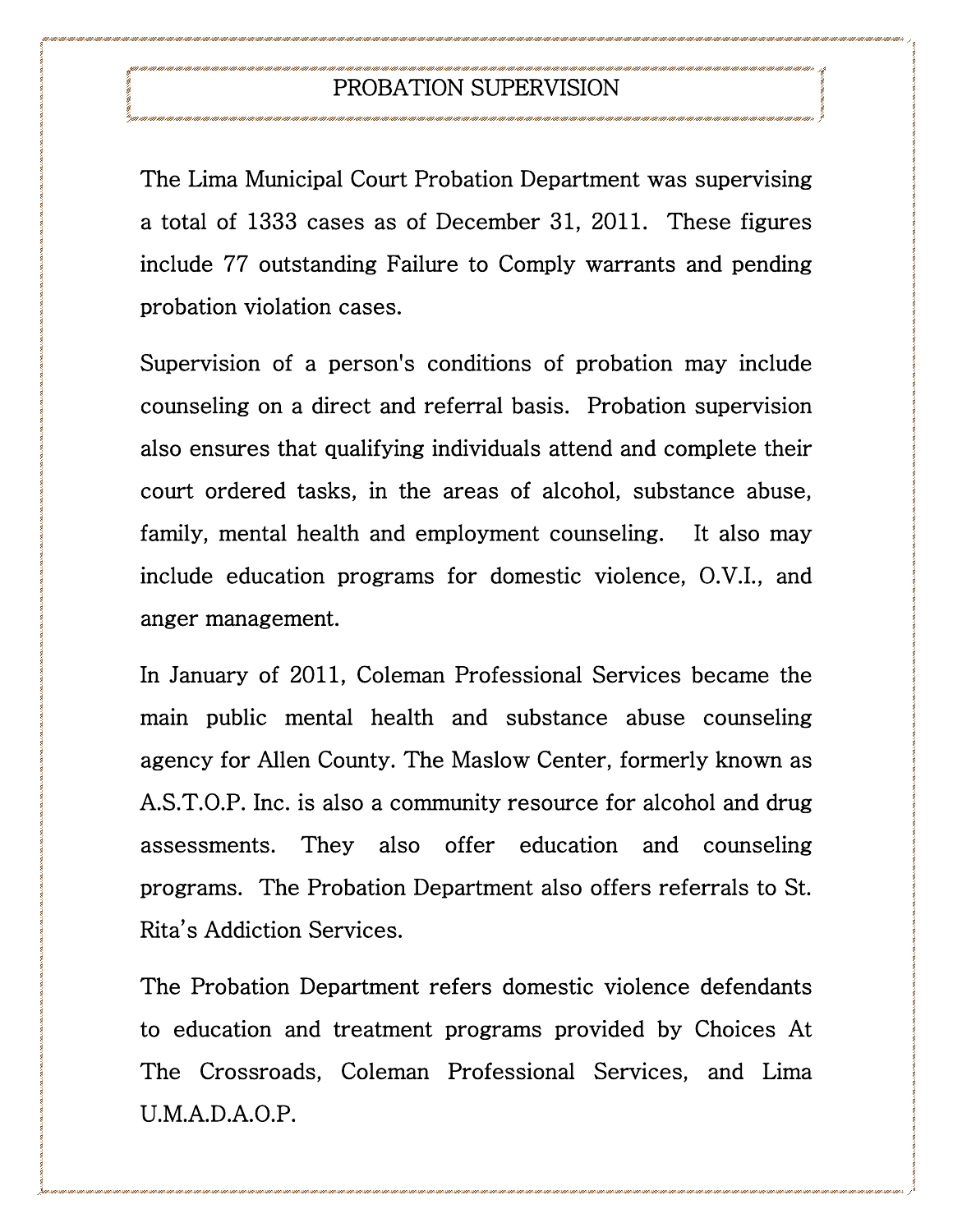### NEW CASES

.<br>Thus finds finds finds finds finds finds finds finds finds finds finds finds finds finds finds finds finds finds finds fi

The following is the type and number of offenses referred to the Probation Department by the Court for investigation and supervision.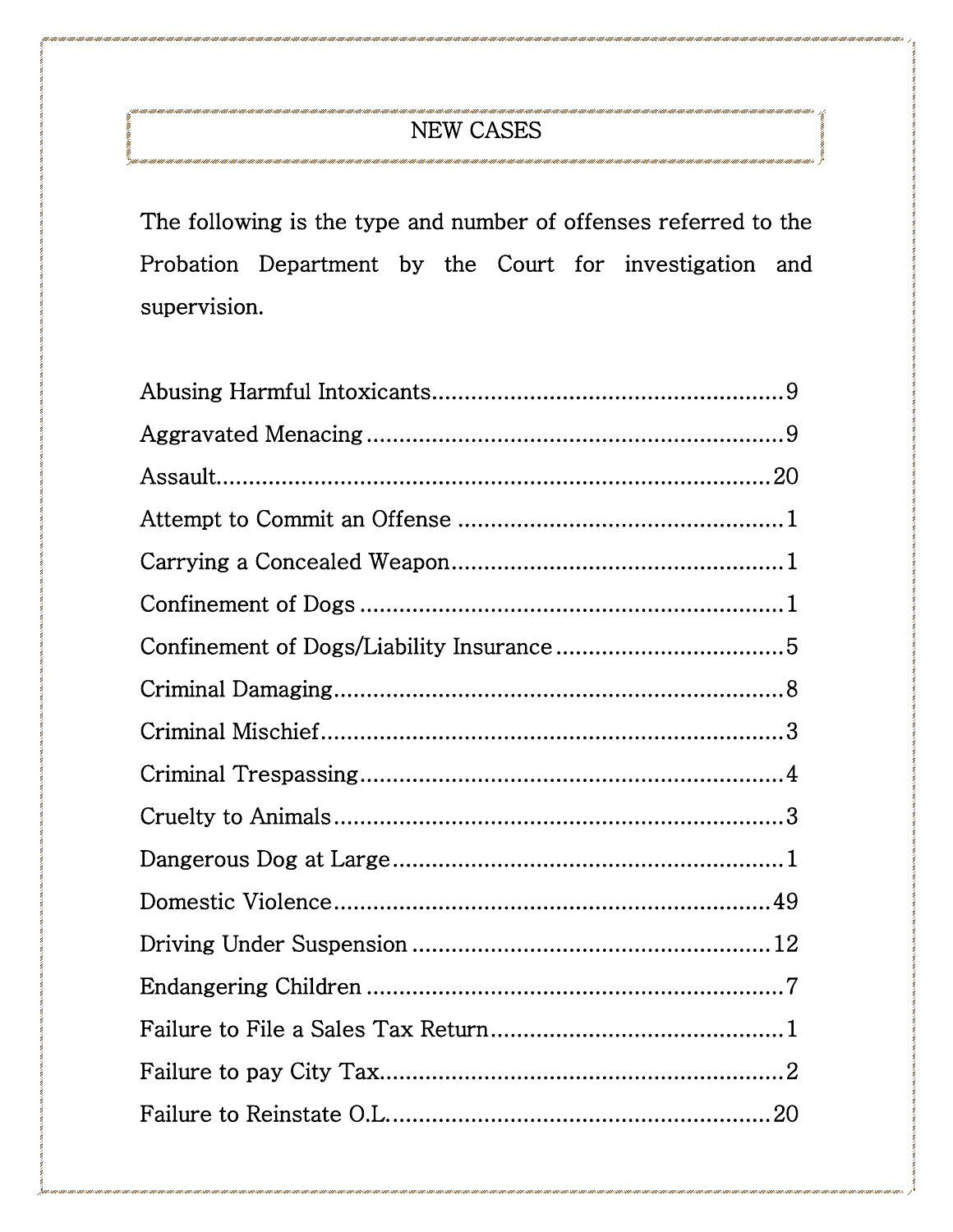| Physical Control of a Motor Vehicle |
|-------------------------------------|
|                                     |
|                                     |
|                                     |
|                                     |
|                                     |
|                                     |
|                                     |
|                                     |
|                                     |
|                                     |
|                                     |
|                                     |
|                                     |
|                                     |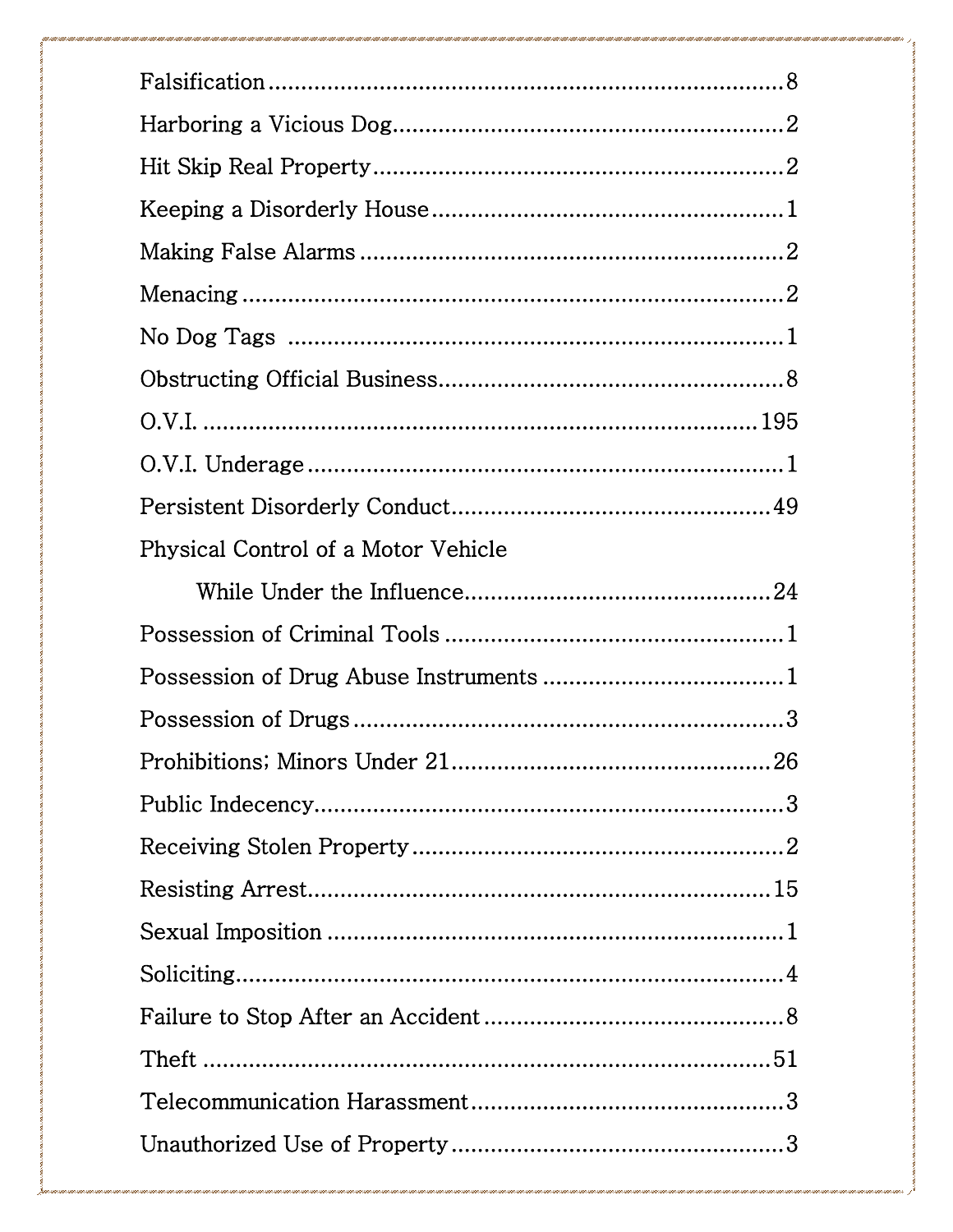|--|--|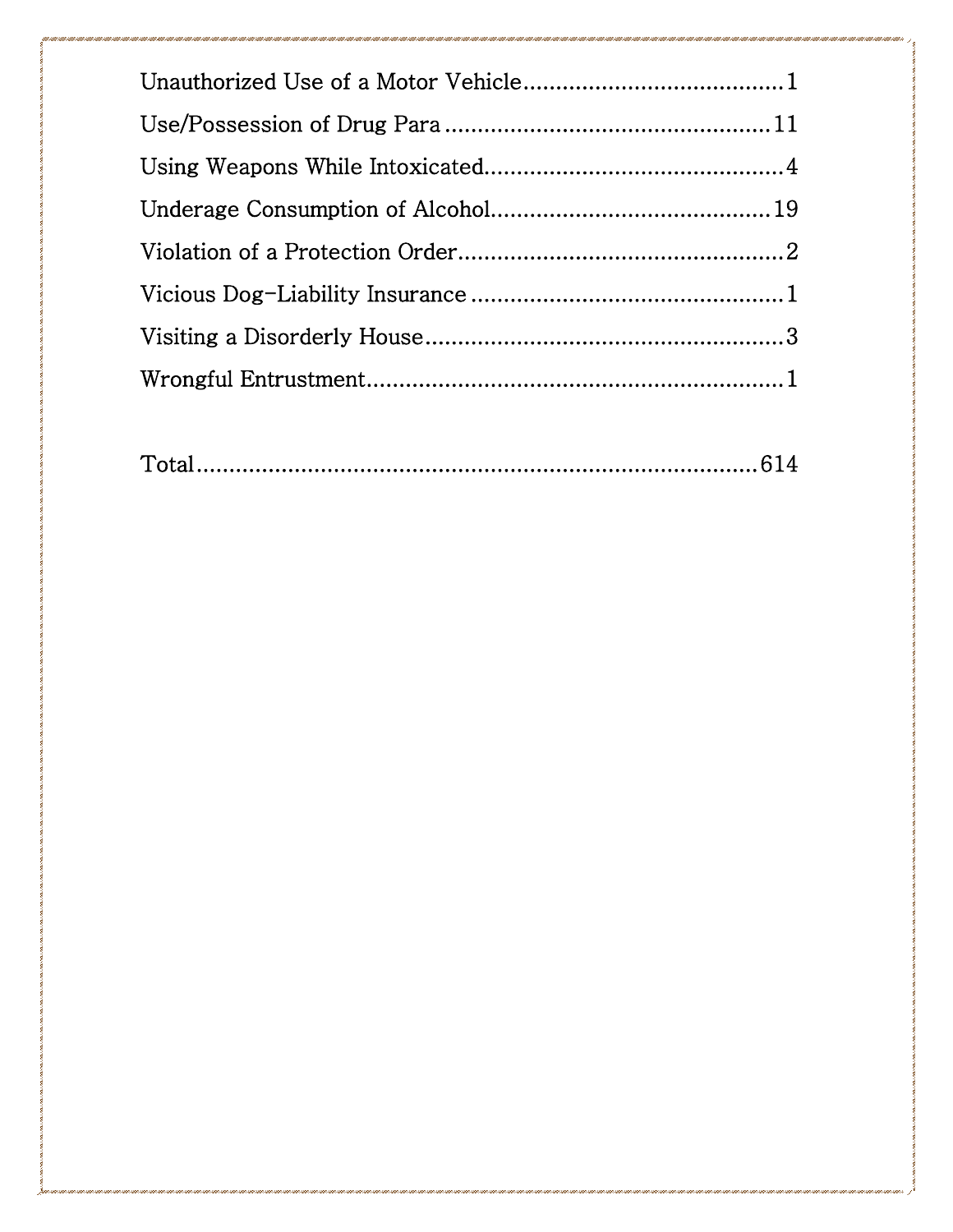### RELEASES/TERMINATIONS

Probation releases are divided into four major categories:

- 1. Early releases from reporting due to good conduct.
- 2. Early releases from reporting granted by the Court to allow a person to reside outside of the State of Ohio.
- 3. Successful completion of the Probation period.
- 4. Unsuccessful or incomplete Terminations.

The latter category is used when a person:

- 1. Absconds from supervision.
- 2. Receives an extended jail or prison sentence
- 3. Receives dual probation supervision from another probation department.
- 4. Has completed the probation period, but has failed to pay fine, court costs, or restitution.
- 5. Has failed to complete a task ordered by the Court during the probation period.

The following is a list of the type of releases that people who were on Probation received during 2011.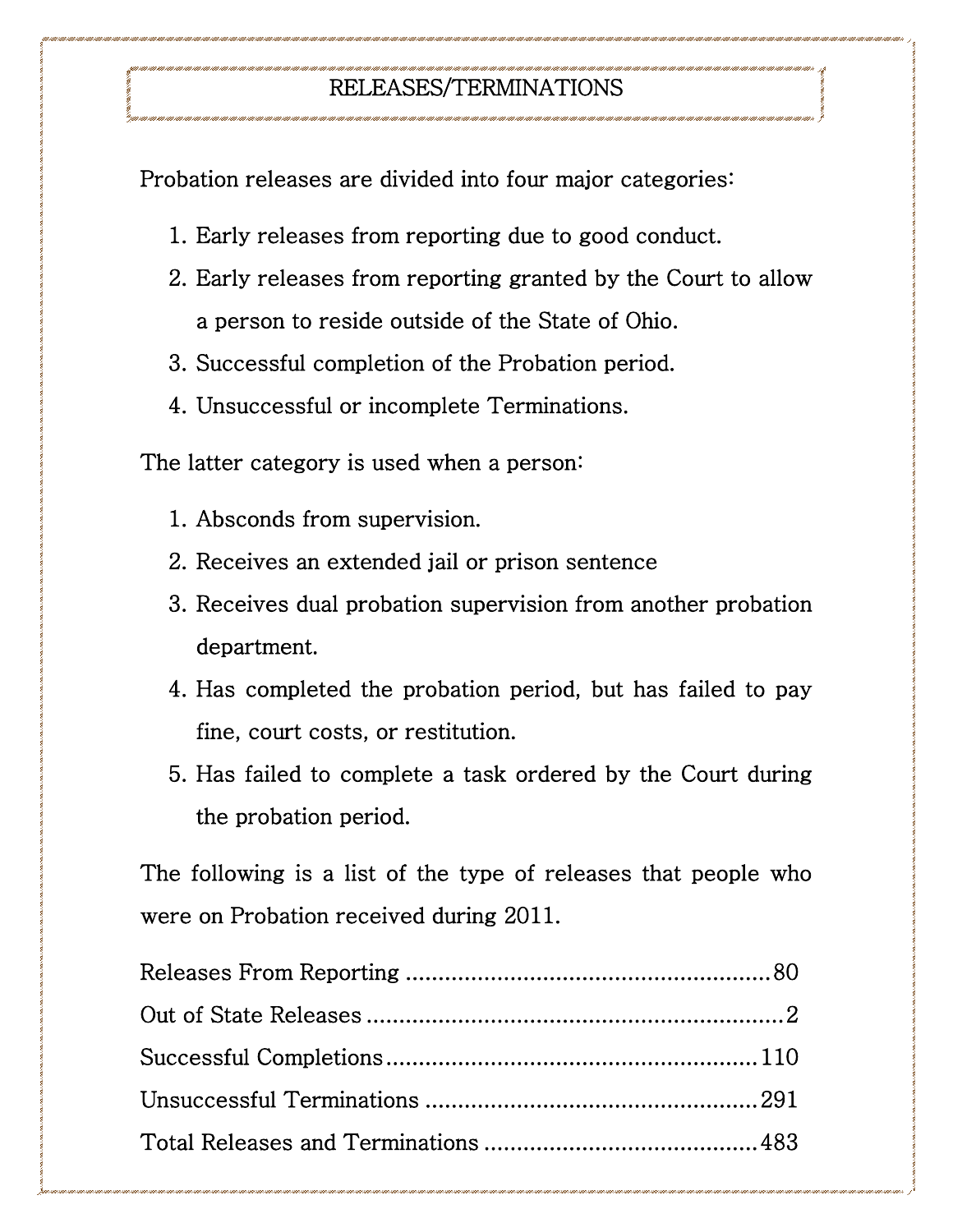### INTENSIVE PROBATION

Since December of 1997, Lima Municipal Court has contracted with the Allen County Court of Common Pleas for intensive probation services. The program is designed to specialize supervision for multiple D.U.I. offenders or defendants with serious alcohol or substance abuse problems. The intensive probation officer has a caseload of 40-45 individuals as opposed to over 200 people. This allows the intensive probation officer more contact with the offenders.

There were 40 cases referred for intensive probation supervision in 2011.

If the defendant successfully completes intensive probation, he or she may be referred back to the Lima Municipal Court Probation Department for traditional supervision for the balance of the probation period.

### ELECTRONIC MONITORING

The Court initiated the Ignition Interlock Program in September of 1987. The Probation Department continues to monitor the ignition interlock program, and during the past year the Probation Department has assisted in facilitating Court ordered home arrest and alcohol monitoring.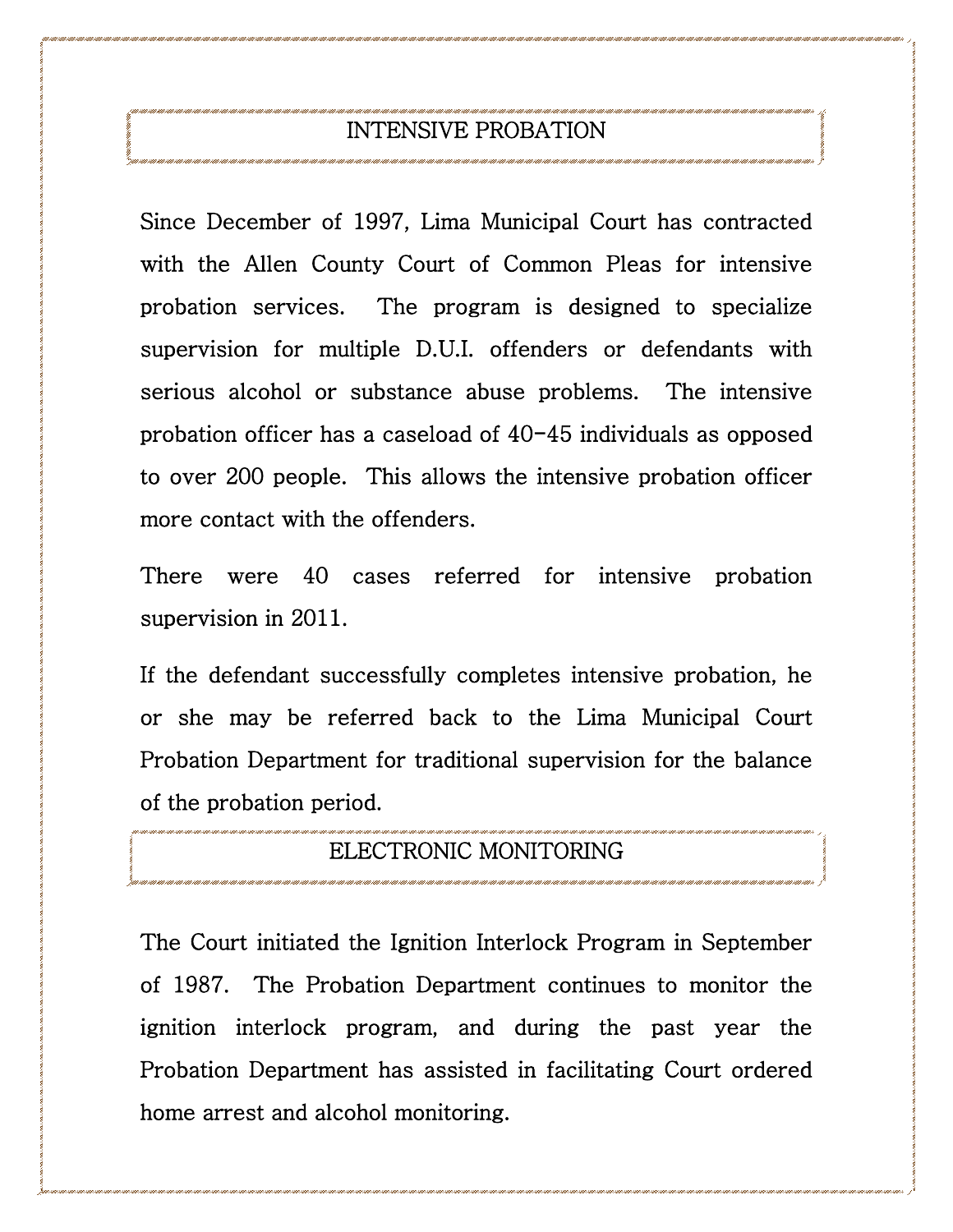### COMMUNITY SERVICE

The Lima Municipal Court Probation Department continued to provide community service opportunities for those individuals ordered to complete community service in lieu of a jail sentence or fines. There were 42 agencies that supervised 339 community service referrals during 2011.

The following 14 agencies supervised at least two or more community service referrals during the year.

|--|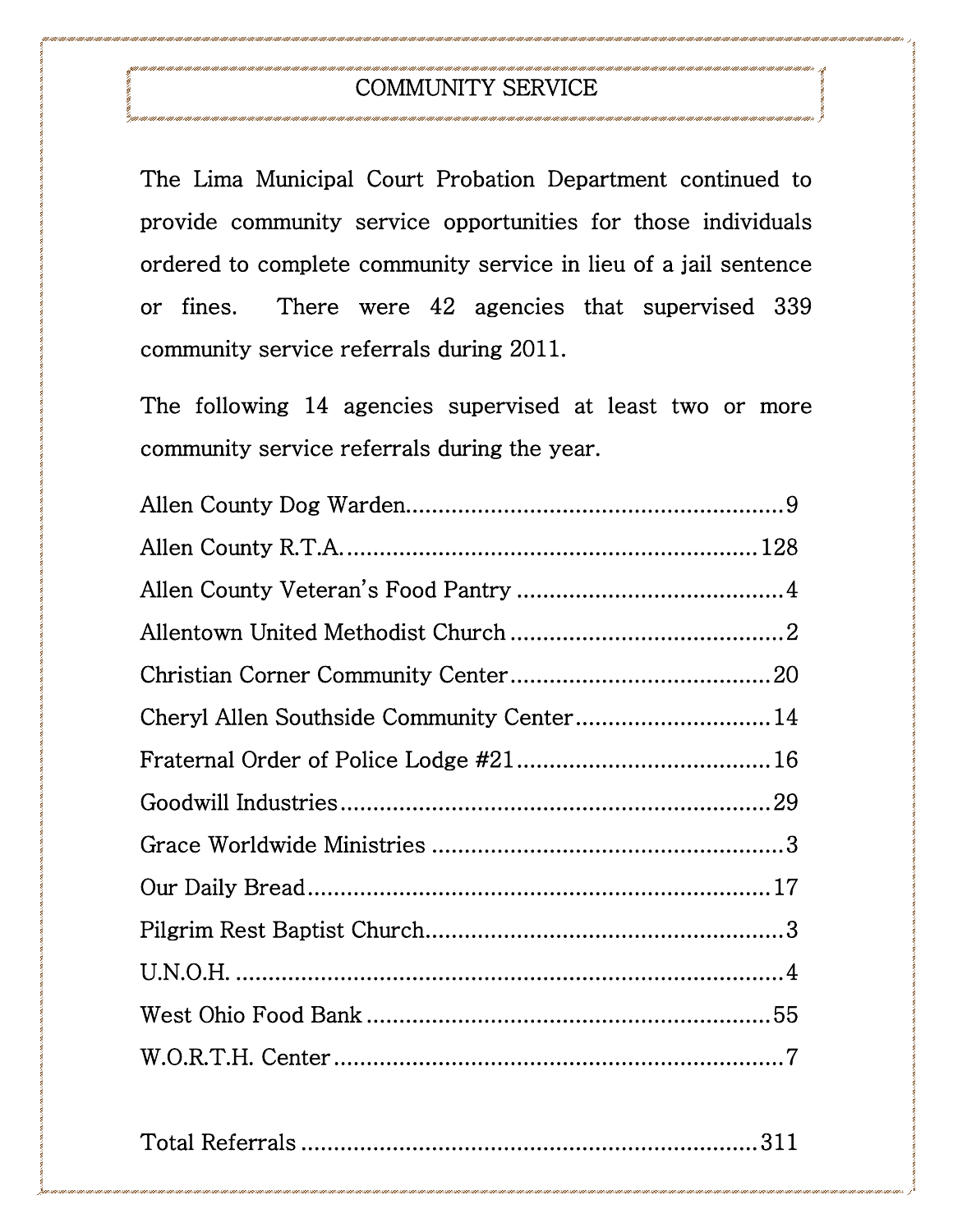The following 28 agencies supervised one community service worker during 2011.

Allen County Treasurer Allen County Sheriff's office Allen County Veterans Memorial Civic Center American Legion Post 96 Auglaize County Board of D.D. Auglaize County Humane Society Bluffton Senior Citizens Center Canton Calvary Mission Delphos Senior Citizens Center 11th St. Missionary Baptist Church 4th St. Missionary Baptist Church Goodwill Industries, Celina Habitat For Humanity Lima Municipal Court Lima Panthers Midget Football Lima Rescue Home Lima Samaritan House Mercy Unlimited, Wapakoneta Open Hands Free, Springfield Perry United Methodist Church Plaza Mobile Home Park Pro Flint Foundation, Flint Michigan